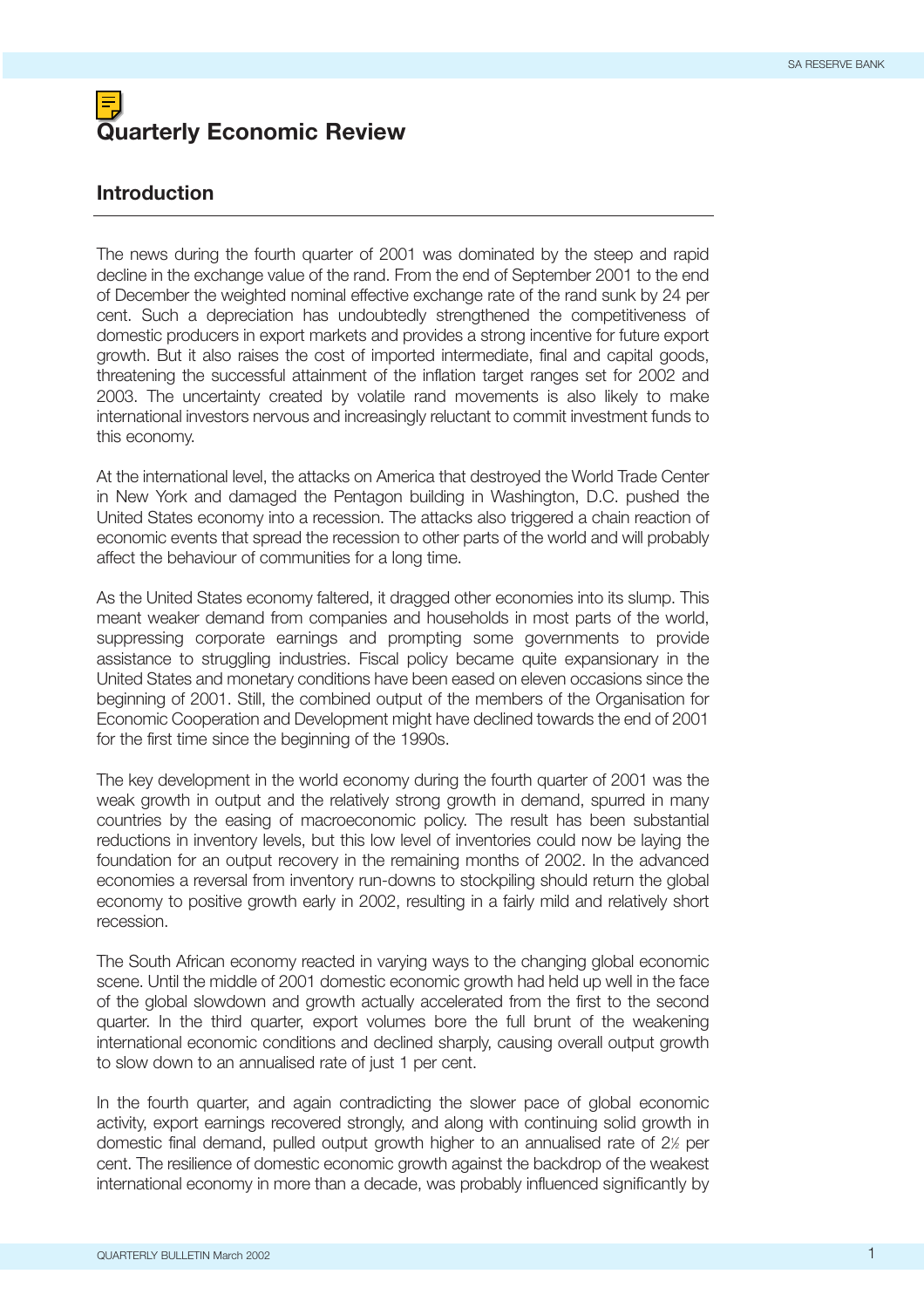the greater competitiveness of South African producers in recent years, brought about by cost-cutting programmes since the beginning of the 1990s and competitive gains due to the depreciation in the real exchange value of the rand since 1996.

Domestic final demand conditions were highly conducive to an output expansion in the fourth quarter of 2001. Households increased their real spending levels at a faster pace than earlier in the year without incurring excessive debt. Government consumption started showing signs of renewed vigour and capital formation programmes got under way throughout the private business sector more resolutely than before. By contrast, inventory investment was curbed somewhat in the fourth quarter of 2001, but this was essentially because inventories had to help satisfy the strong expansion in domestic demand.

The national saving ratio remained disappointingly low. Corporate saving, which still represents the mainstay of the national saving effort, weakened in the fourth quarter of 2001 as companies stepped up distribution instead of retaining income in the business. This could have been motivated by the decline in capital cost which tilted the optimal debt-equity ratio in favour of debt financing, in the form of increased borrowing from banks or the issuance of interest-bearing securities.

Despite a narrowing in the discrepancy between growth in domestic expenditure and output in the fourth quarter of 2001, aggregate domestic expenditure still exceeded national disposable income by a sizeable margin. This left a gap between aggregate spending and disposable income which required the transfer of financial resources from the rest of the world in order to limit downward pressures on the exchange value of the rand, and general upward pressures on prices. These resource flows were, however, not forthcoming in the fourth quarter of 2001 and the exchange rate of the rand consequently suffered downward pressure.

Reflecting the relative strength of aggregate domestic demand, payments for imports – particularly of durable consumer goods and capital equipment – grew quite strongly in the fourth quarter of 2001. Export earnings, in turn, expanded even more than the payments for imports, improving somewhat the positive balance on the trade account of the country with the rest of the world. The overall imbalance on the current account of the balance of payments also had some help from a smaller deficit on the services account in the fourth quarter of 2001, among other things due to smaller dividend payments to the rest of the world. Still, the current account remained in deficit in the fourth quarter of 2001 to the tune of 0,3 per cent of nominal gross domestic product.

The balance on the financial account of the balance of payments switched from a healthy surplus in the third quarter of 2001 to a deficit in the fourth quarter, i.e. capital was exported from the economy in the last quarter of 2001. Outflows of capital on a net basis were recorded in all the major identified categories of capital transactions, namely foreign direct investment, portfolio investment and other investments such as short-term bank loans, trade financing and cross-border bank deposits. Exporters apparently accumulated offshore assets, i.e. they allowed capital to leave the economy by delaying the repatriation of export proceeds in order to profit from the depreciation in the exchange value of the rand.

With deficits on both the current account and the financial account of the balance of payments during the fourth quarter of 2001, a decline was recorded in the country's net gold and other foreign reserves owing to balance of payments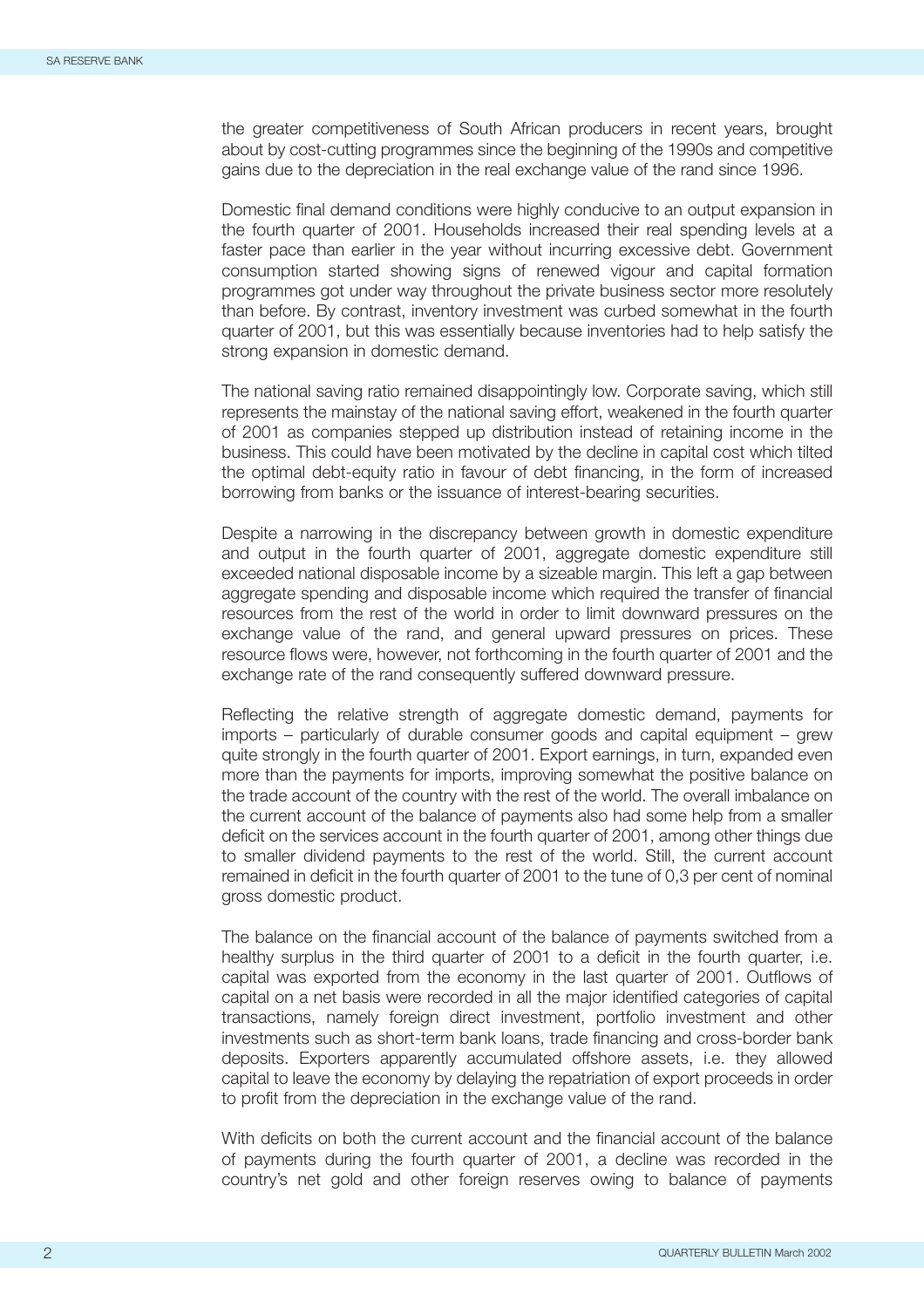transactions. In such circumstances, there is a strong likelihood of a depreciation in the exchange value of the rand, but the extent and the speed of the depreciation are obviously not easy to explain.

Although the country's net international reserves declined as a result of balance of payments transactions, there was a sizeable increase in these reserves when measured in rands, virtually entirely due to revaluation gains from the stronger exchange value of the US dollar against the rand in the fourth quarter of 2001. Import cover accordingly improved from about 20 weeks' worth of imports of goods and services at the end of September 2001 to 24 weeks' worth at the end of December.

Despite continuing economic growth, overall employment in the modern sectors of the economy kept falling in the first three quarters of 2001. The pace of labour attrition nevertheless slowed down quite noticeably, giving the impression that the processes directed towards improving the international competitive ability of private businesses and the quality of public-service delivery may have achieved the desired results.

In the context of the South African economy, nominal wage growth was still fairly moderate during the first three quarters of 2001, even though the growth in nominal remuneration accelerated slightly from the rates of 2000. Simultaneously, the slower decline in employment levels, combined with weaker output growth, held back the solid advances in productivity growth seen in recent years. Economy-wide growth in unit labour cost accordingly picked up somewhat during the first three quarters of 2001.

As yet, little of the product price effects of higher growth in nominal unit labour cost have become evident in domestic price increases during the fourth quarter of 2001, but latent inflationary pressures were activated by steep increases in food prices and the first-round effects of the depreciation of the rand. Although these price shocks are not inflation in the strict sense of the word, they do help to perpetuate an inflation psychosis through their influence on price expectations.

What is usually found in the aftermath of one-off price shocks such as the rise in food prices and the depreciation of the rand, is that the overall price level is raised and that during the adjustment process, actual inflation is higher than it would otherwise have been. All other things remaining equal, consumers will experience a decline in their real income. If they are compensated for such a loss in real purchasing power, an inflationary process may get under way, or an already persistent increase in the general price level may be aggravated.

The immediate effect of a random price shock cannot be controlled by monetary policy measures. For instance, no level of interest rates would be sufficient if the prices of imported goods were to rise as a consequence of a depreciation of the rand, i.e. the first-round price adjustments following the depreciation. However, such a one-off price increase could be perpetuated as a process of continual increases in the prices of all goods and services if monetary policy is not vigilant enough.

Growth in the broadly defined money supply expanded in the second half of 2001, at first quite vigorously in the third quarter but later somewhat more moderately in the fourth quarter. Although this was partly a positive development reflecting the inherent strength of the economy, the high growth in money supply is unlikely to be consistent with low and stable inflation. Money was accumulated particularly in corporate bank balances with short maturities. This probably reflected concern about the sustainability of asset price increases generally, inducing a preference for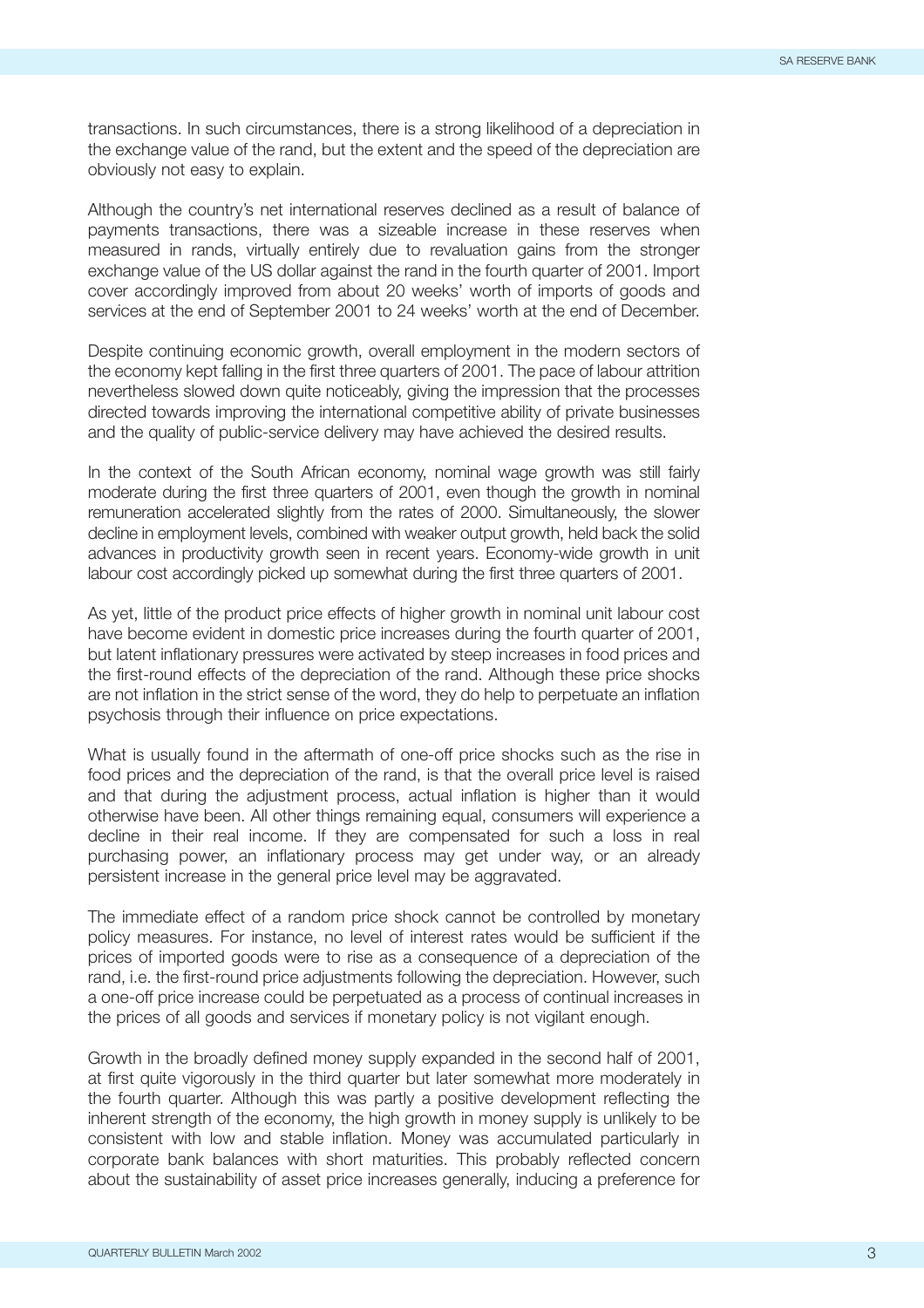money balances as a temporary safe haven for investment. However, part of the money accumulation could also have been for transaction purposes with a view to increasing future spending. In this sense, rapid money growth might be indicative of a problem as it is known that growth rates of money supply and the general price level are highly correlated in the long run, with a correlation coefficient of close to one.

On the asset side of banks' balance sheets, credit extension to the private sector, especially to companies, was the main accounting counterpart of the expansion of the broad money supply in the second half of 2001. "Other loans and advances", which includes overdrafts to companies, contributed substantially to the overall growth in private-sector credit as, among other things, exporters accessed domestic bank facilities while delaying the repatriation of their export proceeds. Mortgage borrowing by households increased at a lively pace in the second half of the year alongside the buoyancy of the real-estate market. Instalment sale financing and leasing contracts also expanded appreciably in response to the strong demand for durable consumer goods, especially new motorcars.

The long bull market in bonds since May 2000, firmly based on declining inflation expectations and a dwindling supply of public-sector fixed-interest securities, was brought to a sudden end by the depreciation in the value of the rand in December 2001. Bond yields rose sharply as the decline in the value of the rand fuelled expectations of higher inflation. This rise in bond yields received further support from an upward adjustment in the Reserve Bank's repurchase rate in January 2002 – a step taken to prevent the depreciation of the rand from developing into a succession of rapid rises in the general price level.

Share prices increased strongly from September 2001 to early February 2002. It was mainly the prices of counters listed in the resources sector of the JSE Securities Exchange SA and other companies also benefiting from the depreciation of the rand that were pushed to new heights. Non-residents were eager buyers of listed South African equities throughout 2001, but simultaneously they were offloading their holdings of fixed-interest securities.

In the primary capital markets, companies shied away from the share market for raising new investment capital – capital raised in the primary equity market in 2001 was almost 70 per cent below the total amount of funds raised in 2000. However, in the primary fixed-interest market, the shrinking demand for funds by public-sector borrowers made room for private-sector borrowers to satisfy their funding needs outside the banking sector. The primary corporate bond market blossomed and the value of private-sector loan stock listed on the Bond Exchange of South Africa almost doubled from the end of 2000 to the end of 2001.

Sustainable and efficient fiscal policies are seen as a prerequisite for steady longterm economic growth. They usually stimulate private-sector investment while limiting the negative consequences for saving and investment that may arise from high and varying tax rates. Sound fiscal policy also supports the task of monetary policy makers to maintain price stability. There is likely to emerge over time a virtuous cycle of fiscal efficiency and price stability on the one hand, and sustained growth and rising employment on the other.

The fiscal authorities in South Africa have taken major steps during recent years in securing fiscal sustainability. The budget deficit of the national government relative to gross domestic product in the first three quarters of the current fiscal year has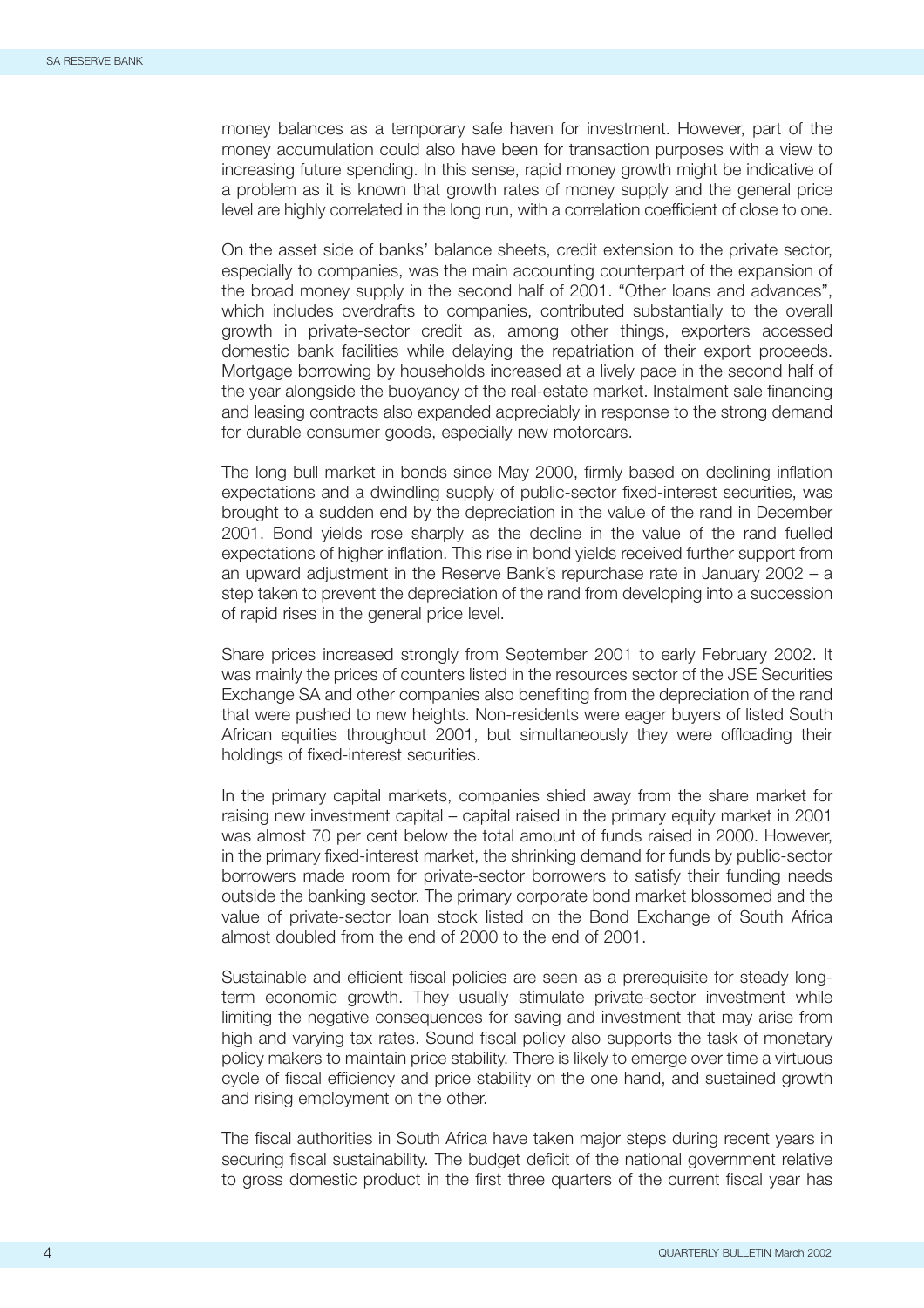been reduced to levels not seen in the past twenty years, the rise in the public debt relative to gross domestic product has been stopped and the interest burden of the national government has been eased considerably. All these initiatives contributed to the emergence of a healthy financial surplus in the accounts of the non-financial public sector in the first three quarters of fiscal 2001/02. These improvements in the efficiency of fiscal policy are helping to lay the foundation for sustained long-term economic growth and employment creation which are likely to promote further the government's empowerment and redistribution objectives.

The principles of sound fiscal management were again firmly embedded in the Budget proposals of the Minister of Finance for the 2002/03 to 2004/05 mediumterm planning period. Fiscal consolidation over the past five years has afforded government the opportunity to deepen its commitment to redistribution, allowing consumers significant tax relief, encouraging investment by the private sector and placing a renewed focus on physical infrastructural development.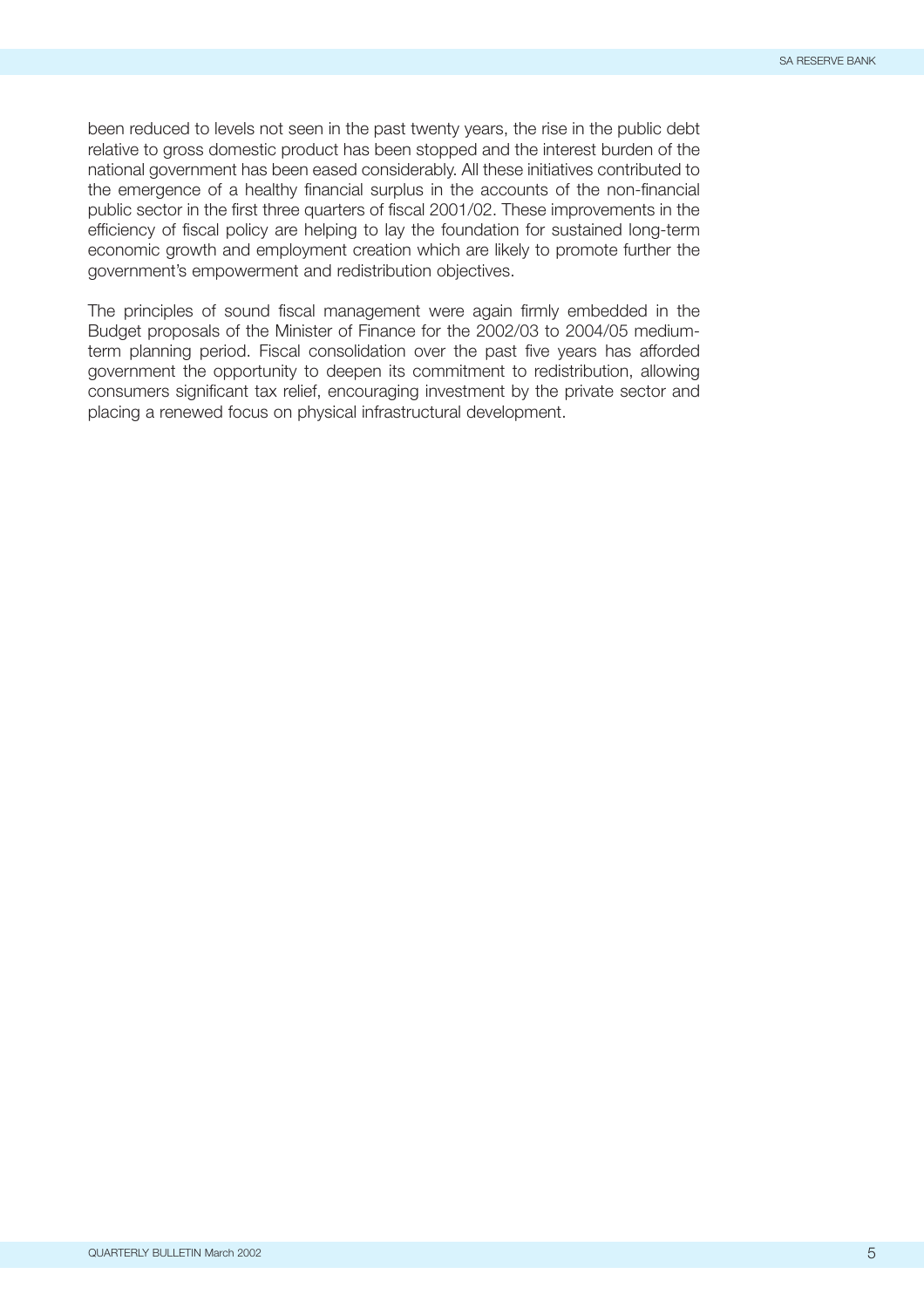# **Domestic economic developments**

## **Domestic output**

The seasonally adjusted and annualised growth in *real gross domestic product* accelerated from 1 per cent in the third quarter of 2001 to 2½ per cent in the fourth quarter. Despite the strong surge in economic growth in the fourth quarter of 2001, the global economic slowdown caused a decline in year-to-year growth from 3½ per cent in 2000 to 2 per cent in 2001.

#### Real gross domestic product



# Real gross domestic product

Percentage change at seasonally adjusted annualised rates

|                     | 2000            |                      |                |                | 2001  |                |                |                 |                     |                |
|---------------------|-----------------|----------------------|----------------|----------------|-------|----------------|----------------|-----------------|---------------------|----------------|
| Sectors             | 1st ar          | 2nd ar 3rd ar 4th ar |                |                | Year  |                | 1st gr 2nd gr  | 3rd ar          | 4th ar              | Year           |
| Primary sectors     | 2               | $\mathcal{P}$        | ℅              | $-1/2$         | 2     | -4             | $-1/2$         | $-1\frac{1}{2}$ | $-2\frac{1}{2}$ -1% |                |
| Agriculture         | 11              | $9\%$                | $3\%$          | $-2$           | 7%    | $-10$          | $-4$           | $-1\%$          | $-2\frac{1}{6}$     | -3             |
| Mining              | $-3\frac{1}{2}$ | $-3\frac{1}{2}$      | $-2$           | ℅              | -2    | $1\frac{1}{2}$ | $2\frac{1}{6}$ | -1              | $-2\frac{1}{6}$     | $\Omega$       |
| Secondary sectors   | 3               | $3\%$                | $5\frac{1}{2}$ | 6              | 4     | ℅              |                | $-1/2$          | 4                   | $2\%$          |
| Manufacturing       | 5               | 4                    | $6\frac{1}{2}$ | 7½             | 5     | 1/2            |                | -1              | $5\%$               | 3              |
| Tertiary sectors    | 3               | $3\%$                | 3              | $2\frac{1}{2}$ | $3\%$ | $2\frac{1}{2}$ | $2\frac{1}{6}$ | $2\frac{1}{6}$  | $2\frac{1}{6}$      | $2\frac{1}{2}$ |
| Non-primary sectors | 3               | $3\%$                | $3\%$          | $3\%$          | $3\%$ | $\mathcal{P}$  | 2              | $1\frac{1}{6}$  | 3                   | $2\%$          |
| Total               | 3               | 3                    | $3\%$          | 3              | $3\%$ | $1\frac{1}{2}$ | $\mathcal{P}$  |                 | 2 <sup>1</sup> b    | $\mathcal{L}$  |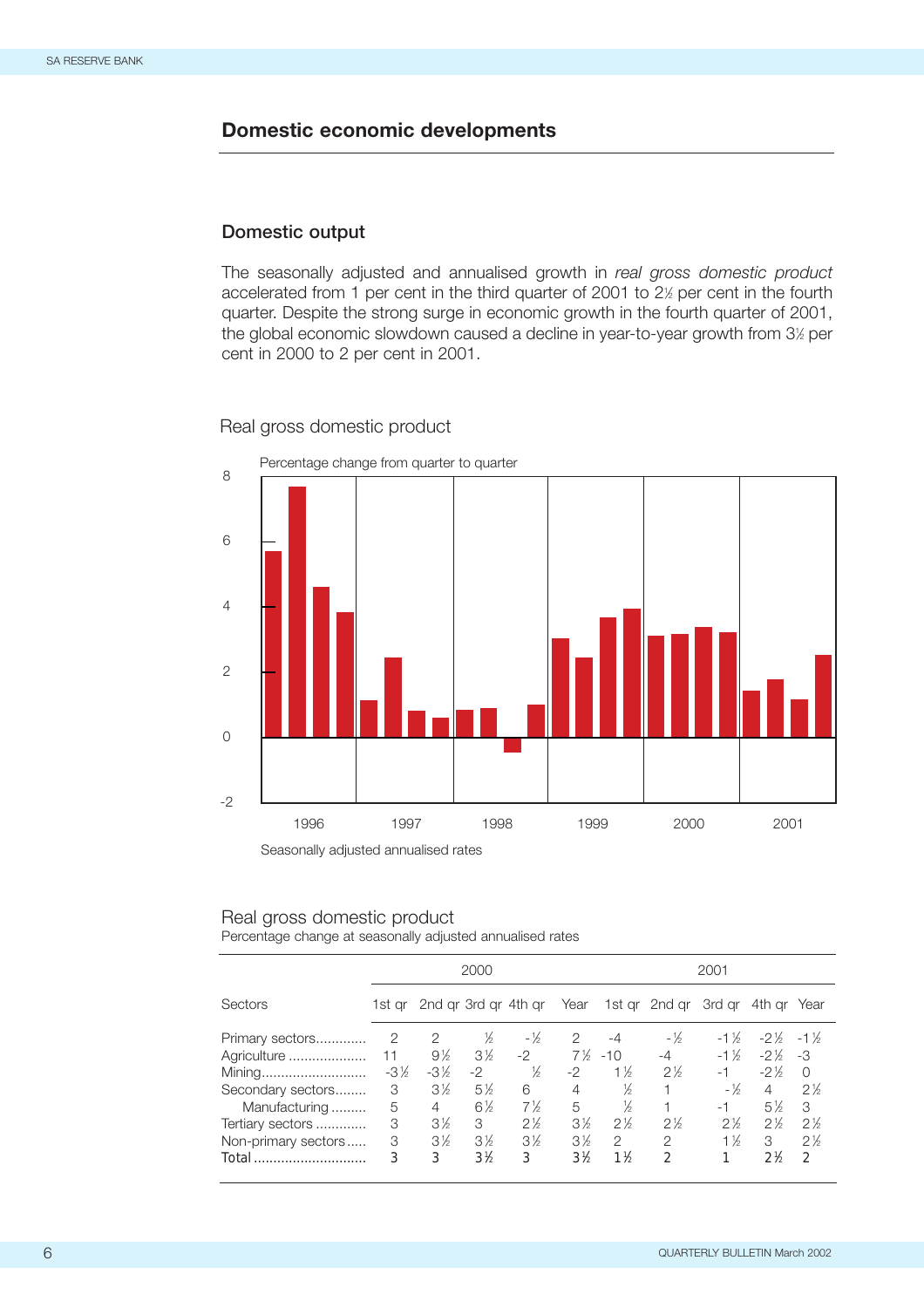The *manufacturing sector* set the pace for output expansion during 2001. Though hampered by work disruptions in prominent subsectors of industry during the first nine months of 2001 and by the waning of global economic activity, manufacturers still achieved output growth of 3 per cent in 2001, following growth of 5 per cent in 2000. In the final quarter of 2001, growth in the manufacturing sector was fairly spectacular at an annualised rate of 5½ per cent, taking output levels 10½ per cent higher than the latest low point in the first quarter of 1999. Export-oriented

## Manufacturing

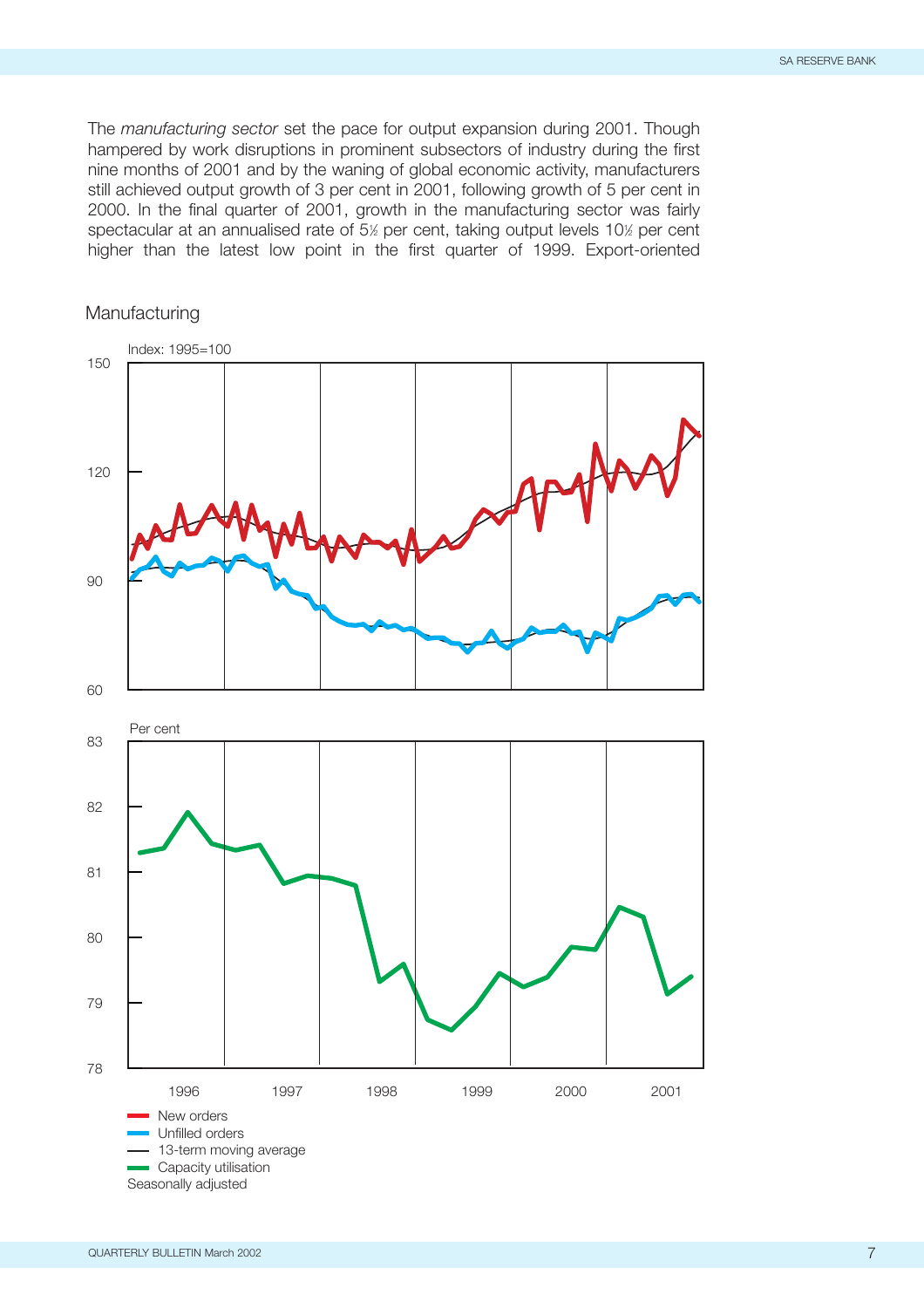industries, in particular those producing chemicals and chemical products, basic metals and transport equipment, benefited from the depreciation in the exchange value of the rand. Also, industrial relations were far more harmonious and less disruptive than in the first three quarters of 2001.

Demand for manufactured goods remained strong throughout 2001 as was evident in lengthening order books and rising unfilled orders. The value of new orders increased impressively in the fourth quarter of 2001, suggesting that the renewed momentum in manufacturing production is likely to be carried forward into 2002. Ample spare capacity is still available to meet such growth in demand. The utilisation of production capacity was down at 79,1 per cent in the third quarter of 2001 when export demand and output volumes faltered temporarily. Subsequently, the utilisation rate picked up to 79,4 per cent in the fourth quarter, still leaving sufficient productive capacity to accommodate a further output expansion.

The sector supplying *electricity, gas and water,* facing weak demand for electricity from high intensity users such as base metal producers, struggled to add real value in 2001 and this actually declined at an annualised rate of 1 per cent in the fourth quarter. The *construction industry* is apparently recovering from the serious setbacks suffered in the late 1990s. Real value added by the construction sector grew by 4 per cent in 2001, after registering growth of 2½ per cent in 2000. The stronger pace of activity in the construction sector is corroborated by an increase in cement sales in the domestic market of about 2 per cent in 2001, and by a strong increase in real fixed capital outlays on buildings and other construction works.

The *tertiary sectors* also made a noteworthy contribution to overall output growth in 2001 when their real value added grew by 21 ⁄2 per cent. In 2000 real value added by these sectors had expanded by 3<sup>1/2</sup> per cent.

Growth from quarter to quarter in the tertiary sectors remained around 2<sup>1/2</sup> per cent throughout 2001. Towards the end of the year there was quite a vigorous upturn of growth in the *wholesale and retail trade sectors*. Real value added by the entire commercial sector accelerated to an annualised rate of 4 per cent in the fourth quarter of 2001 as consumers went on a spree of pre-emptive buying. Consumers apparently wished to avoid the price increases they anticipated would follow the depreciation of the rand against virtually all other currencies. Growth in the *catering and accommodation* subsector remained rather flat in 2001 despite the higher number of foreign tourists visiting the country.

Real value added by the *transport, storage and communication sector* increased at seasonally adjusted and annualised rates of 4½ per cent in the third and fourth quarters of 2001. Growth in this sector was spurred on by increased activity in the telecommunication industry where a third cellular telephone operator started operations, and by increased activity among short-distance private transport operators.

The *financial intermediation, insurance, real-estate and business services sector* was not left unaffected by the overall slowdown in economic activity, but still succeeded in sustaining growth at a rate of 4 per cent in 2001, compared with 6 per cent in 2000. Moreover, growth in real value added in these sectors accelerated somewhat from the third to the fourth quarter of 2001. At a seasonally adjusted and annualised rate, the financial services sectors expanded their collective value added by 4 per cent in the last quarter of 2001. Heightened activity in the securities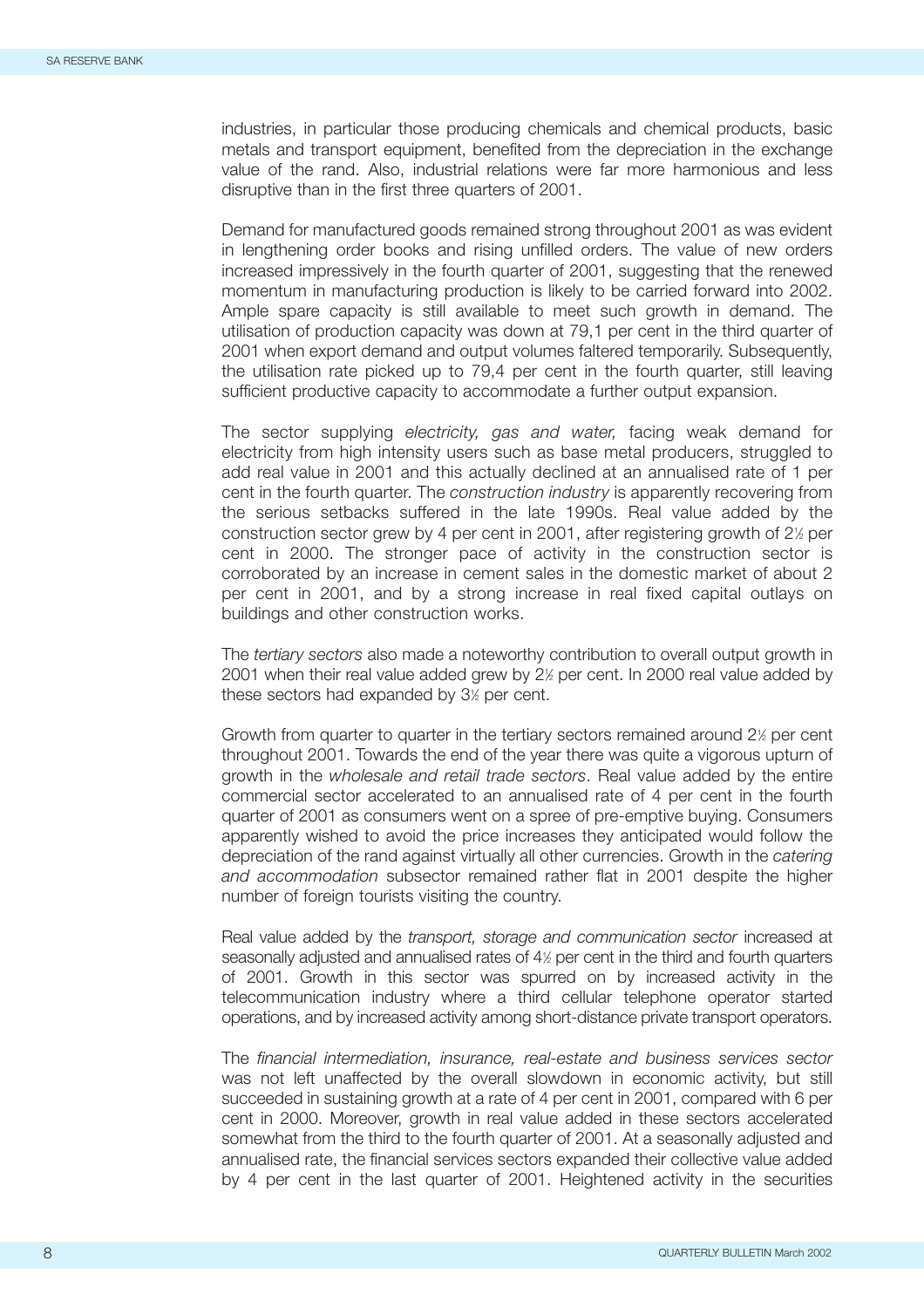markets and among financial asset managers contributed appreciably to the ongoing prosperity of the financial services sector.

Unlike the secondary and tertiary sectors of the economy where output levels expanded in 2001, real value added by the *primary sectors* fell in the course of 2001. Mining output held its ground and remained unchanged at the levels of 2000, but *agricultural production* declined by 3 per cent in 2001. The maize crop was down from 11,4 million tonnes in 2000 to 8,0 million tonnes in 2001. Real value added in the agricultural sector declined in every quarter of 2001, falling at an annualised rate of 2<sup>1/2</sup> per cent in the fourth quarter.

The *mining sector* received a major boost from the depreciation in the exchange value of the rand. The higher rand prices received for exported commodities enabled mine management to reduce output volumes in order to lengthen the useful life of mines. This was true in the case of gold-mining companies where previously uneconomical deposits became profitable. By switching to the mining of ore with a lower gold content, mine management could successfully preserve high-quality gold deposits, and simultaneously enhance profitability. Real output increases in the non-gold mining sectors largely counteracted the decline in gold output in 2001, but in the last quarter of the year the real value added by diamond and platinum mines declined too.

Growth in *real gross national income*, which is an accurate indicator of changes in real aggregate disposable income, slowed down from 3 per cent in 2000 to 2 per cent in 2001, leaving income *per capita* unchanged at the level attained in 2000. A substantial portion of domestically generated income was transferred to nonresidents, especially to non-resident holders of equity in South African companies. Interest and dividends earned on assets held offshore failed to match the outward payments of interest and dividends that were made. The international terms of trade improved during 2001, signalling a boost for the economy in the sense that a smaller volume of exports is now required to pay for the same volume of imports. This improvement was, however, insufficient to counter the effect of the outward movement of factor rewards to the rest of the world.

#### **Domestic expenditure**

Growth in total *real gross domestic expenditure* slowed down considerably in the fourth quarter of 2001. After having recorded an increase at a seasonally adjusted and annualised rate of 6 per cent in the third quarter of 2001, the growth in total real gross domestic expenditure slowed down to 3 per cent in the fourth quarter. This

#### Real gross domestic expenditure

Percentage change at seasonally adjusted annualised rates

|                                                                                                                            | 2000                |                      |                                    |                       | 2001               |                            |                                  |                        |                        |                                                 |
|----------------------------------------------------------------------------------------------------------------------------|---------------------|----------------------|------------------------------------|-----------------------|--------------------|----------------------------|----------------------------------|------------------------|------------------------|-------------------------------------------------|
| Components                                                                                                                 | 1st<br>qr           | 2nd<br>qr            | 3rd<br>qr                          | 4th<br>qr             | Year               | 1st<br>qr                  | 2nd<br>qr                        | 3rd<br>qr              | 4th<br>qr              | Year                                            |
| Final consumption<br>expenditure by households<br>Final consumption expenditure                                            | $3\%$               | $2\%$                | 3                                  | $3\%$                 | $3\%$              | $2\frac{1}{2}$             | $2\frac{1}{6}$                   | $2\%$                  | $3\%$                  | 3                                               |
| by general government<br>Gross fixed capital formation<br>Change in inventories (R billions)<br>Gross domestic expenditure | O<br>2<br>9.0<br>7% | $\Omega$<br>2<br>7.0 | O<br>$\mathcal{P}$<br>8.7<br>$3\%$ | ℅<br>2<br>3.2<br>$-2$ | ℅<br>℅<br>7,0<br>3 | $1\%$<br>5<br>2,6<br>$2\%$ | $2\%$<br>3<br>$-2.3$<br>$\Omega$ | $2\%$<br>3<br>5.3<br>6 | 3<br>$5\%$<br>6.2<br>3 | $1\frac{1}{2}$<br>$3\%$<br>3.0<br>$\mathcal{P}$ |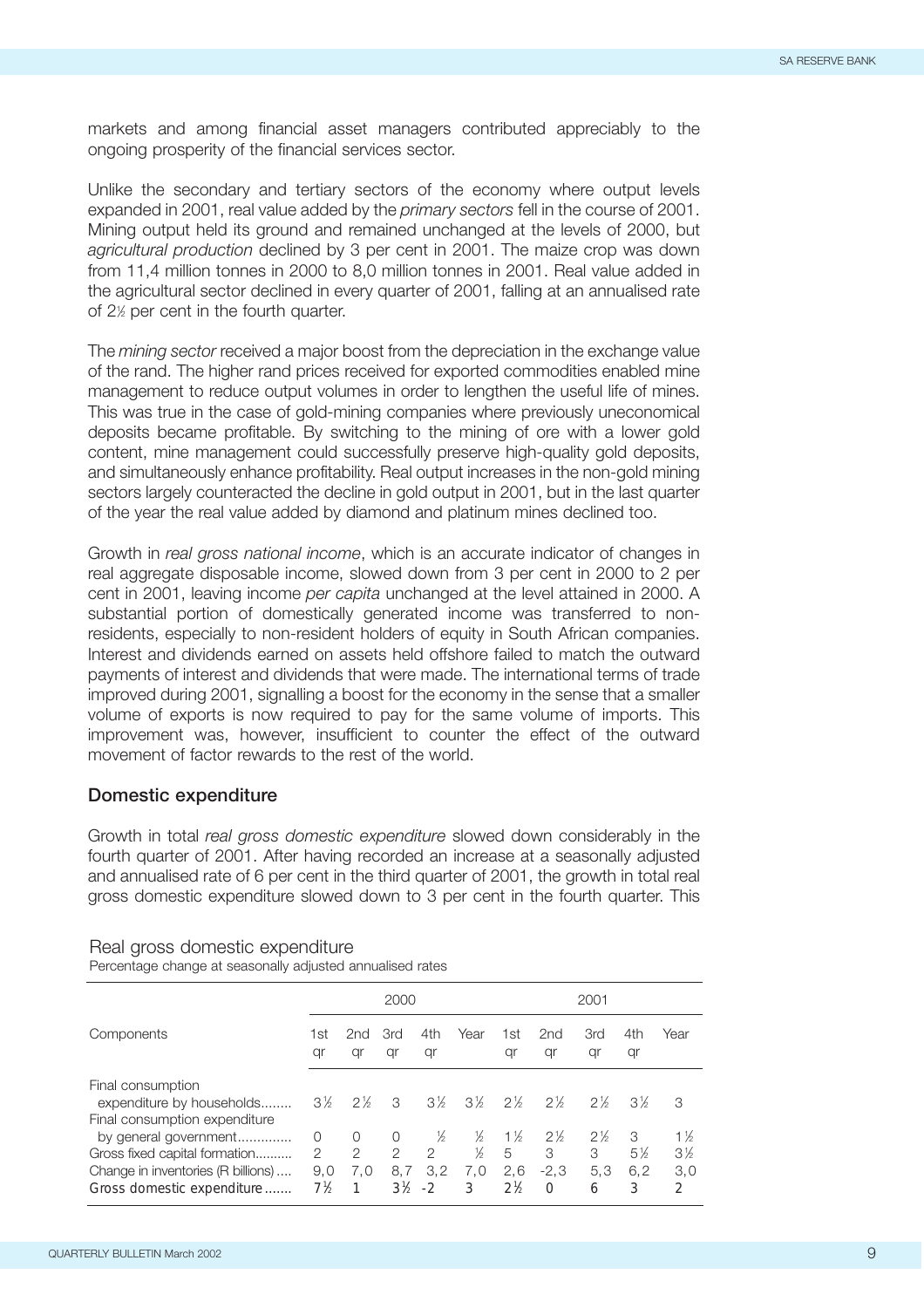was the result of a substantial slowdown in the pace of net inventory investment, which countered the marked increases in real domestic final demand. For the calendar year 2001, total real gross domestic expenditure increased by 2 per cent compared with an increase of 3 per cent in 2000.



Real gross domestic final demand

Growth in *real final consumption expenditure by households* accelerated in the fourth quarter of 2001. After growing at a quarter-to-quarter seasonally adjusted and annualised rate of 2½ per cent in the third quarter of 2001, real final consumption expenditure by households increased by about 3½ per cent in the fourth quarter. This was mainly due to increases in real expenditure on durable and semi-durable goods. There was a strong increase in real outlays by households on transport equipment, especially new cars, in the fourth quarter of 2001.

| Real final consumption expenditure by households          |
|-----------------------------------------------------------|
| Percentage change at seasonally adjusted annualised rates |

|                    | 2000             |                                                       |   |                | 2001  |                  |                  |                  |             |       |
|--------------------|------------------|-------------------------------------------------------|---|----------------|-------|------------------|------------------|------------------|-------------|-------|
| Components         |                  | 1st gr 2nd gr 3rd gr 4th gr Year 1st gr 2nd gr 3rd gr |   |                |       |                  |                  |                  | 4th gr Year |       |
|                    |                  | 6½                                                    |   | $7\frac{1}{2}$ | $9\%$ | $3\%$            | $-4\frac{1}{2}$  | $3\%$            | $10\%$      | $3\%$ |
| Semi-durable goods | $4\frac{1}{2}$   | 6                                                     | 4 | 8              | $5\%$ | $6\%$            | 4                | 4                | $8\%$       | 6     |
| Non-durable goods  | 0                | ℅                                                     |   | ℅              | ℅     | $1\frac{1}{6}$   | $2\%$            | 2                | ℅           | 1½    |
| Services           | 5                | $2\frac{1}{2}$                                        | 4 | 4              | 4     | 3                | 3                | 3                | $3\%$       | $3\%$ |
| Total              | 3 <sup>1</sup> b | 2 <sup>1</sup> b                                      | 3 | $3\%$          | $3\%$ | 2 <sup>1</sup> b | 2 <sup>1</sup> b | 2 <sup>1</sup> b | $3\%$       | -3    |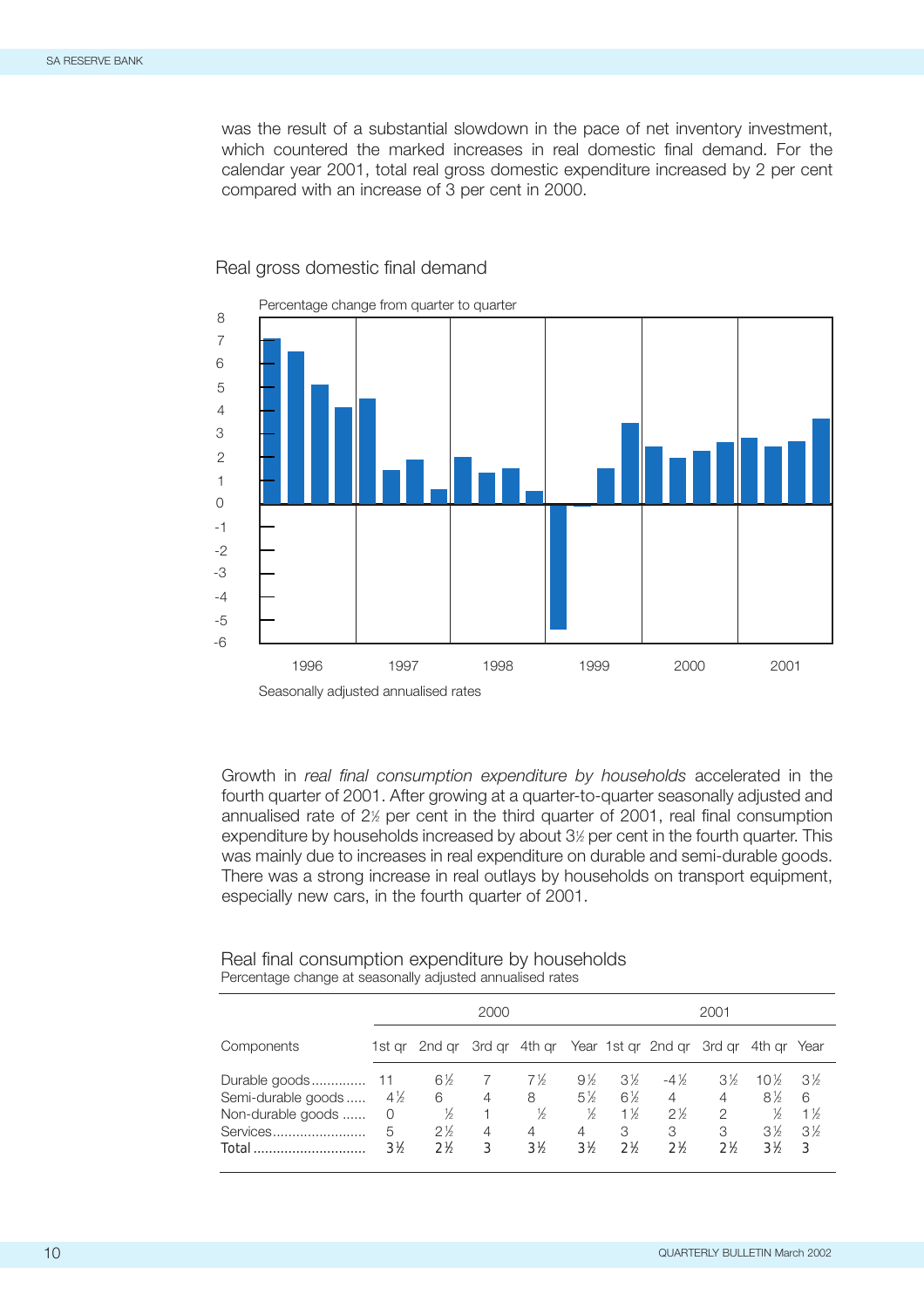

## Real final consumption expenditure by households

Seasonally adjusted annualised rates

The relatively strong growth in final consumption expenditure by households in the fourth quarter of 2001 can be attributed to some pre-emptive buying by consumers as the depreciation in the value of the rand fuelled fears of steep increases in the prices of consumer goods, particularly goods with a high import content.



Household debt as percentage of disposable income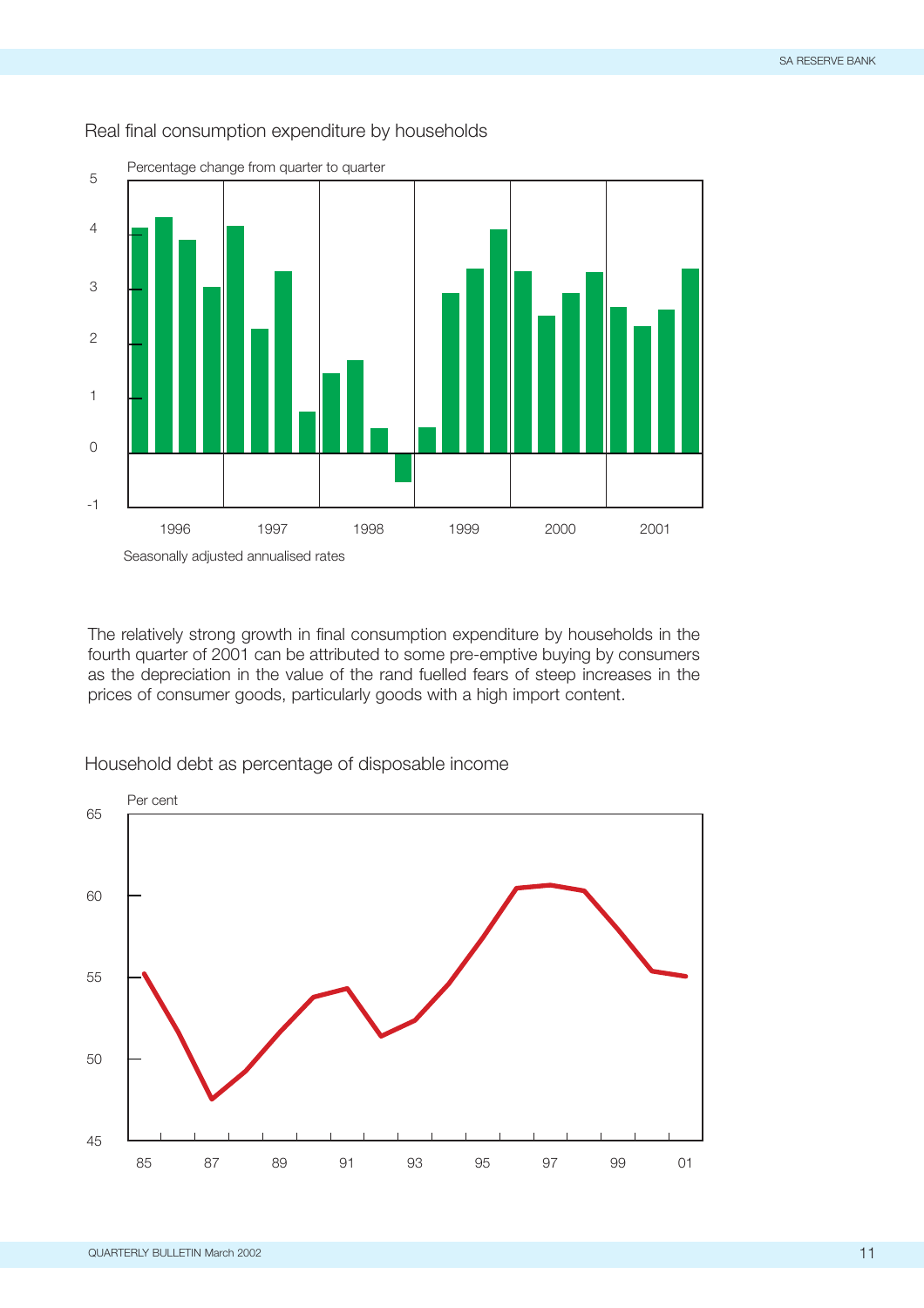Despite the stronger quarter-to-quarter growth in the fourth quarter of 2001, the growth in real *final consumption expenditure by households* slowed down from 3<sup>1/2</sup> per cent in 2000 to less than 3 per cent in 2001. This was consistent with weaker growth in the real disposable income of households, which eased from 3 per cent in 2000 to 2½ per cent in 2001. Consumer confidence weakened during 2001 as news of the deteriorating global economy influenced the spending decisions of consumers. The somewhat gloomy outlook probably motivated consumers to avoid excessive debt financing of purchases. Reflecting this conservative attitude, the average debt-income ratio of households declined from 55½ per cent in 2000 to 55 per cent in 2001.

Real outlays by households on *durable goods* increased briskly at a seasonally adjusted and annualised rate of 10½ per cent in the fourth quarter of 2001, following an increase of 3½ per cent in the third quarter. Households' real expenditure on personal transport equipment in the fourth quarter of 2001 reached a level that was 33½ per cent higher than the recent low recorded in the fourth quarter of 1998, but this was still about 6 per cent lower than the high in the fourth quarter of 1996. Sustained growth was also recorded in real outlays on the other categories of durable goods, especially recreational equipment.



Real spending by households on transport equipment

Household expenditure on *semi-durable goods* also increased strongly in the fourth quarter of 2001 at a seasonally adjusted and annualised rate of 81 ⁄2 per cent, following an increase of 4 per cent in the third quarter. This increase was particularly pronounced in real outlays on clothing and footwear, but slower growth in expenditure was recorded for other categories of semi-durable goods.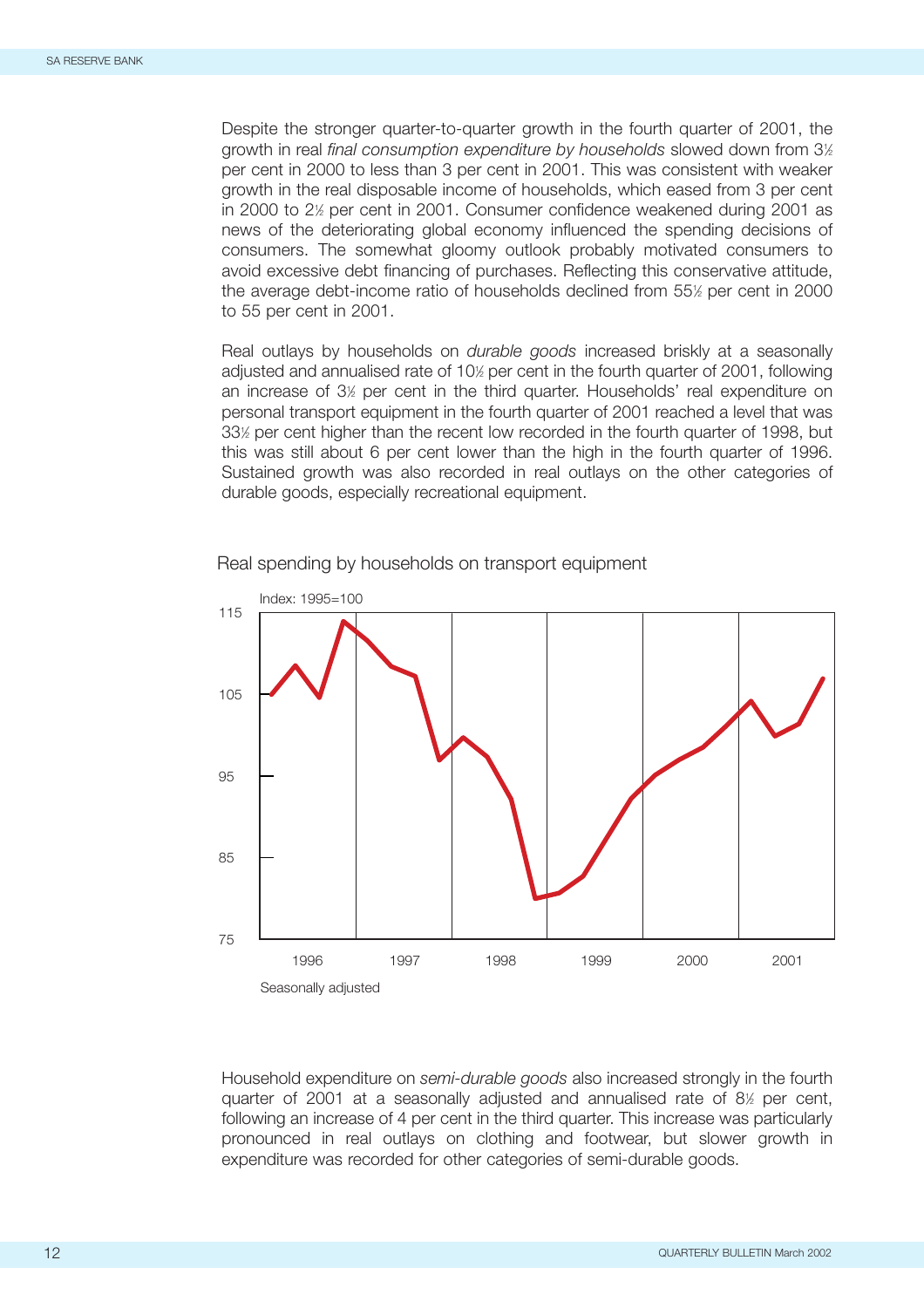Slower growth in real expenditure on *non-durable goods* was recorded in the fourth quarter of 2001, reflecting cutbacks in spending on food, beverages and tobacco, household fuel and power. By contrast, spending on petroleum products and medical and pharmaceutical products exceeded the rate of increase in prices. Real expenditure on services also increased in the fourth quarter of 2001, more specifically in the areas of medical services and transport and communication services.

The growth in *real final consumption expenditure by general government* accelerated somewhat from an annualised rate of 2½ per cent in the third quarter of 2001 to 3 per cent in the fourth quarter. This was the net result of higher real spending on intermediate goods and services which more than neutralised a decline in real expenditure on the compensation of employees. Overall, expenditure by general government increased by 1½ per cent in 2001 compared with ½ a per cent in 2000. Notwithstanding these developments, the ratio of final consumption expenditure by general government to gross domestic product has remained at about 18 per cent in the past eight quarters.



Real final consumption expenditure by general government

*Real gross fixed capital formation* increased at a seasonally adjusted and annualised rate of 5<sup>1/2</sup> per cent in the fourth quarter of 2001, following increases of 5 per cent in the first quarter and 3 per cent in the second and third quarters. The acceleration in the growth of real gross fixed capital formation in the fourth quarter of 2001 was due to faster growth in real capital outlays by all three institutional subsectors, namely private business enterprises, general government and public corporations. As a result of these developments, real fixed capital formation grew by 3<sup>1/2</sup> per cent in 2001 as a whole, considerably higher than the 1/2 per cent growth in 2000.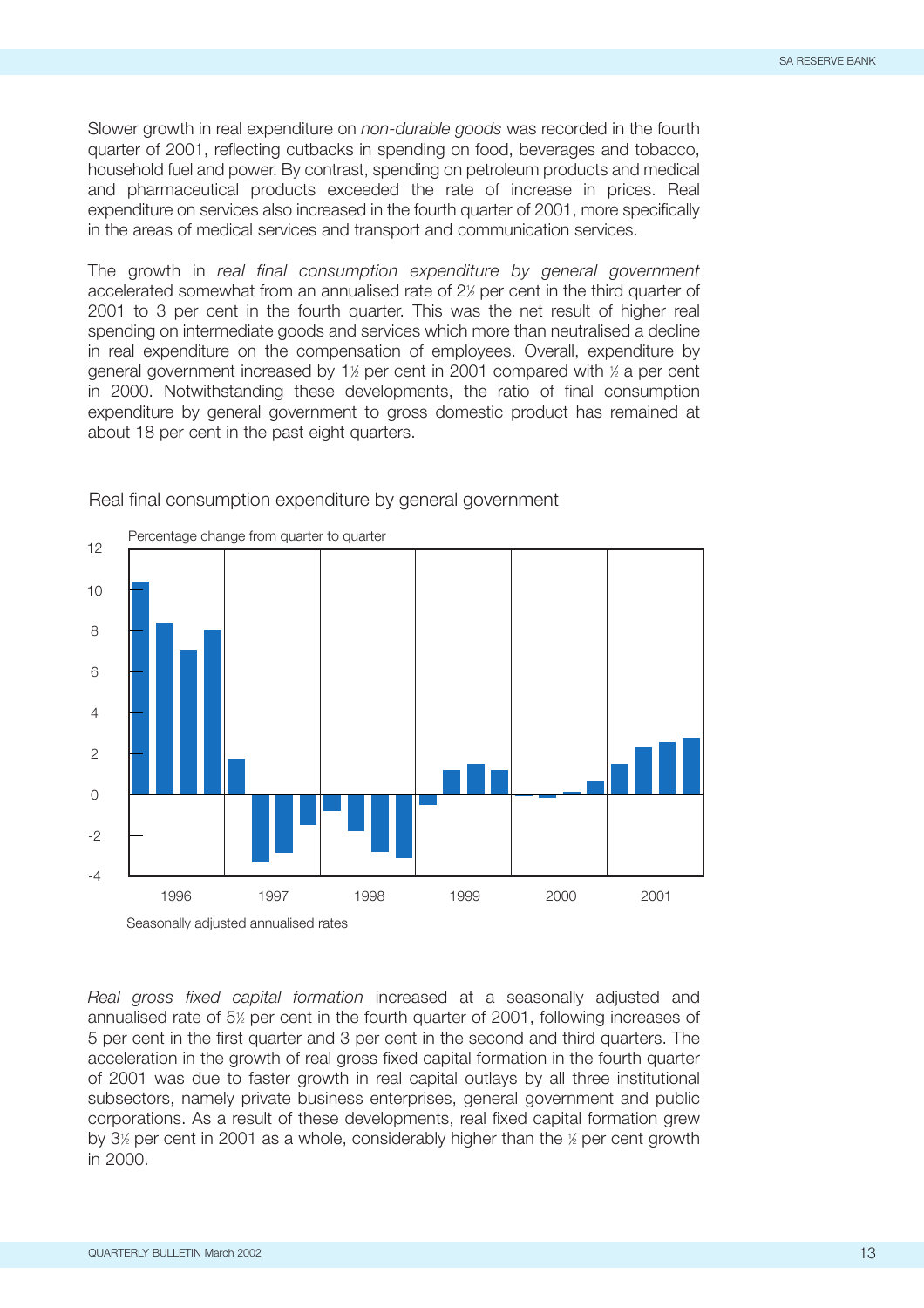

#### Real gross fixed capital formation

Real gross fixed capital formation in the *private sector* increased at a seasonally adjusted and annualised rate of 6 per cent in the fourth quarter of 2001. This helped to raise private-sector fixed capital formation in 2001 to a level that was 5½ per cent higher than in 2000, only slightly down from the 6½ per cent growth in 2000 despite the slump in overall economic conditions.

An analysis of real outlays on fixed capital by the private sector according to kind of economic activity shows that this acceleration was well dispersed over all subsectors of the economy. Real outlays on capital goods in the mining sector benefited from the expansion of the platinum mines. The communication sector improved its existing network and expanded its capacity to accommodate the third cellphone operator. The agricultural sector could afford to replace obsolete capital stock and expand capacity, following high income levels in 2000. The manufacturing sector expanded its capacity so that it could benefit from the new opportunities arising in export markets.

The real fixed capital formation by public corporations increased in the fourth quarter of 2001, but due to the quarter-to-quarter declines during the first three quarters of 2001, total annual spending still declined by 6 per cent in 2001, following a decline of 22% per cent in 2000. This continued reduction of capital spending was apparently consistent with strategies to prepare these organisations for increased private-sector participation in ownership and management, and possibly also for increased competition from alternative suppliers of services.

Following a strong expansion in *inventories* in the third quarter of 2001, real inventory accumulation rose further in the fourth quarter but at a slower rate than previously. This was the net result of increases in inventory levels by all the economic subsectors except the commercial sector where inventories actually declined.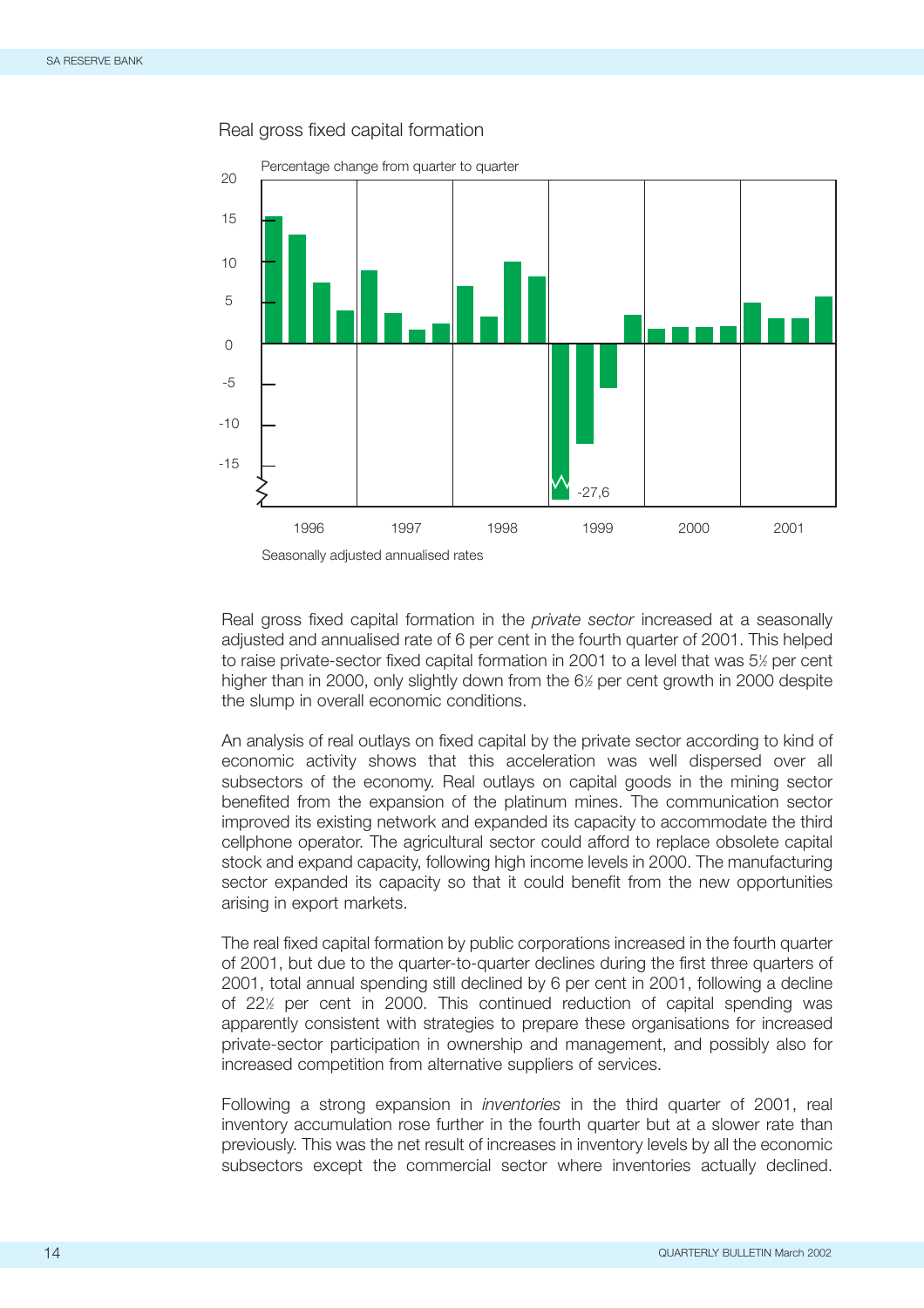Declines were particularly evident in the inventories of the motor trade and wholesale trade. The contribution of inventory investment to growth in real gross domestic product declined from 5 percentage points in the third quarter of 2001 to just  $\frac{1}{2}$  a percentage point in the fourth quarter.



# Total inventories

A slower rate of inventory investment was recorded in 2001 than in 2000. The level of inventories, at constant 1995 prices, increased by R3,0 billion in 2001, compared with about R7,0 billion in 2000, cutting overall economic growth by  $\frac{1}{2}$  a percentage point. The lower rate of inventory accumulation can be attributed to the relatively stronger growth in demand, which was not fully met by the growth in production and imports. An analysis by economic sector for 2001 shows that *industrial and commercial inventory* investment slowed down significantly and that the inventories in the other sectors declined absolutely. Despite these developments, the ratio of industrial and commercial inventories to non-agricultural gross domestic product remained at a level of roughly 15<sup> $\frac{1}{2}$ </sup> per cent in the fourth quarter of 2001 and in the year as a whole.

#### **Factor income and saving**

The growth over four quarters in *total nominal factor income* slowed down to 10 per cent in 2001, following growth of 10<sup>1</sup>/<sub>2</sub> per cent in 2000. This slowdown was fully consistent with weaker economic growth in 2001 and a noticeable contraction of overall price inflation in the economy.

Operating surpluses increased at a higher rate than growth in the compensation of employees during 2001. Operating surpluses grew by 12 per cent and employee compensation by 8 per cent. This was the third year in succession that operating surpluses outstripped the growth in compensation of employees, taking the level of operating surpluses relative to total factor rewards higher from 431 ⁄2 per cent in 1998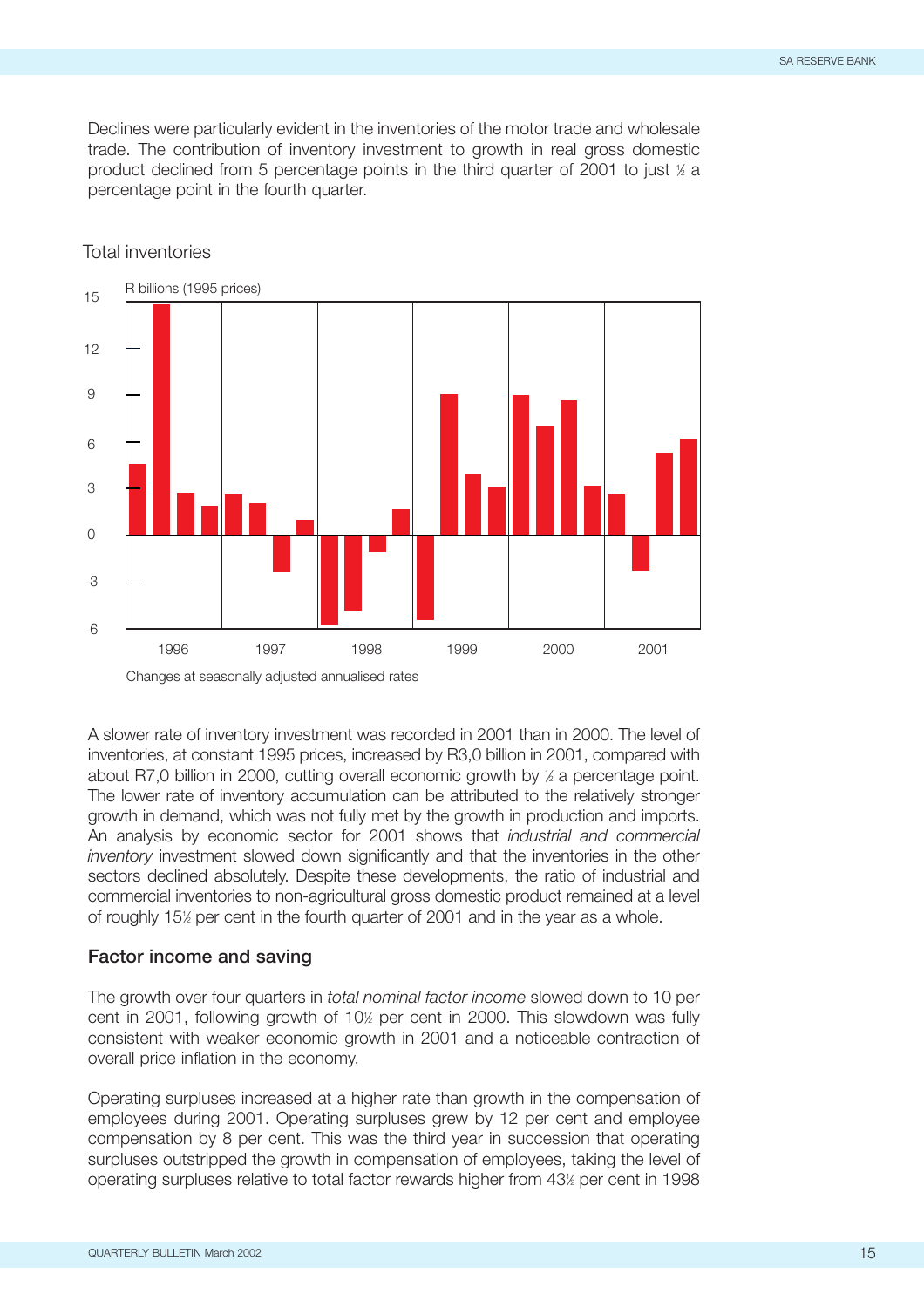to 47% per cent in 2001. Apart from the exceptional circumstances of 1980 when the price of gold reached unprecedented heights that have not since been equalled, operating surpluses in 2001 as a percentage of total factor income were at their highest level since World War II.



Gross operating surplus as percentage of total factor income

Although operating surpluses grew faster than employee compensation in 2001, the growth in operating surpluses slowed down from 16 per cent in 2000 to 12 per cent in 2001, whereas growth in the compensation of employees picked up from 6<sup>1</sup>/<sub>2</sub> per cent to 8 per cent over the same period. This may indicate that although employees were still succeeding in negotiating wage settlements that provide for some real wage growth, employers were also more than fully recovering their input cost increases, but the growth in their operating margins decelerated slightly from 2000 to 2001.

The pick-up in economic activity in the fourth quarter of 2001 was reflected in the growth in operating surpluses, which increased from 9 per cent in the third quarter to 11<sup>%</sup> per cent in the fourth quarter. The manufacturing sector led this upturn, but noteworthy accelerations also occurred in the transportation and communication sectors and in financial services. Corporate profits benefited, among other things, from the strong increase in export demand and the depreciation in the exchange value of the rand. Furthermore, labour cost growth remained well-contained as the total compensation of employees grew year on year by 8 per cent in the third quarter and again at the same rate in the fourth quarter. If the employment trends of the previous quarter had persisted in the fourth quarter, it is quite conceivable that profits and operating surpluses could also have been boosted by some productivity increases.

Despite operating surpluses (i.e. the main source of income of the corporate sector) growing faster than employee compensation (i.e. the main source of household income), corporate saving relative to gross domestic product fell back slightly from 13 per cent in 2000 to 10<sup>1</sup> per cent in 2001. Higher dividend payments to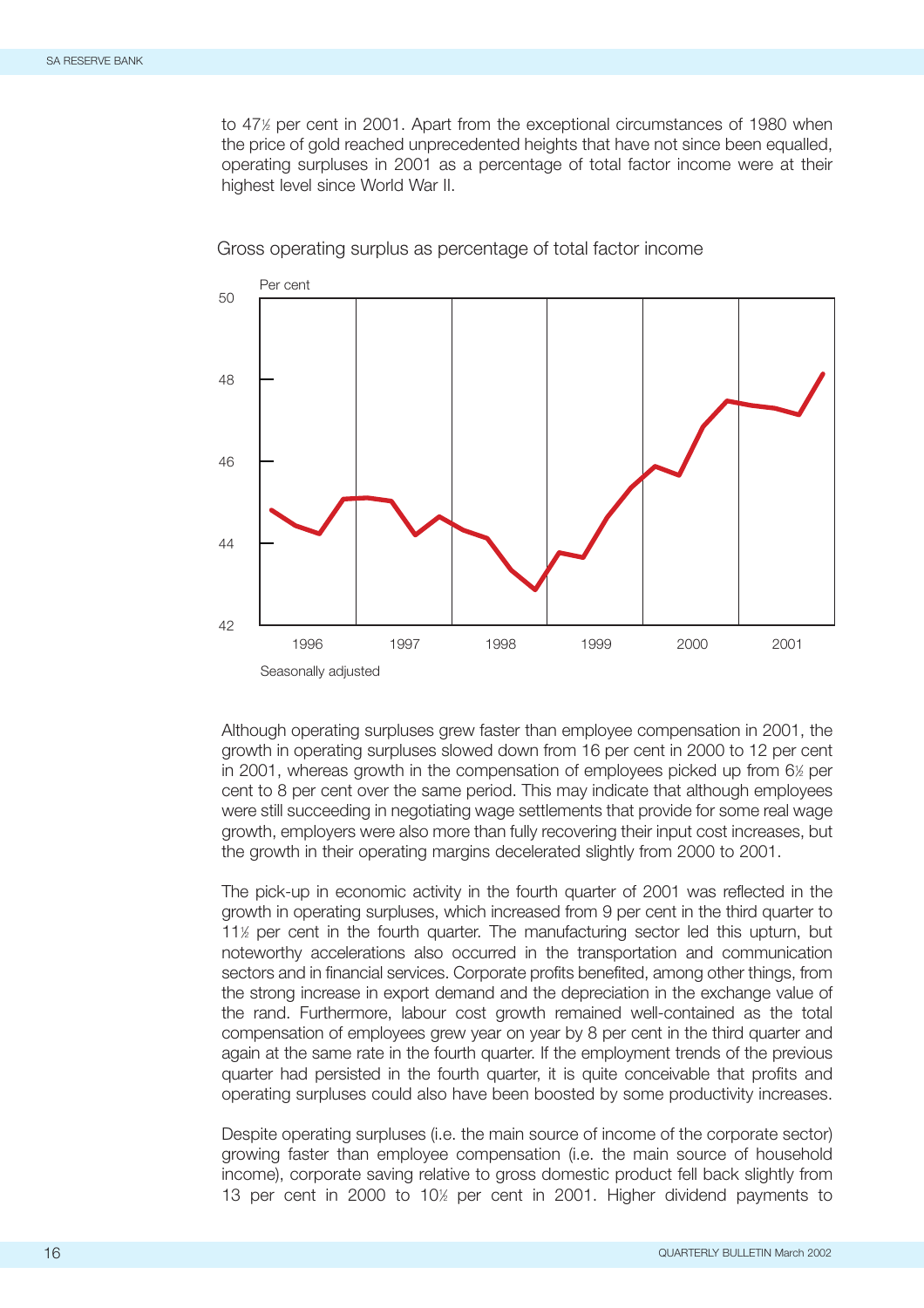shareholders were mainly to blame for the weaker performance in corporate saving. This could have been due to the recent decline in capital cost which changed the optimal debt-equity ratio of companies in favour of external capital, either in the form of borrowing from banks or in the form of debt issuance in the primary corporate bond market. Irrespective of the cause of the deterioration in the corporate saving rate, it lowered the overall quantum of savings relative to gross domestic product from 151 ⁄2 per cent in 2000 to 15 per cent in 2001.

Private household incomes benefited from the distribution of profits by companies. This helped the household sector to maintain its saving ratio at about the same, but low, level of the past two years.

The government sector contributed meaningfully to the national saving effort. Gross saving by general government has been improving consistently since 1998. As a consequence, gross saving by general government as a percentage of gross domestic product improved from a dissaving of less than ½ a per cent in 2000 to a positive saving of 1<sup>1</sup>/<sub>2</sub> per cent in 2001. This improvement was brought about by the consistently higher government revenue collections which outstripped growth in recurrent expenditure, and is a clear reflection of government's strong commitment to prudent fiscal policy.



## Gross saving as percentage of gross domestic product

## **Employment**

According to the *Survey of Employment and Earnings in Selected Industries* (SEE) by Statistics South Africa, *total employment* in the formal non-agricultural sector of the economy continued to fall in the first three quarters of 2001, but there were clear signs that the pace of job attrition was slowing down. Regularly surveyed employment in the formal non-agricultural sectors of the economy declined at yearon-year rates of 2,2 per cent in the first quarter of 2001, 1,7 per cent in the second quarter and 1,2 per cent in the third quarter.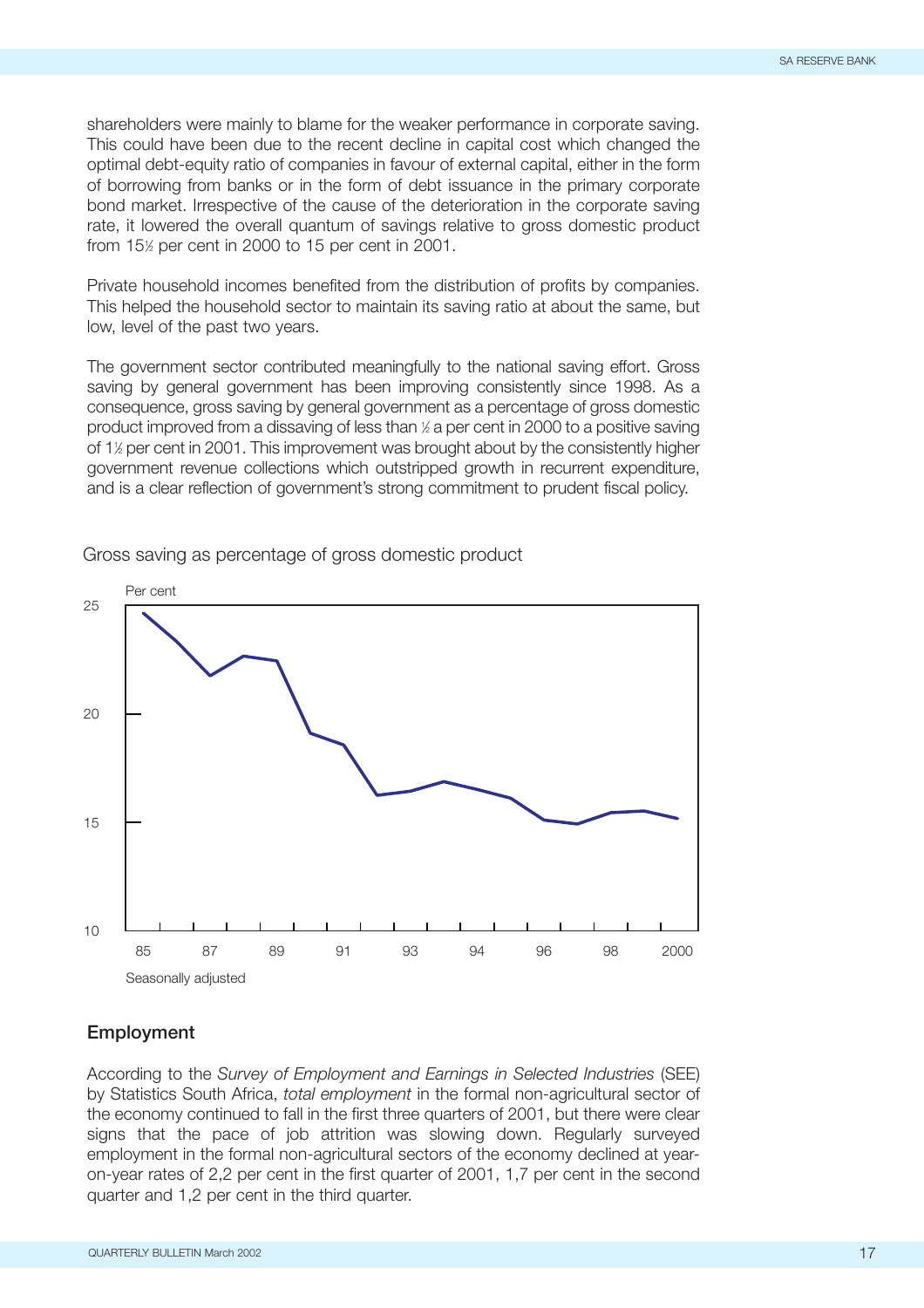The more comprehensive six-monthly household-based *Labour Force Survey* (LFS) by Statistics South Africa indicates that formal-sector employment remained broadly unchanged between February 2000 and February 2001 – the latest information currently available. This implies that over that period employment growth must have been fairly robust in those sectors of the economy that are not adequately covered by the SEE.

The private and public sector recorded job losses in each of the first three quarters of 2001. Employment losses in the *private sector* during the first three quarters of 2001 occurred over almost the full spectrum of economic activity. Notable exceptions were the non-gold mining sector and the trade, catering and accommodation services sectors where healthy employment gains were registered. These sectors stand to benefit materially from growing internal demand for mineral exports and from continued growth in the number of foreign visitors touring the country.

Year-on-year change in non-agricultural private-sector employment in the first nine months of 2001

| Sector | Percentage<br>change                                                        |
|--------|-----------------------------------------------------------------------------|
|        | -6.1<br>2.3<br>$-2.9$<br>$-1.4$<br>-0.9<br>1.8<br>-1.8<br>$-1.4$<br>$-14.8$ |
|        |                                                                             |

The declines in *public-sector* employment occurred throughout the public service in the first three quarters of 2001, but were especially prominent in the transport, storage and communication services sector and in the ranks of provincial governments. These declines reflect a strong commitment to "right-sizing" the overall public service and to improving the quality of public-service delivery. The slower pace of job shedding, from an annualised rate of 3,4 per cent in the fourth quarter of 2000 to 0,6 per cent in the third quarter of 2001, seems to indicate that the process of "right-sizing" may be drawing to a close.

Although economy-wide job creation is progressing at a very modest pace, the number of workdays lost to strikes and other forms of work stoppages rose from about 0,5 million in 2000 to 1,25 million in 2001. According to NMG-Levy Consultants and Actuaries the rise in the number of workdays lost in 2001 can mainly be attributed to the renegotiation of a number of long-term agreements which heightened the potential for industrial action across large sections of the economy. However, the average duration of collective bargaining processes declined from about two months in 2000 to about 45 days in 2001, signalling the increased awareness among participants in the labour market of the need to limit the unnecessary wastage of productive resources.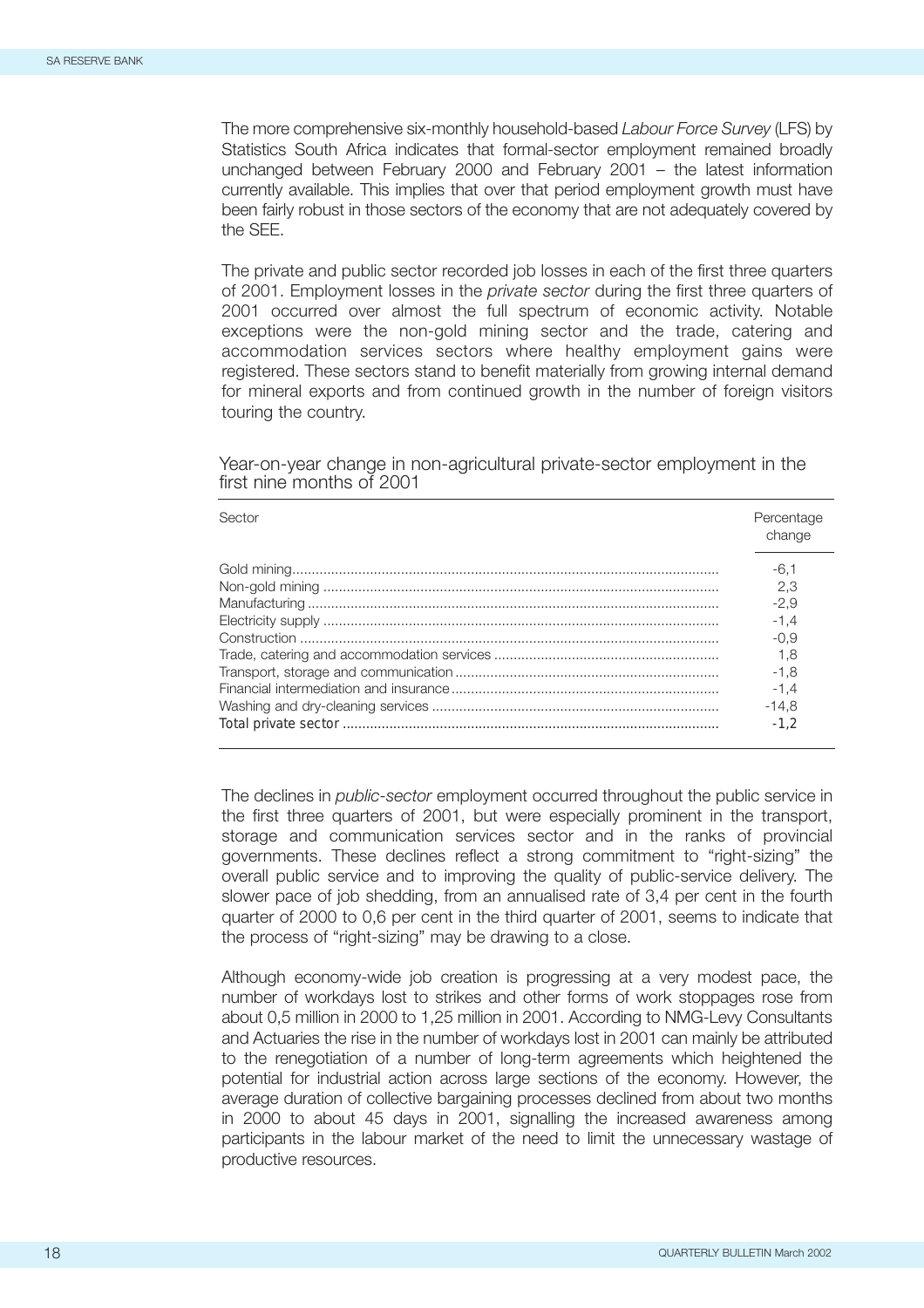## Non-agricultural employment



In an attempt to benefit new entrants to the labour market, government has also proposed to amend a section in the Labour Relations Act regarding dismissal procedures. Under the proposed amendment, employers will be required to engage in a fair dismissal procedure but will no longer have to prove that the dismissal was for a fair reason. Instead, the dismissed probationer will have to prove that the reason for discharge constitutes an unfair labour practice. It is envisaged that this proposed amendment will further contribute to the establishment of a labour market which is better geared towards sustainable high rates of employment growth.

#### **Labour cost and productivity**

The rate of increase over one year in the nominal compensation per worker in the formal non-agricultural sectors of the economy picked up from 7,4 per cent in the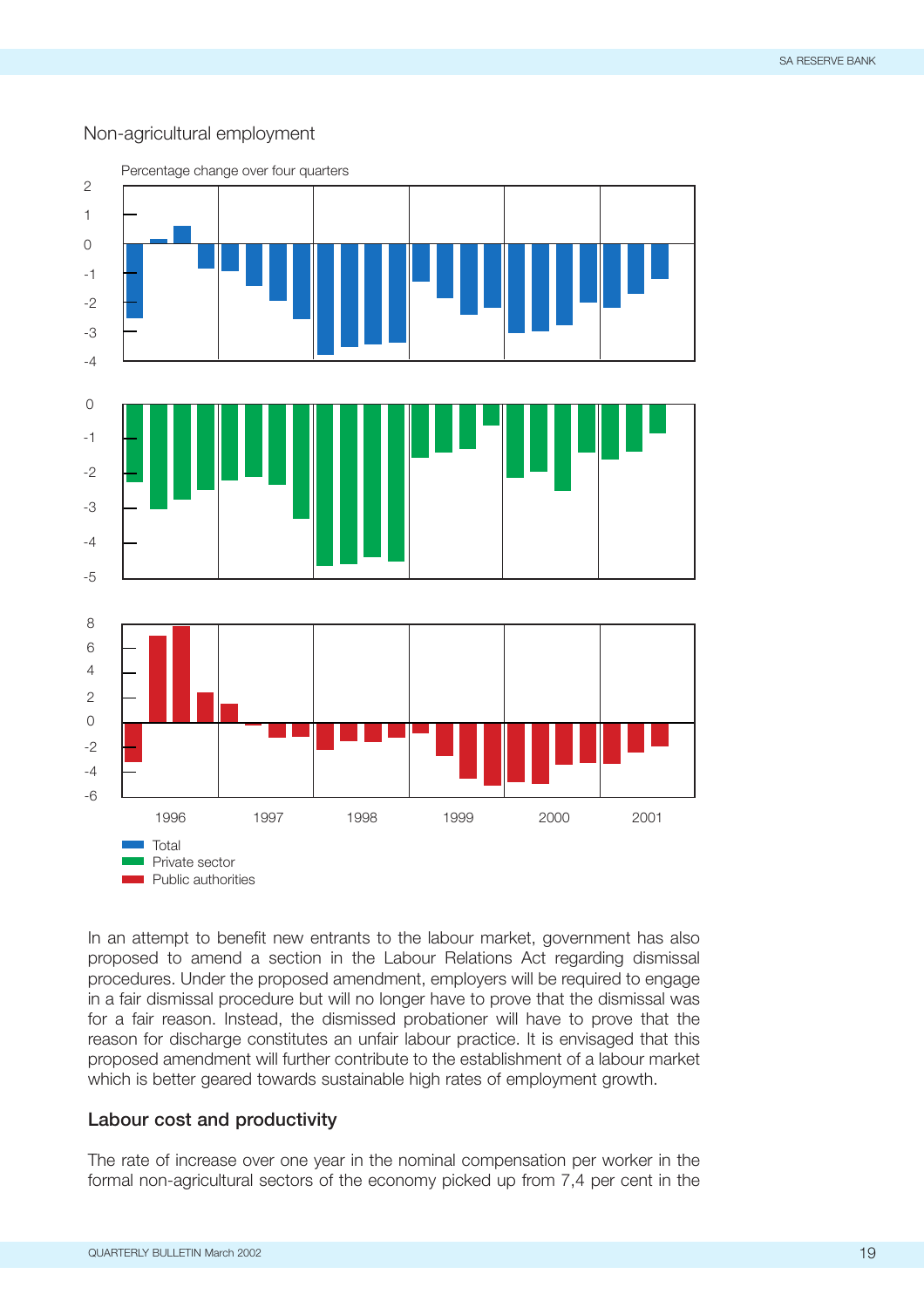year to June 2001 to 8,8 per cent in the year to September. Faster remuneration growth occurred in the public sector, while remuneration growth in the private sector slowed down slightly. On average, economy-wide nominal remuneration per worker outside of the agricultural sector increased by 8,9 per cent in the first three quarters of 2001 compared with the same period in the previous year. With overall consumer price inflation averaging 5,7 per cent, employed workers enjoyed a fairly generous improvement of about 3 per cent in their "real consumption wage", i.e. in the real spending power of their remuneration increments.

The pick-up in nominal wage growth in the third quarter of 2001 is consistent with survey results obtained from NMG-Levy Consultants and Actuaries, which show that the downward movement in the average annual *rate of wage settlements* in collective bargaining agreements was levelling out at 7,4 per cent in 2001, unchanged from the rate in 2000. The average minimum monthly wage per worker nevertheless rose by 10,4 per cent in 2001 compared with 9,1 per cent in 2000. Some compression of wage scales is therefore occurring in the South African economy, with minimum wage rates growing faster than wage levels in the higher income brackets.

The acceleration in nominal remuneration growth in 2001 was more evident in *public-sector* salaries and wages than in private-sector pay improvements. Nominal income per worker in the public sector rose by 9,5 per cent in the first three quarters of 2001, approximately the same improvement as in 2000. In the public sector, workers in the national government's general departments fared considerably better than their counterparts at local government level.

Unlike the faster growth in nominal remuneration per worker in the public sector, remuneration growth over one year in the *private sector* slowed down from 9,8 per cent in the second quarter of 2001 to 9,1 per cent in the third quarter. This slowdown was especially noticeable in the gold-mining sector, trade, catering and accommodation services sector and in the financial intermediation and insurance industry. When comparing the first three quarters of 2001 with the same period in 2000, nominal compensation per worker in the private sector rose by 8,7 per cent, measurably down from the 9,2 per cent increase in 2000 as a whole.

Partly as a consequence of the heightened industrial action during 2001, the growth in worker productivity (measured as real output per worker in the nonagricultural sectors of the economy) fell back from a year-on-year rate of 6,5 per cent in the second quarter of 2000 to 3,4 per cent in the third quarter of 2001. Slower output growth, in part a consequence of the increased incidence of work disruption, alongside the slowdown in the rate of labour attrition, weighed down on productivity growth over the first three quarters of 2001. Year-on-year growth in labour productivity in the first three quarters of 2001 was still at a relatively high level of 4,4 per cent but was significantly down from growth of 6,1 per cent in 2000.

The rate of change in *nominal unit labour cost* is one of the main determinants of the inflationary process. Unit labour cost is derived as the ratio of nominal compensation per worker to output per worker. When productivity rises at a slower pace than nominal compensation per worker, the cost of the labour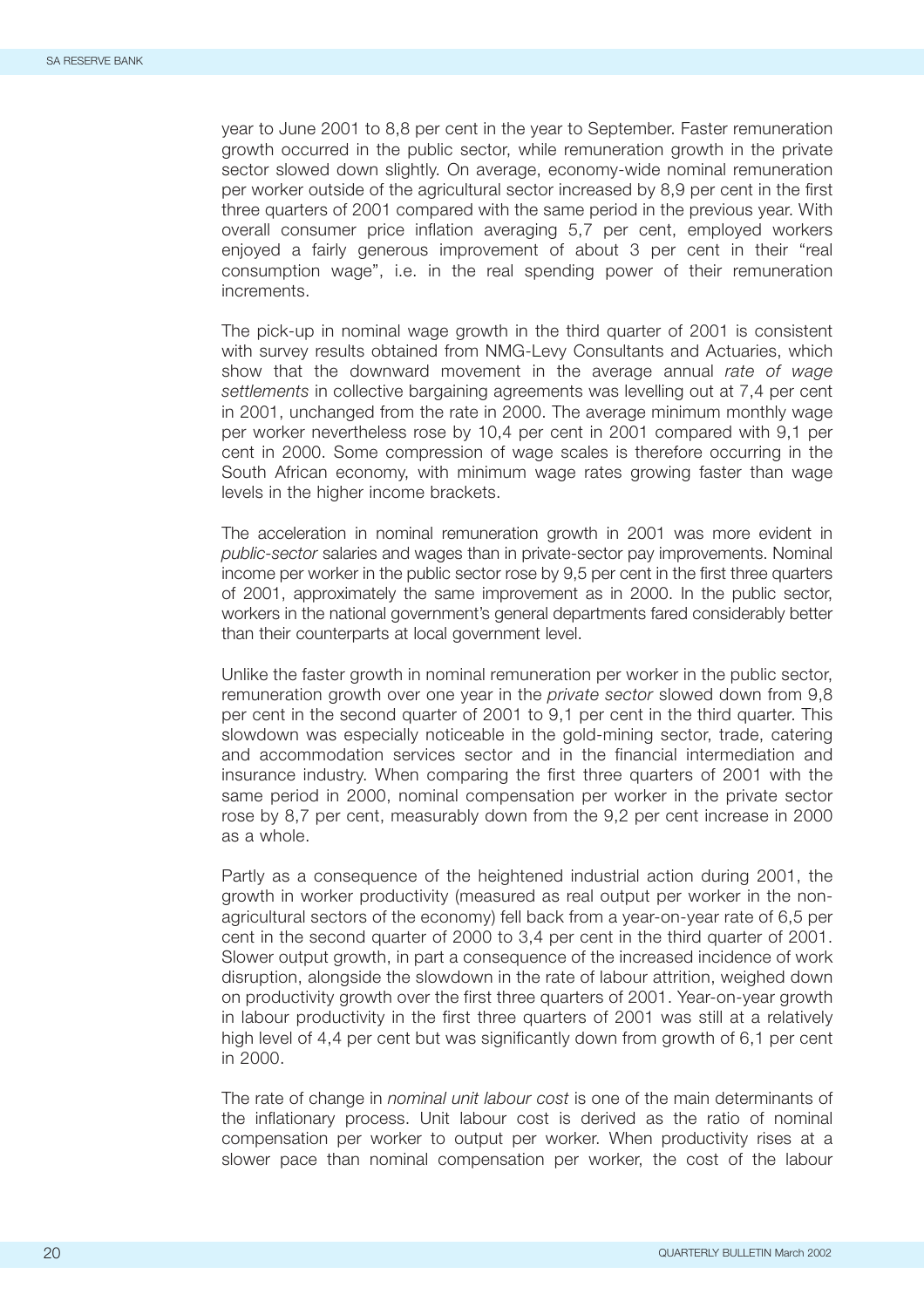

# Labour cost and productivity in non-agricultural sectors

required to produce one unit of output rises. The recent slowdown in labour productivity growth is therefore key to the pick-up in the growth of unit labour cost from a year-on-year rate of 2,9 per cent in 2000 to 4,3 per cent in the first three quarters of 2001. In the manufacturing sector, growth in unit labour cost rose even more steeply – from a year-on-year rate of 1,7 per cent in the first quarter of 2001 to 7,2 per cent in the third quarter.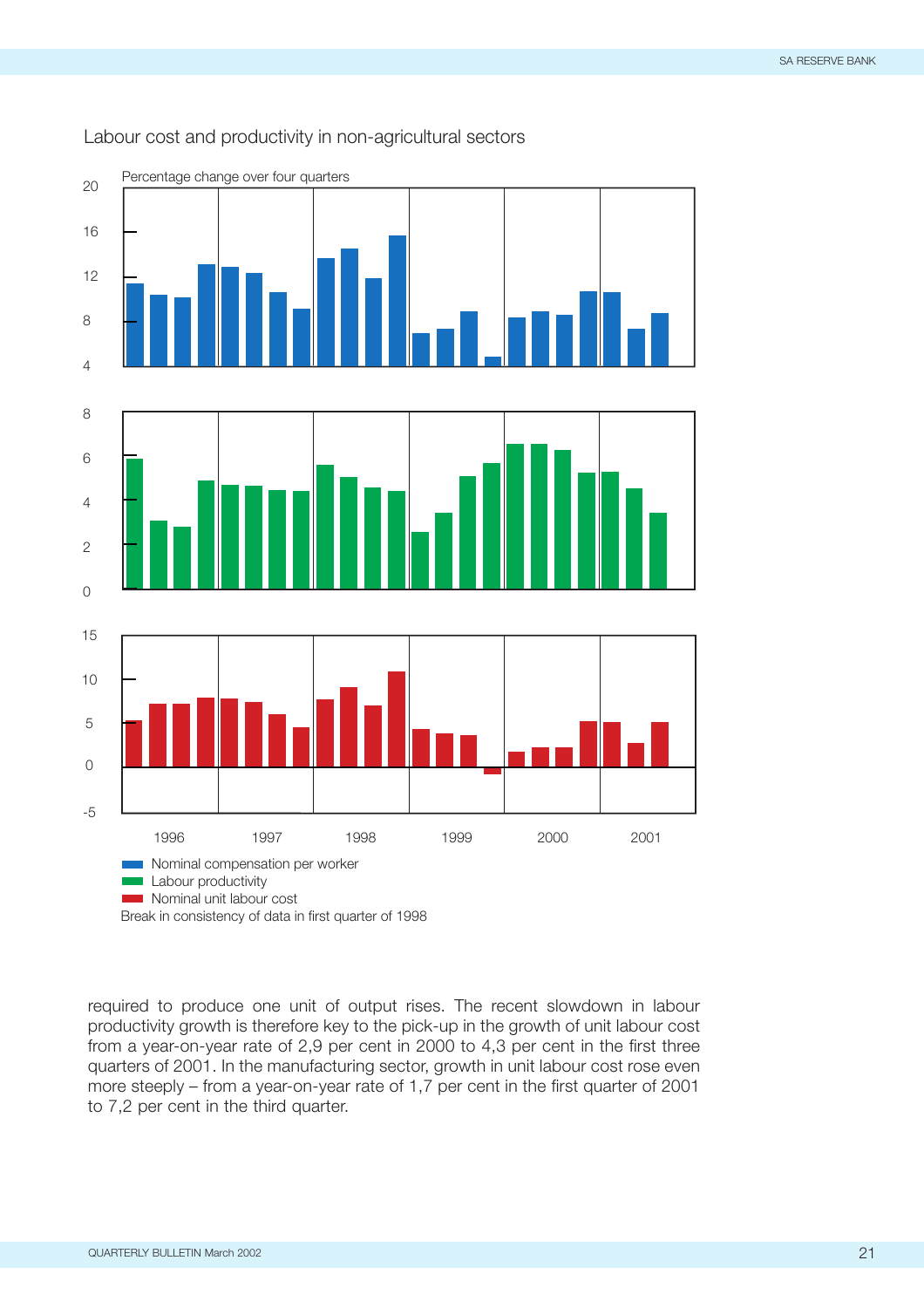

#### Nominal unit labour cost in manufacturing

#### **Prices**

The progress made with stabilising the overall price level in recent years was set back somewhat in the closing months of 2001 when essentially the sharp depreciation of the rand and rising food prices, put upward pressure on inflation. *CPIX inflation* over twelve months (i.e. year-on-year increases in consumer prices in metropolitan and other urban areas, excluding interest cost of mortgage bonds) initially fell to below the psychologically important level of 6 per cent in the three months to September 2001, but subsequently picked up to 7,1 per cent in January 2002. Still, average CPIX inflation for calendar years slowed down from 7,8 per cent in 2000 to 6,6 per cent in 2001.

As indicated above, the acceleration in CPIX inflation towards the end of 2001 was first and foremost a consequence of higher rates of increase in the prices of consumer food products that, in turn, were associated with the decline in the exchange value of the rand. When food is omitted from the consumer basket, the other components of the index increased by 5,6 per cent in the year to January 2002 – 1,5 percentage points lower than CPIX inflation. Also, the quarter-to-quarter inflation rate of the non-food components was 3,9 per cent in the fourth quarter of 2001, instead of the 6,8 per cent rise indicated by the overall CPIX index figures.

An analysis of food prices indicates that the domestic price of food has closely tracked international food prices since about 1993. The tariff and agricultural marketing board reforms of the early 1990s firmly integrated the South African food market into the international economy. This resulted in lower food prices than would have been the case in a closed economy, and also in food price inflation corresponding closely with international food price changes and exchange rate movements. International food prices recently declined to levels last seen thirty years ago, thus losing most of their potential to counteract the effects of the depreciation of the rand. Changes in the exchange rate of the rand are therefore now more directly reflected in domestic food prices than previously. Against the backdrop of rand weakness during 2001, the yearon-year rate of consumer food price inflation accelerated from 4,9 per cent in January 2001 to 12,3 per cent in January 2002, and the agricultural food component of the production price index from 3,0 per cent to 26,6 per cent over the same period.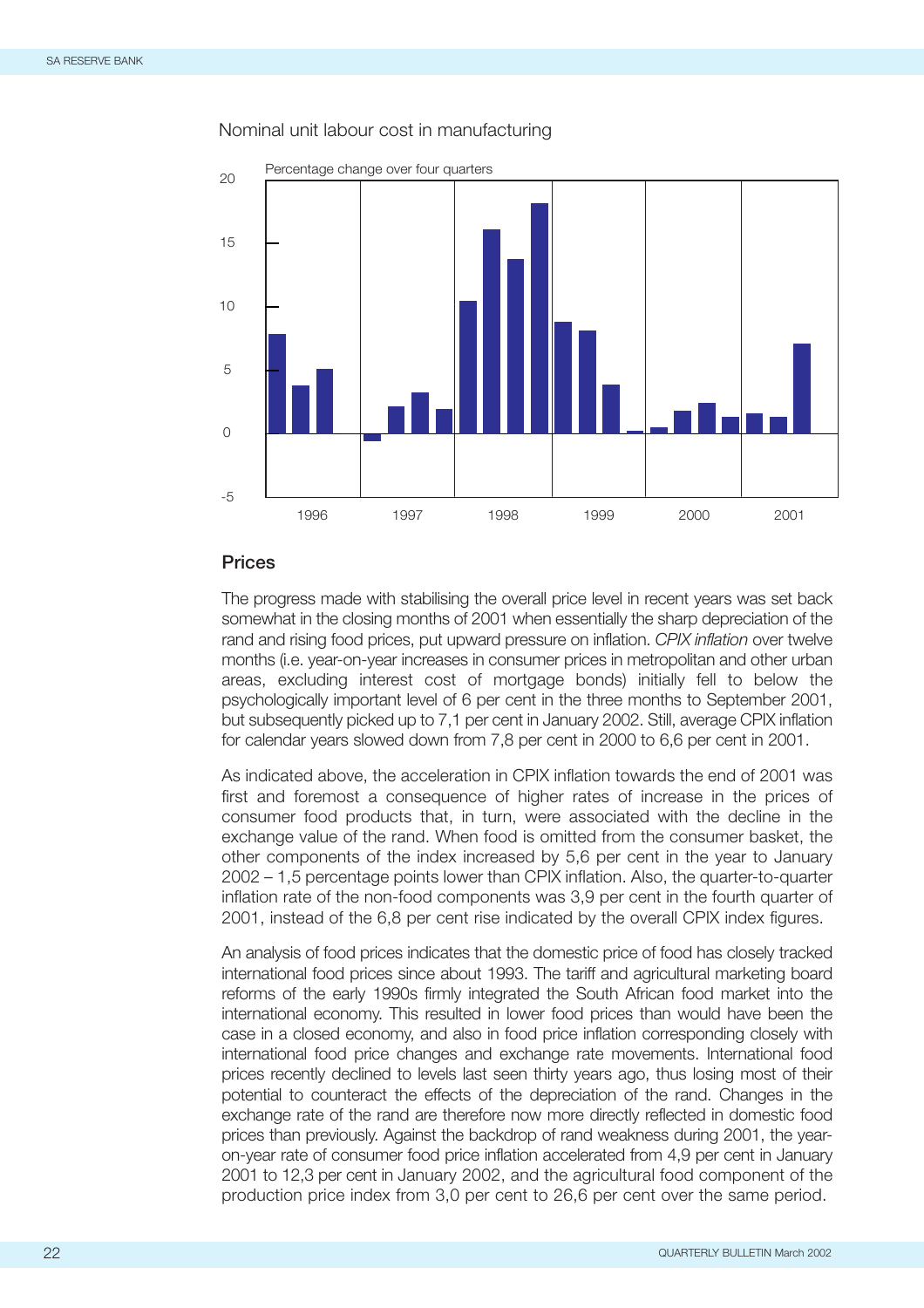# Consumer price inflation



# Food price inflation

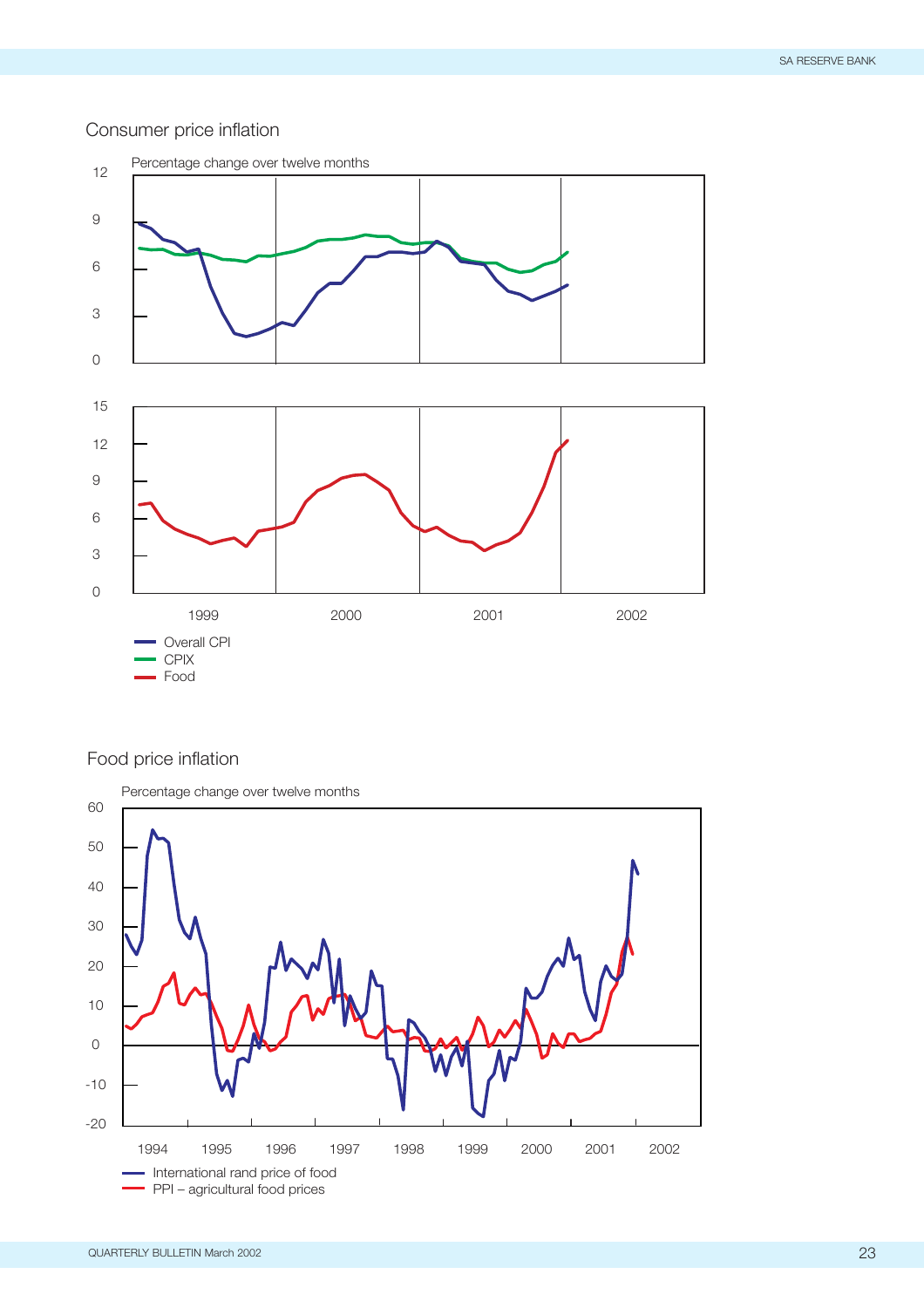The annual rate of increase in the *all-goods production price index* slowed down from 9,2 per cent in 2000 to 8,4 per cent in 2001, mainly because of a decline in the international price of crude oil during this period. However, when rising food prices started making an impression on the pace of change in production prices generally, the quarter-to-quarter rate of change picked up markedly from an annualised 6,4 per cent in the third quarter of 2001 to 11,3 per cent in the fourth quarter.

The quarter-to-quarter rate of change in the prices of *domestically produced goods* accelerated from an annualised rate of 7,6 per cent in the third quarter of 2001 to 11,1 per cent in the fourth quarter. The rapid food price increases were largely behind this acceleration, but it is conceivable that the indirect effects of the decline in the exchange value of the rand and the effects of higher increases in unit labour cost also added to the overall inflationary momentum. The year-on-year increase in production price inflation accelerated from 6,9 per cent in April 2001 to 10,7 per cent in January 2002.



All-goods production price index

The main driver behind food price inflation is the maize price which was pushed higher by the depreciation of the rand. Maize prices were close to 80 per cent higher in January 2002 than one year earlier. The changes in maize prices not only affect consumer price inflation directly, but also have a significant secondary effect as maize is extensively used as feed in the meat, poultry and egg industries.

Growth in the prices of *imported goods* was restrained in the first three quarters of 2001 by the decline in the international price of crude oil. Coupled with low rates of inflation in trading-partner countries, this caused the quarter-to-quarter annualised growth in the prices of imported goods to slow down from 12,8 per cent in the first quarter of 2001 to just 2,3 per cent in the third quarter. When the effects of rising food prices and of the depreciation of the rand began taking hold, imported price increases accelerated quite abruptly to 11,5 per cent in the fourth quarter of 2001, and to a year-on-year rate of 13,8 per cent in January 2002.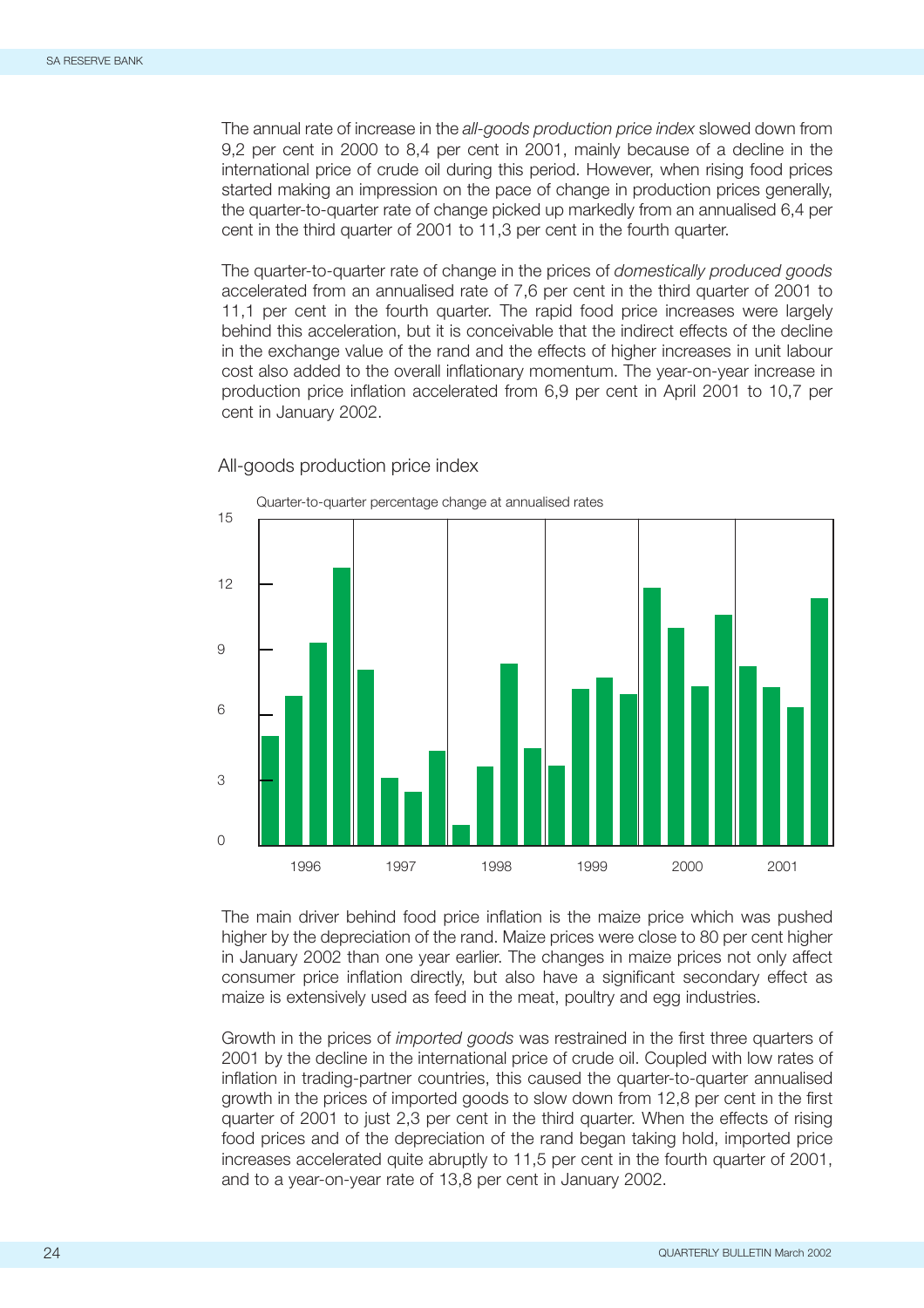#### Production prices

Quarter-to-quarter percentage changes at annualised rates

| Period | Domestically<br>produced<br>goods | Imported<br>goods | Overall<br>production<br>prices |
|--------|-----------------------------------|-------------------|---------------------------------|
| 2000:  | 8,5                               | 21.9              | 11.8                            |
|        | 8,8                               | 14.4              | 10.0                            |
|        | 6,3                               | 8.3               | 7.3                             |
|        | 8,6                               | 14.0              | 10.6                            |
|        | 7.3                               | 14.4              | 9.2                             |
| 2001:  | 7.2                               | 12.8              | 8,2                             |
|        | 7.6                               | 7.1               | 7.3                             |
|        | 7,6                               | 2.3               | 6.4                             |
|        | 11.1                              | 11.5              | 11.3                            |
|        | 7.8                               | 10.0              | 8.4                             |

*Headline inflation,* i.e. year-to-year increases in the overall consumer price index for metropolitan areas, accelerated slightly from 5,4 per cent in 2000 to 5,7 per cent in 2001. To some extent the higher year-to-year inflation belied the disinflationary climate that prevailed during the first three quarters of 2001, encompassed in the quarter-toquarter increases in the overall consumer price index falling from 8,9 per cent in the first quarter to nil in the third quarter. Declines in the interest cost of mortgage bonds and low increases in the prices of furniture and equipment, clothing and footwear, and transport running cost contributed significantly to the gradual waning of inflation during the first three quarters of 2001.

During the fourth quarter of 2001 renewed inflationary forces emerged and the quarterto-quarter headline inflation rate increased to an annualised 4,1 per cent. Food price inflation pushed the overall index higher in the fourth quarter of 2001. Without the food component of the index, the prices of the other components lumped together have actually declined in the fourth quarter of 2001 relative to their levels in the third quarter. Year-on-year increases in the overall consumer price index have picked up lately from 4,0 per cent in October 2001 to 5,0 per cent in January 2002.

Increases in the prices of *consumer goods* initially slowed down to a year-on-year rate of 4,6 per cent in September 2001 before accelerating to 7,2 per cent in January 2002. Measured from quarter to quarter, the pace of increase in the prices of consumer goods picked up from 3,7 per cent in the third quarter of 2001 to 7,2 per cent in the fourth quarter. This acceleration was driven not only by an annualised

#### Consumer prices

Quarter-to-quarter percentage changes at annualised rates

| Period | Goods                            | <b>Services</b>                        |                                  | Overall CPI CPIX inflation      |
|--------|----------------------------------|----------------------------------------|----------------------------------|---------------------------------|
| 2000:  | 8.5<br>10,6<br>7.6<br>4.1<br>7.9 | 5,5<br>9,3<br>4.1<br>6,5<br>2.4        | 6.6<br>10.7<br>6.0<br>5,0<br>5.4 | 8,2<br>8,7<br>7.7<br>6,6<br>7.8 |
| 2001:  | 5.2<br>6,2<br>3.7<br>7.2         | 15.0<br>1,8<br>$-3,6$<br>$-0.1$<br>5.5 | 8.9<br>4.7<br>0.0<br>4.1         | 5,9<br>3,6<br>5,9<br>6,8<br>6,6 |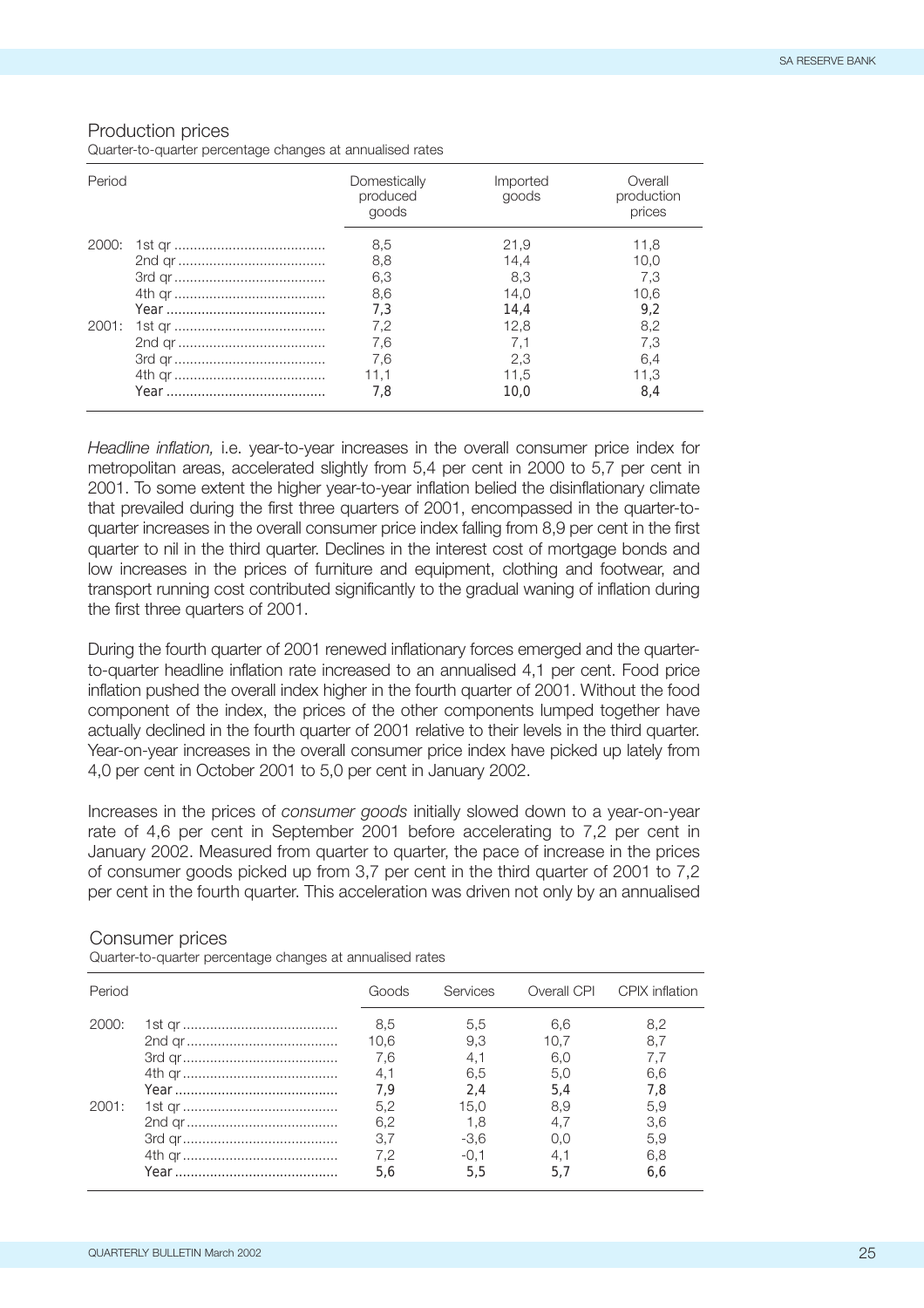increase of 17,6 per cent in the prices of food products, but also by an increase of 12,7 per cent in the categories for other goods apart from food, beverages, clothing, furniture and transport. These categories constitute almost 30 per cent of the goods component of the consumer price index, and the price increases may be signalling the presence of more broadly based price pressures in the economy.



#### Consumer prices

The year-on-year rate of increase in the prices of *consumer services* fell back from 8,9 per cent in February 2001 to 2,2 per cent in January 2002. As indicated in the table, the seasonally adjusted value of the consumer services price index actually declined in the second half of 2001. Falling home mortgage interest cost was the most important factor behind the slowdown in services price inflation. When mortgage interest cost is omitted from the index, services price inflation was still at a year-on-year rate of 6,1 per cent in January 2002.

The sizeable depreciation of the rand in the second half of 2001 was akin to a severe supply-side shock to the economy. The cost of imported intermediate and capital goods certainly raised the cost structures of domestic producers and gave rise to potential inflationary pressures in the economy. The increase in prices following such a supply shock normally leads to a contraction in consumption spending which automatically assists in containing the growth in aggregate domestic demand and domestically generated inflation. For such an adjustment process to be satisfactorily concluded, the initial price increase should not be allowed to develop into a spiral of successive price and wage increases. If inflation is allowed to accelerate unchecked, it might be perpetuated to such a degree that it could become ingrained in domestic economic processes, making its eventual eradication far more difficult.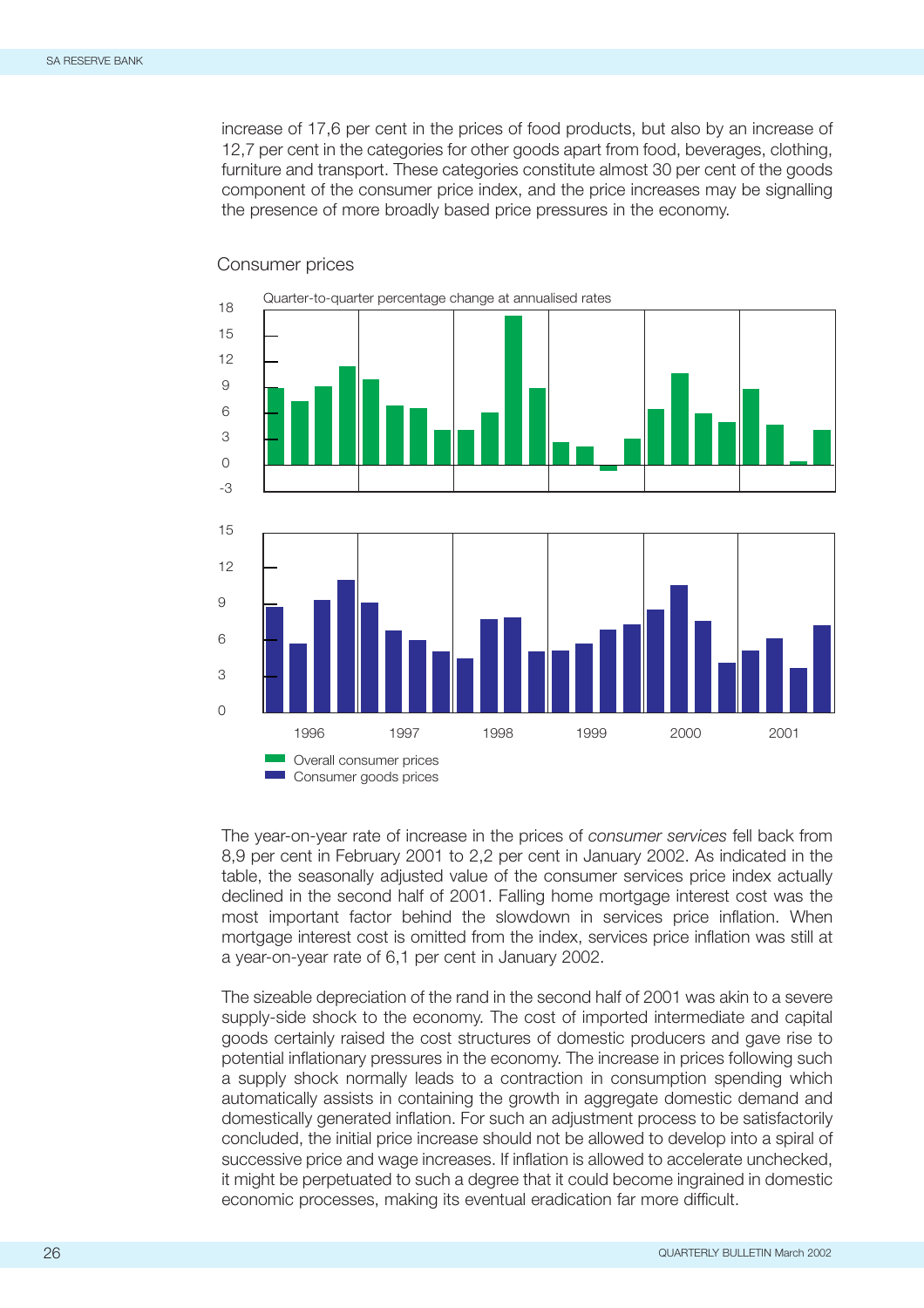# **Foreign trade and payments**

## **Balance of payments on current account**

The rapid growth in gross domestic expenditure in the second half of 2001 lifted aggregate spending in the domestic economy to a level significantly higher than aggregate national disposable income. This imbalance created a situation in which upward pressure on the overall price level could easily develop, and also one which required a transfer of financial resources from the rest of the world in order to limit downward pressure on the exchange value of the rand. Admittedly, the imbalance

1996 2001 1997 1998 1999 2000  $\overline{O}$ 10 20 30 40 50 60 -50 -40 -30 -20  $-10$  $\overline{O}$ -25 -20 -15 -10 -5  $\overline{O}$ 5 10 R billions Trade account (exports minus imports) Services, income and current transfer account **Balance on current account** 

Balance of payments: Current account

Seasonally adjusted annualised rates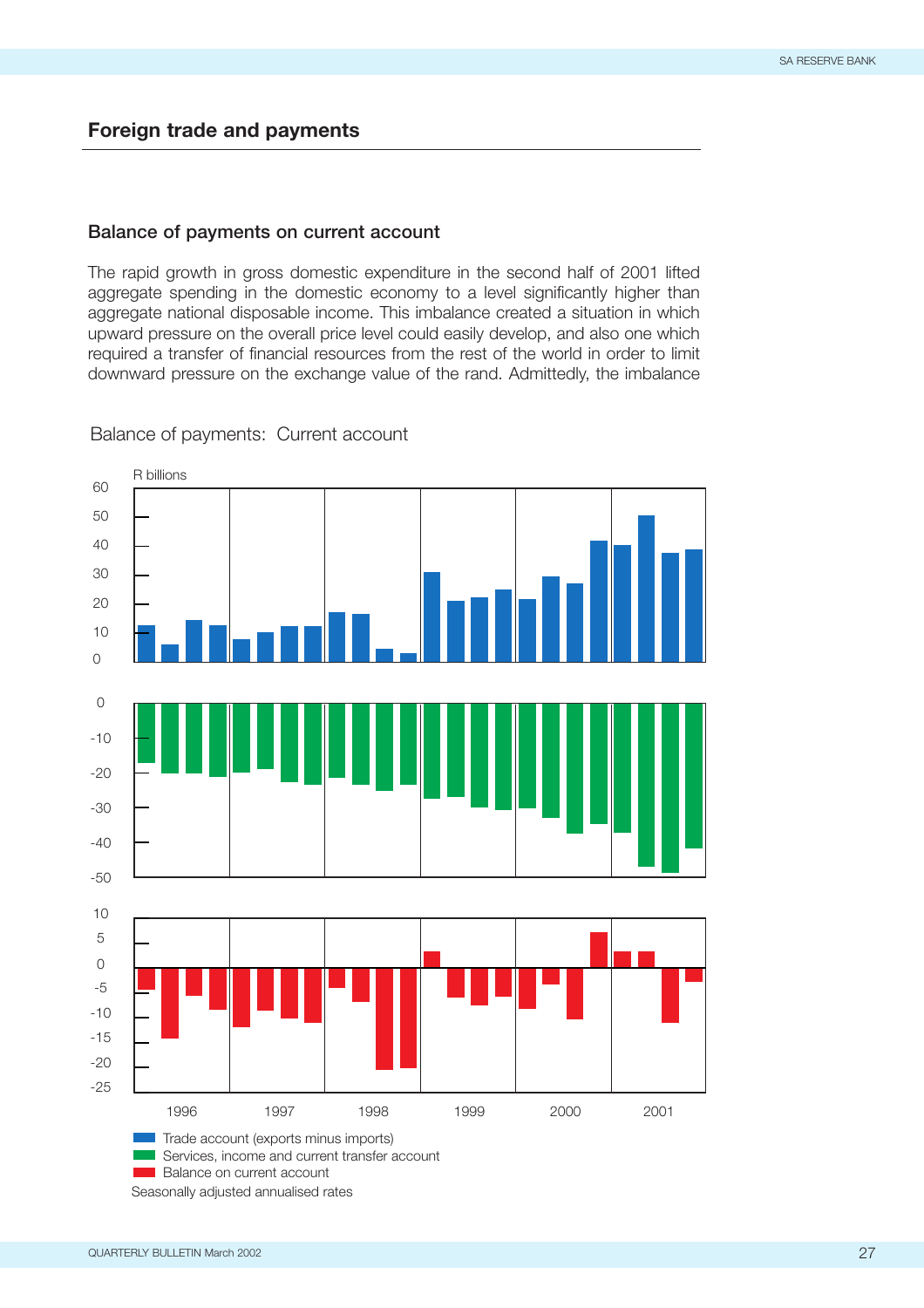

### Gross domestic expenditure and gross national disposable income





shrank from 1,4 per cent of aggregate disposable income in the third quarter of 2001 to 1,1 per cent in the fourth quarter. The essence of the situation is, however, that there was a deficit on the current account of the balance of payments in the last two quarters of 2001 which, in the absence of inward flows of foreign investment capital, had the potential to make the economy vulnerable to unforeseen external shocks and to cause a depreciation in the external value of the rand.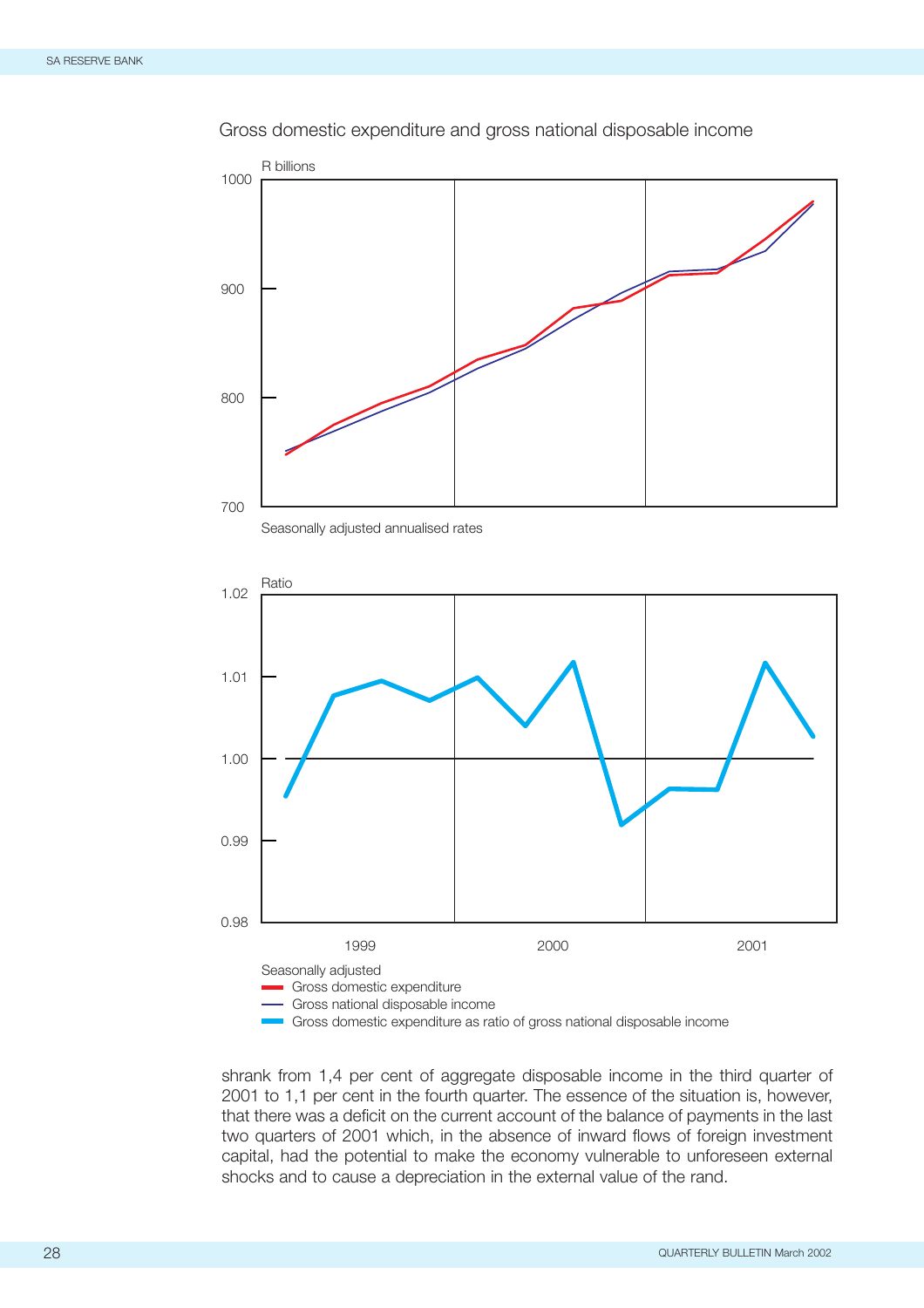In absolute terms, the deficit on the current account of the balance of payments (seasonally adjusted and annualised) narrowed from R10,9 billion in the third quarter of 2001 to R2,7 billion in the fourth quarter. As a percentage of gross domestic product, the deficit shrank from 1,1 per cent in the third quarter of 2001 to 0,3 per cent in the fourth quarter. For 2001 as a whole the current-account deficit amounted to R1,7 billion, or 0,2 per cent of gross domestic product.

#### Balance of payments on current account Seasonally adjusted and annualised

R billions

|                                                         | 2000              |                | 2001           |                  |                   |                   |
|---------------------------------------------------------|-------------------|----------------|----------------|------------------|-------------------|-------------------|
|                                                         | Year              | 1st ar         | 2nd ar         | 3rd ar           | 4th ar            | Year              |
|                                                         | 193,2<br>26,8     | 226.0<br>25.3  | 241.4<br>27.4  | 221.5<br>30.1    | 240.9<br>34.9     | 232.4<br>29.4     |
| Merchandise imports<br>Net service, income and          | $-189.8$          | $-210.7$       | $-218.2$       | -213.9           | -236.8            | $-219.9$          |
| current transfer payments<br>Balance on current account | $-33.9$<br>$-3.7$ | $-37.2$<br>3.4 | $-47.1$<br>3.5 | -48.6<br>$-10.9$ | $-41.7$<br>$-2.7$ | $-43.6$<br>$-1.7$ |

The smaller current-account deficit in the fourth quarter of 2001 can be attributed mainly to a strong recovery in export earnings and a decline in net service payments to non-residents. These forces working towards an improvement in the currentaccount balance, were partly neutralised by a sizeable increase in payments made for imported merchandise.

The effects of the global slowdown in economic conditions were clearly evident in a decline of roughly 31 ⁄2 per cent in the physical quantity of *merchandise exports* in the fourth quarter of 2001. The rand prices of such goods, by contrast, were propelled higher by the sharp depreciation of the rand and they rose by 12<sup>1</sup>/<sub>2</sub> per cent from the third quarter of 2001 to the fourth quarter. International commodity prices lent little support to this increase in export prices; in terms of US dollars they remained fairly subdued in the fourth quarter of 2001 while the average nominal effective exchange rate of the rand declined by 17,2 per cent.

Overall, the nominal value of merchandise exports increased by 8,8 per cent in the fourth quarter of 2001, having fallen by 8,2 per cent in the third quarter. The value of all the main categories of exports (namely mining products, agricultural products and manufactured goods) rose in the fourth quarter. Exports in the "vehicles and transport equipment" subcategory, dominated by motorcars, contributed appreciably to the rise in the nominal value of manufactured exports.

In 2001 as a whole, the value of merchandise exports increased by 20,3 per cent. Export volumes rose by just 1½ per cent owing largely to the slowdown in the global economy, which dampened the international demand for goods produced by South African companies. Export price growth picked up strongly to 19,0 per cent in 2001, essentially because of a depreciation of 141 ⁄2 per cent in the average trade-weighted exchange value of the rand.

*Gold exports* jumped by almost 16 per cent from the third quarter of 2001 to the fourth quarter. The realised gold price in rands increased even more, by about 21½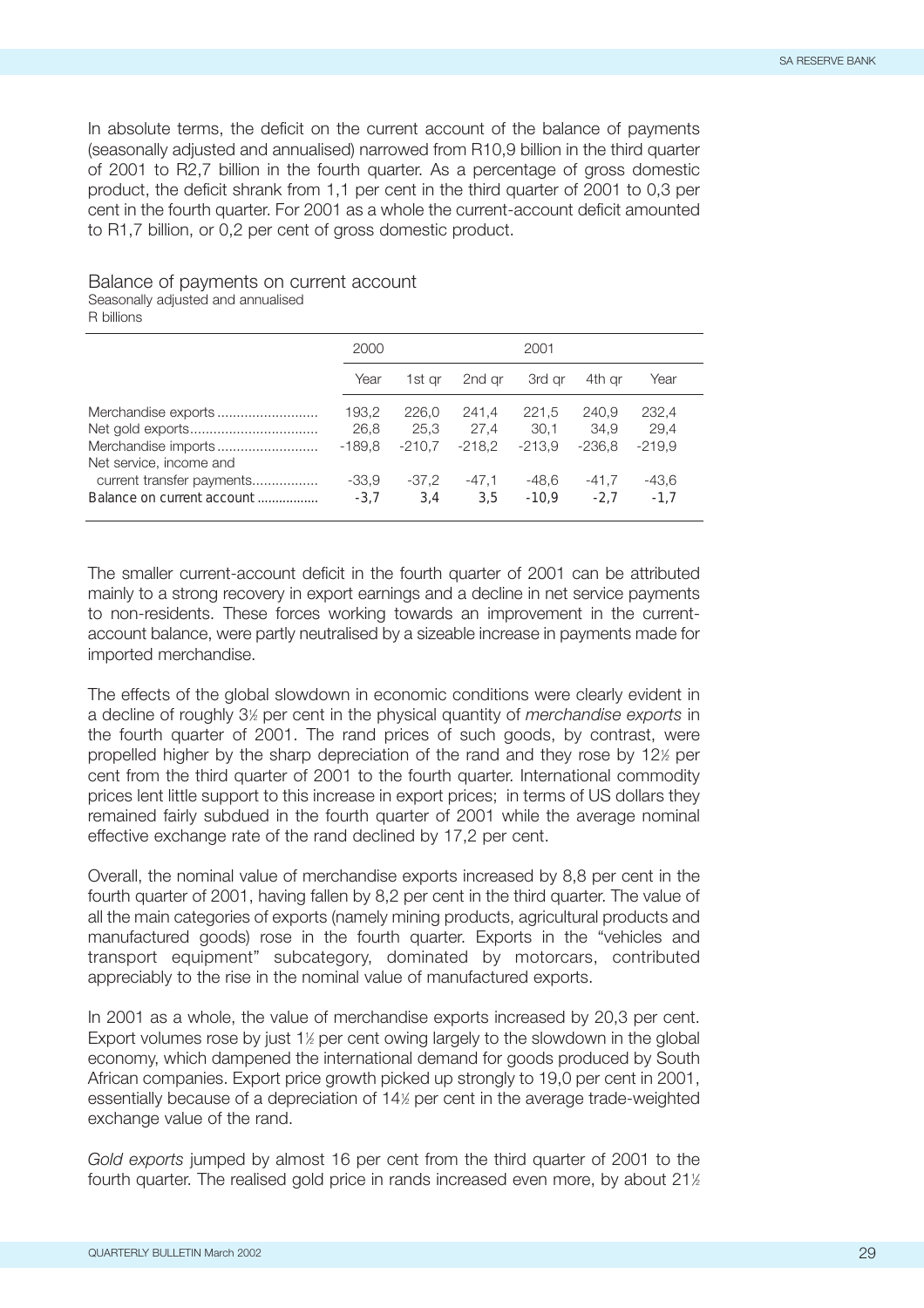per cent, over the same period. Again, the price rise was mainly caused by the depreciation of the exchange value of the rand against the United States dollar: the average gold price in dollars on the London market rose by only 1½ per cent.

The gold price received quite a significant boost in February 2002. The decision by some major gold producers to scale down their hedging activities contributed to an upward adjustment to more than US\$300 per fine ounce in the price of gold early in February. On 8 February 2002 the fixing price of gold at US\$305 per fine ounce was at its highest level since 21 February 2000. A subsequent announcement by the German authorities outlining their intention to sell some of their official gold reserves later contributed to a softening in the gold price. The price stood at US\$297 on 28 February 2002.

Despite the relative strength of aggregate domestic demand during the fourth quarter of 2001, *merchandise imports* in real terms (seasonally adjusted and annualised) contracted by about 1 per cent from the third quarter of 2001 to the fourth quarter, mainly in response to a steep rise in the prices of imported goods. However, nominal spending on imported goods increased by 10,7 per cent from the third to the fourth quarter of 2001, implying an average increase to 11<sup>k</sup> per cent in the prices of imported merchandise. It is expected that not all of these cost increases will be absorbed by domestic producers and distributors, but that at least part of them is likely to be passed on to ultimate users. Value-wise, imports of machinery, electrical equipment, vehicles and transport equipment increased substantially in the fourth quarter of 2001.

In 2001 as a whole, merchandise import volumes declined by 1<sup>1/2</sup> per cent and values rose by about 16 per cent. The unit cost of imported goods, therefore, increased by 17½ per cent in 2001, considerably faster than endogenously generated inflation as reflected by the growth in domestic unit labour cost.

The seasonally adjusted annualised balance on the *services account* of the balance of payments declined from R48,6 billion in the third quarter of 2001 to R41,7 billion in the fourth quarter. A decline in dividend payments to offshore shareholders and a sizeable increase in travel expenditure by foreign visitors to the country contributed most towards this improvement in the balance on the services account. Despite this fourth-quarter improvement, the deficit on the services account deteriorated from R33,9 billion in 2000 to R43,6 billion in 2001.

## **Financial account**

Capital moved into the economy from offshore sources during the second and third quarters of 2001, but this fortuitous state of affairs came to an end in the fourth quarter when a deficit of R1,5 billion was recorded on the financial account of the balance of payments. In 2001 as a whole, the financial account registered a surplus of R7,2 billion, compared with R9,1 billion in 2000. Both the absolute level and the composition of these flows are generally regarded as inadequate, in view of the country's long-term growth and development needs.

*Foreign direct investment flows into* South Africa, which had been positive in the first three quarters of 2001, turned negative to the value of R1,9 billion in the fourth quarter. The outflow in the fourth quarter of 2001 resulted mainly from a decline in foreign liabilities when the dividends declared in the third quarter were actually paid in the fourth quarter. At the time when these dividends were declared in the third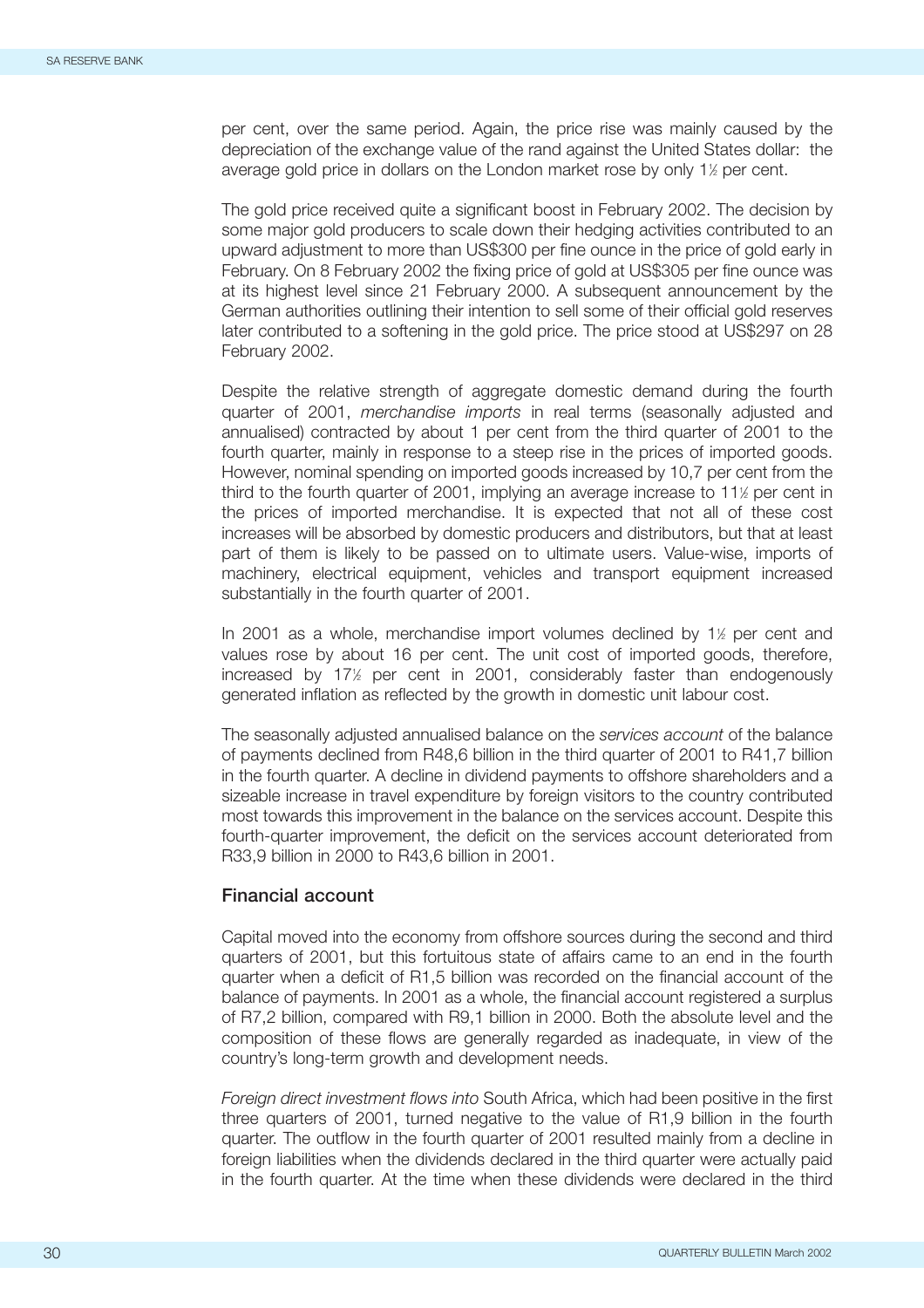quarter of 2001, they were recorded as an increase in foreign direct investment liabilities pending their eventual payment, i.e. an inflow of foreign investment capital that was reversed by an outflow in the fourth quarter.

#### Net financial transactions not related to reserves R billions

|                               | 2000    |        |         | 2001   |        |         |
|-------------------------------|---------|--------|---------|--------|--------|---------|
|                               | Year    | 1st ar | 2nd ar  | 3rd ar | 4th ar | Year    |
| Change in liabilities         |         |        |         |        |        |         |
| Direct investment             | 6.2     | 2.4    | 53.1    | 3.6    | $-1.9$ | 57.2    |
| Portfolio investment          | 11.8    | 3.5    | $-27.2$ | $-0.2$ | $-0.1$ | $-24.0$ |
| Other investment              | 10.8    | $-2.5$ | $-9.0$  | $-5.1$ | $-1.5$ | $-18.1$ |
| Change in assets              |         |        |         |        |        |         |
| Direct investment             | $-1.9$  | $-8,1$ | 42.2    | 0.0    | $-5.4$ | 28.7    |
| Portfolio investment          | $-25.6$ | $-0.7$ | $-37.1$ | $-2,5$ | $-3.3$ | $-43.6$ |
| Other investment              | 1.0     | $-6.0$ | $-10.8$ | 5.9    | $-0.3$ | $-11.2$ |
| Total financial transactions* | 9.1     | $-2.4$ | 6.4     | 4.7    | $-1.5$ | 7.2     |

Including unrecorded transactions

South African companies *exported capital* valued at R5,4 billion during the fourth quarter of 2001. They did this by acquiring a dominant interest in the equity capital of foreign companies and also by extending trade credits to foreign subsidiaries or other associated companies.

On a net basis, foreign direct investment flows changed from an inflow of R3,6 billion in the third quarter of 2001 to an outflow of R7,3 billion in the fourth quarter. In the whole of 2001 there was a net inflow of direct investment capital of R85,9 billion,



Overall balance on financial account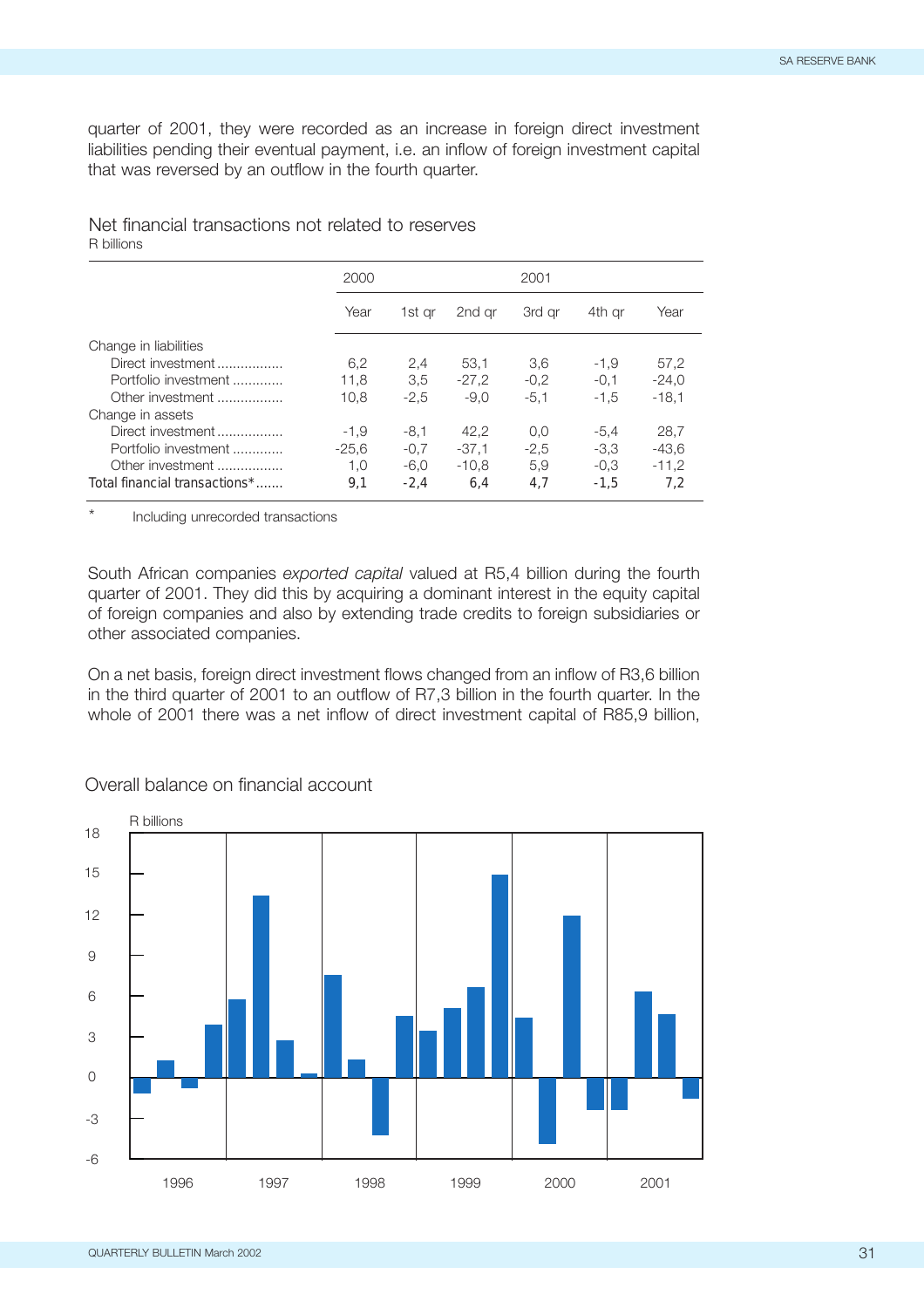concentrated in the second quarter of the year when the corporate relationship between the Anglo American Corporation and the De Beers mining company was restructured.

Inflows of foreign *portfolio* investment capital, or the net change in portfolio investment liabilities, were minimal in the fourth quarter of 2001. Non-resident investors acquired shares on the JSE Securities Exchange SA in the fourth quarter of 2001, but these were fully offset by their selling of fixed-interest securities on the Bond Exchange of South Africa. In the end, portfolio investment liabilities declined marginally by R0,1 billion in the fourth quarter.

South African institutional investors and individuals increased their offshore portfolio assets by R3,3 billion in the fourth quarter of 2001; i.e. another outflow of capital following an outflow of R2,5 billion in the third quarter.

The net outward movement of portfolio capital totalled R3,4 billion in the fourth quarter of 2001, increasing the total net value of portfolio capital outflows to R67,6 billion in 2001 as a whole, up from net outflows of R13,8 billion in 2000. The substantial outflows in 2001 were also mainly the outcome of buying out the minority shareholders in the De Beers mining company.

*Other foreign investment liabilities* of South Africa, consisting mainly of loans, trade finance and bank deposits, declined by R1,5 billion in the fourth quarter of 2001, i.e. this type of capital left the country on a net basis. The bulk of this outflow was a consequence of parastatal companies repaying foreign loans and the withdrawal of foreign-currency denominated deposits at domestic banks by non-resident deposit holders. Also in this capital category, South African entities increased their foreign assets by R0,3 billion in the fourth quarter. Trade financing, particularly that extended by South African businesses to non-resident clients, was stepped up in the fourth quarter of 2001. These outflows increased the net outflow of capital in the "other foreign investment" category to R29,3 billion in 2001.

#### **Foreign reserves**

The international reserves of South Africa were influenced during the fourth quarter of 2001 by two prominent factors. On the one hand, balance of payments transactions tended to reduce the overall level of reserves (i.e. there was a deficit on the overall balance of payments as a consequence of balance of payments transactions) and, on the other, the depreciation in the exchange value of the rand tended to push the nominal value of international reserves higher. On balance, the depreciation effect outweighed the balance of payments effect.

Balance of payments transactions caused a decline in South Africa's net international reserves in the fourth quarter of 2001. This decline amounted to R2,1 billion, following a decline of R0,1 billion in the third quarter of 2001. For the whole of 2001 there was an increase of R5,2 billion in the country's international reserves owing to balance of payments transactions, occasioned primarily by healthy surpluses on the external accounts in the first half of the year.

The negative effect that balance of payments transactions had on international reserves was totally swamped by the revaluation effect working in the opposite direction. Valued in US dollars, South Africa's gross gold and other foreign exchange reserves (i.e. international reserves before reserve-related loans are netted off)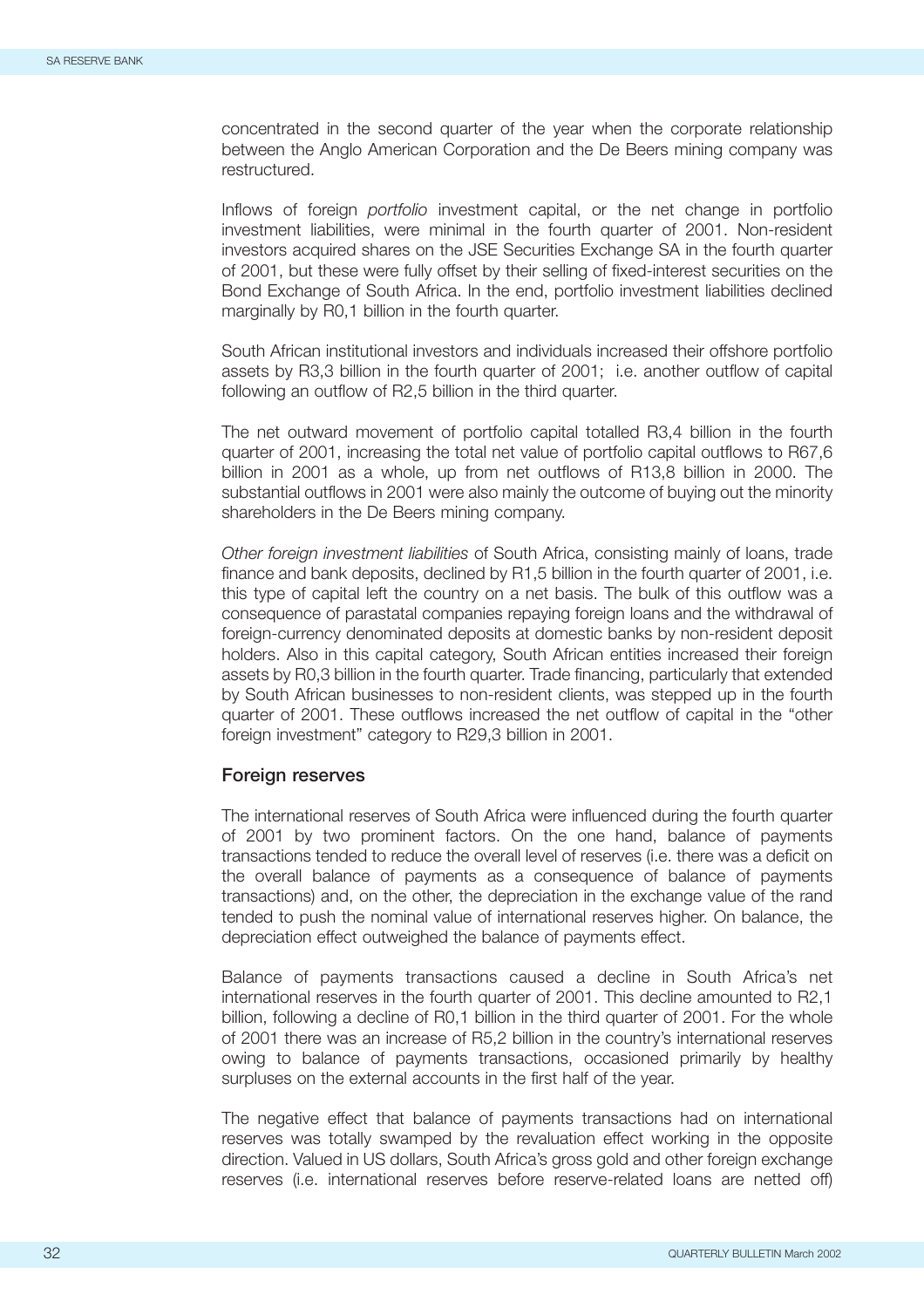## Overall balance of payments



declined from US\$13,3 billion at the end of September 2001 to US\$12,4 billion at the end of December. But because of the weak rand exchange value, total international reserves in rand terms rose from R118,9 billion to R150,7 billion over the same period. Import cover, defined as the value of gross international reserves relative to the value of imported goods and services, accordingly improved from 20 weeks' worth of goods and services at the end of September 2001 to a record of 24 weeks' worth at the end of December.

The short-term credit facilities actually utilised by the Reserve Bank, also referred to as *reserve-related liabilities,* rose from US\$2,6 billion at the end of December 2000 to US\$4,0 billion at the end of September 2001, but then remained unchanged during the fourth quarter. The unchanged level of reserve-related liabilities of the Reserve Bank during the fourth quarter of 2001 indicates that the Bank did not draw on available credit lines as a means to strengthen gross international reserves.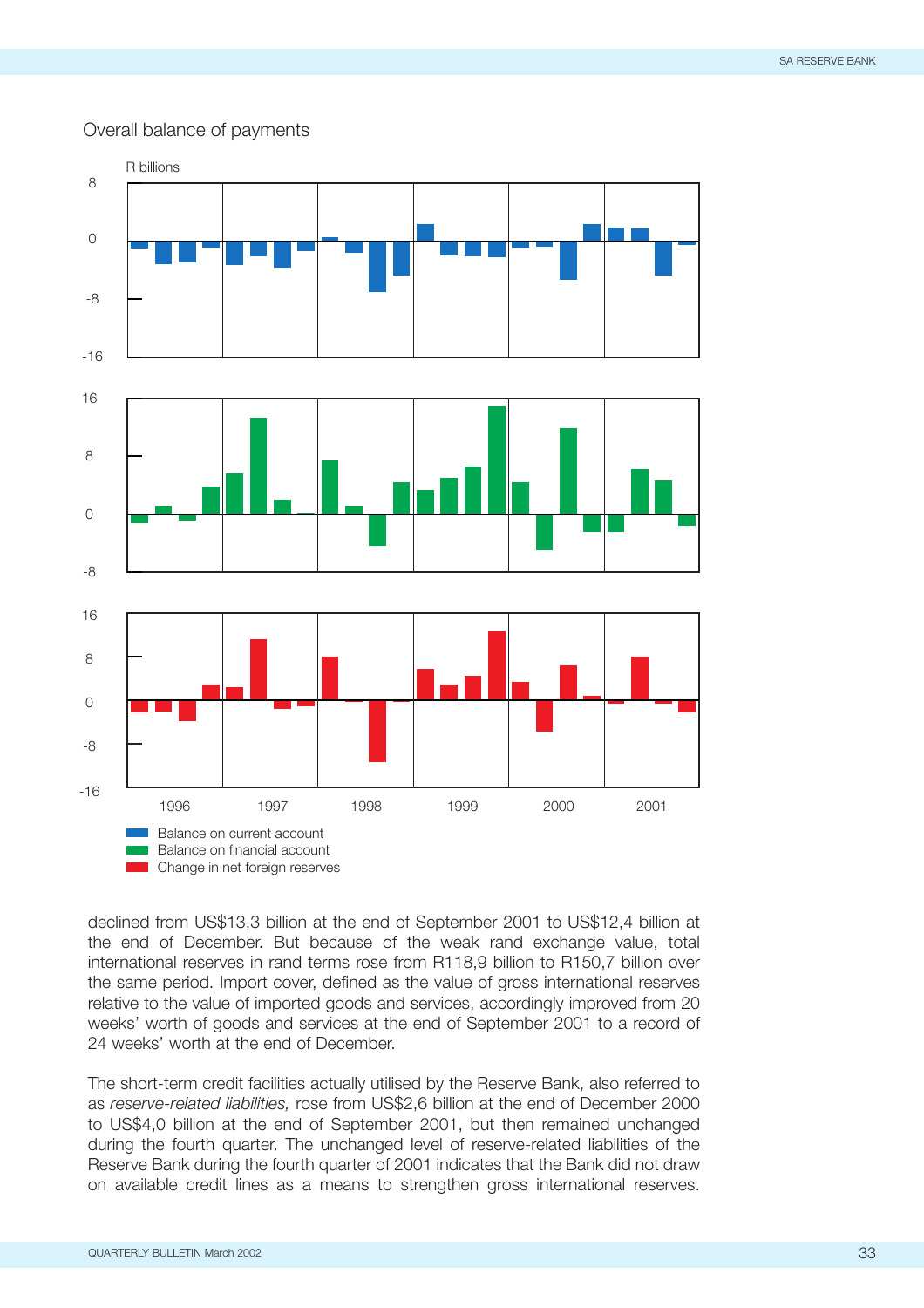Revaluing foreign reserves and foreign liabilities in rands nevertheless caused a rise in the Bank's non-borrowed reserves (i.e. gross international reserves reduced by the amount of utilised foreign credit facilities) from R31,7 billion at the end of September 2001 to R42,4 billion at the end of December.



Imports covered by reserves

The Bank's *net open position in foreign currency,* widely perceived as a serious source of exchange-rate vulnerability, remained unchanged at US\$4,8 billion throughout the fourth quarter of 2001. Subsequently, it declined to US\$3,0 billion at

Net open position in foreign currency



Oversold position of the Reserve Bank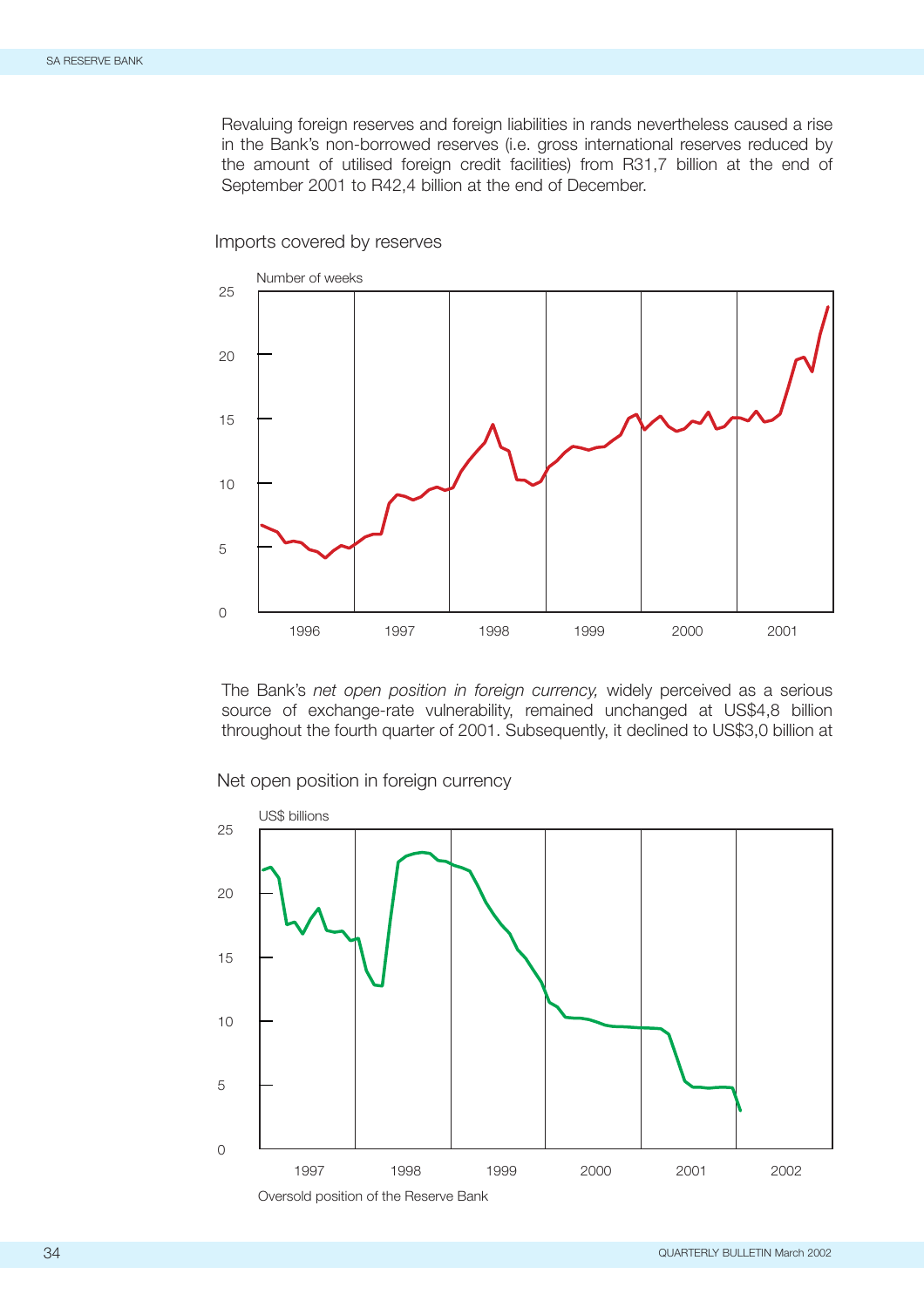the end of January 2002. The National Treasury assumed liability for a syndicated foreign loan of US\$1,5 billion during January 2002, reducing the Reserve Bank's reserve-related liabilities by an equal amount and simultaneously improving the Bank's net international reserve position and the net open position in foreign currency. From August 2001 to December the syndicated loan was recorded on the Reserve Bank's balance sheet as a reserve-related liability. A further improvement in the net open position in foreign currency occurred when the government reopened an existing dollar loan, mobilising US\$274 million and releasing the funds for delivery against the oversold forward book of the Bank.

#### **Exchange rates**

The weighted exchange rate of the rand, which had declined by 13,5 per cent from the end of June 2001 to the end of September, fell further by 24,0 per cent from the end of September to the end of December. Under a regime of freely floating exchange rates, a deficit on the current account of the balance of payments, coupled with a net outward movement of investment capital, would as a matter of course exert downward pressure on the exchange rate. These downward pressures were probably aggravated in the fourth quarter of 2001 by advanced payments for imports, by the delayed repatriation of foreign-currency export proceeds in anticipation of further declines in the value of the rand, and also by heightened risk aversion towards investment in emerging-market economies generally.

Capital inflows in the second quarter of 2001 contributed significantly to the virtual stability of the nominal effective exchange rate of the rand from the end of December 2000 to the end of June 2001. From the end of June 2001 to the end of December the exchange value of the rand depreciated by 36,1 per cent against the euro, 33,3 per cent against the US dollar, 35,3 per cent against the British pound and by 29,5 per cent against the Japanese yen. On balance, the nominal effective exchange rate of the rand declined by 34,4 per cent from the end of 2000 to the end of 2001, following a decline of 12,4 per cent in 2000.

|                   | 29 Dec 2000 | 30 Mar 2001 | 29 Jun 2001 | 28 Sep 2001 | 31 Dec 2001 |
|-------------------|-------------|-------------|-------------|-------------|-------------|
|                   | to          | tΟ          | to          | to          | tο          |
|                   | 30 Mar 2001 | 29 Jun 2001 | 28 Sep 2001 | 31 Dec 2001 | 31 Jan 2002 |
| Weighted average* | $-1,3$      | 1.2         | $-13,5$     | $-24.0$     | 7,2         |
| Euro              | $-0.6$      | 3,6         | $-16.5$     | $-23.5$     | 8,3         |
| US dollar         | $-5,6$      | $-0,6$      | $-9,8$      | $-26,0$     | 5,6         |
| British pound     | $-1,4$      | 1,0         | $-13.7$     | $-25.0$     | 8,4         |
| Japanese yen      | 3.1         | $-1.3$      | $-13.5$     | $-18.5$     | 6,8         |

#### Exchange rates of the rand Percentage change

The weighted exchange-rate index is calculated with reference to a basket of 14 currencies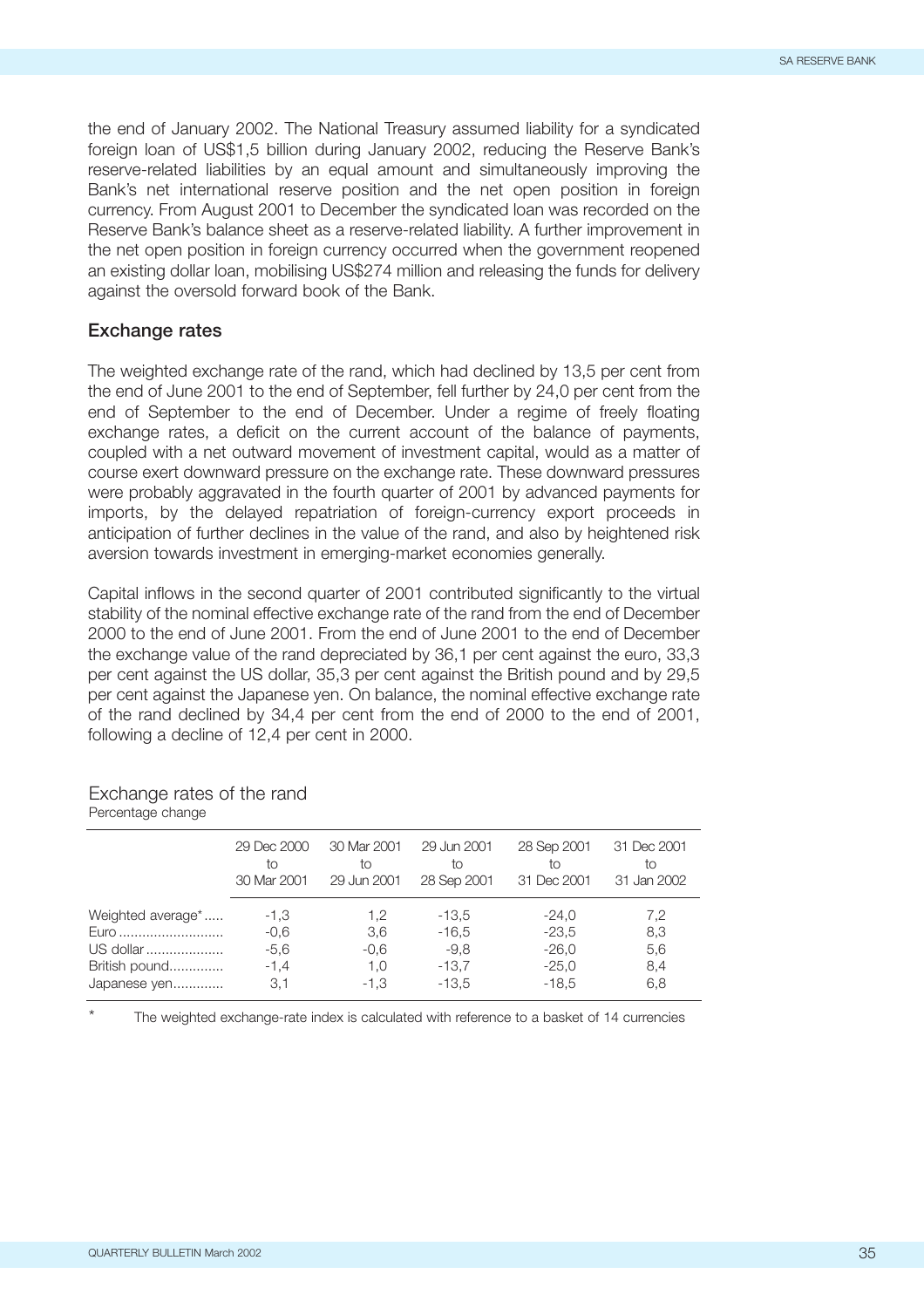The deficit on the overall balance of payments and the growing preference of international investors for investments in mature markets rather than emerging markets, certainly put downward pressure on the exchange value of the rand in the fourth quarter of the year. What is difficult to explain is the speed and the extent of the depreciation in the fourth quarter of 2001. Factors which have been mooted as contributing to the steep decline in the external value of the rand are

- the net oversold position in foreign currency of the Reserve Bank;
- expectations of further relaxations of exchange controls early in 2002;
- the relatively low yields on fixed-interest securities in November 2001 which limited the scope for further increases in bond prices;
- the decline in international commodity prices that took place in 2000 and 2001;
- regional instability, particularly in Zimbabwe, and the threat that expropriation of assets may spread to other parts of the SADC region;
- continued negative market perceptions because of the HIV/Aids pandemic;
- weak long-term economic growth and high unemployment;
- the high incidence of violent crime in South Africa;
- high inflation in South Africa relative to inflation in major trading-partner countries;
- perceived procrastination with the privatisation of parastatal corporations; and
- the decline in the turnover in the foreign-exchange market since October 2001, following the announcement by the Reserve Bank that existing exchange controls would be strictly enforced.

Some beliefs that the rand was weakened by allegedly dubious transactions in the foreign-exchange market and by speculative activity that was in breach of the existing exchange control rulings influenced President Mbeki to appoint a Commission of Inquiry into the Rapid Depreciation of the Exchange Rate of the Rand and Related Matters, chaired by Adv J Myburgh. The Commission is expected to release an interim report in the first half of 2002.

Effective exchange rates of the rand

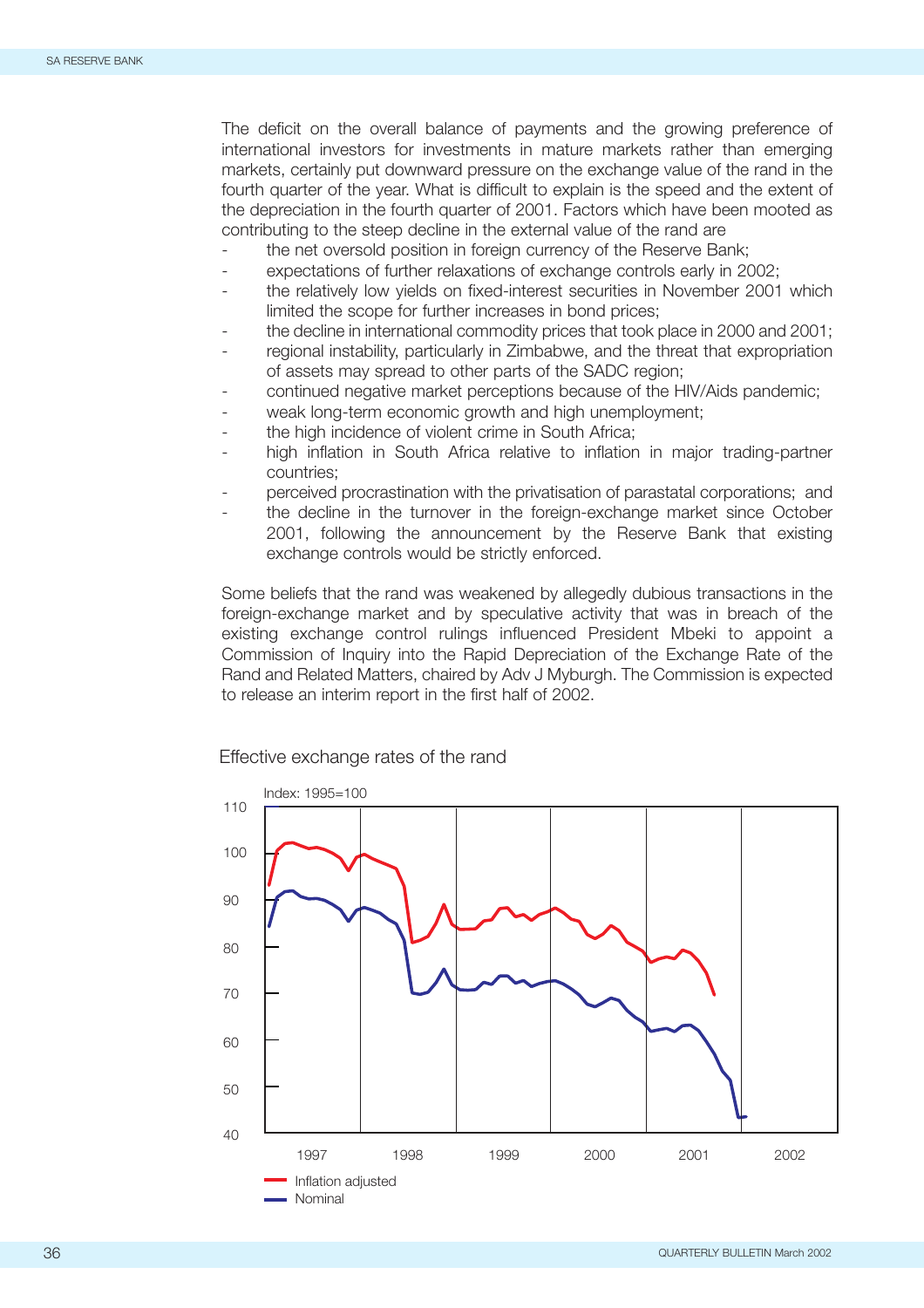The external value of the rand recovered some of its earlier losses in the second half of December 2001 and during the first two months of 2002, some time after Moody's in November 2001 raised the credit rating of South Africa's long-term foreigncurrency debt. The rand benefited from capital inflows in the first two months of the year. Non-resident investors once again demonstrated confidence in the prospects for the South African economy and increased their holdings of domestic fixed-interest and equity securities. The weighted exchange rate of the rand strengthened by 7,2 per cent from the end of December 2001 to the end of January 2002.

After the Reserve Bank took steps during October 2001 to enforce the existing rules regarding foreign-currency trading activities, the average daily turnover in the market for foreign exchange declined from US\$9,9 billion in the third quarter of 2001 to US\$8,5 billion in the fourth quarter. The value of transactions in which non-residents participated, declined from US\$5,9 billion per day to US\$5,2 billion over the same period, leaving the proportionate share of non-resident participation broadly unchanged. This decline in liquidity in the foreign-currency market could have contributed to the weakness of the rand in the fourth quarter of 2001.



Average net daily turnover in the South African foreign exchange market

The competitiveness of domestic producers in international markets as measured by the inflation-adjusted effective exchange rate of the rand improved significantly from December 2000 to September 2001. The average inflation-adjusted effective exchange rate of the rand declined by 11,9 per cent over this period.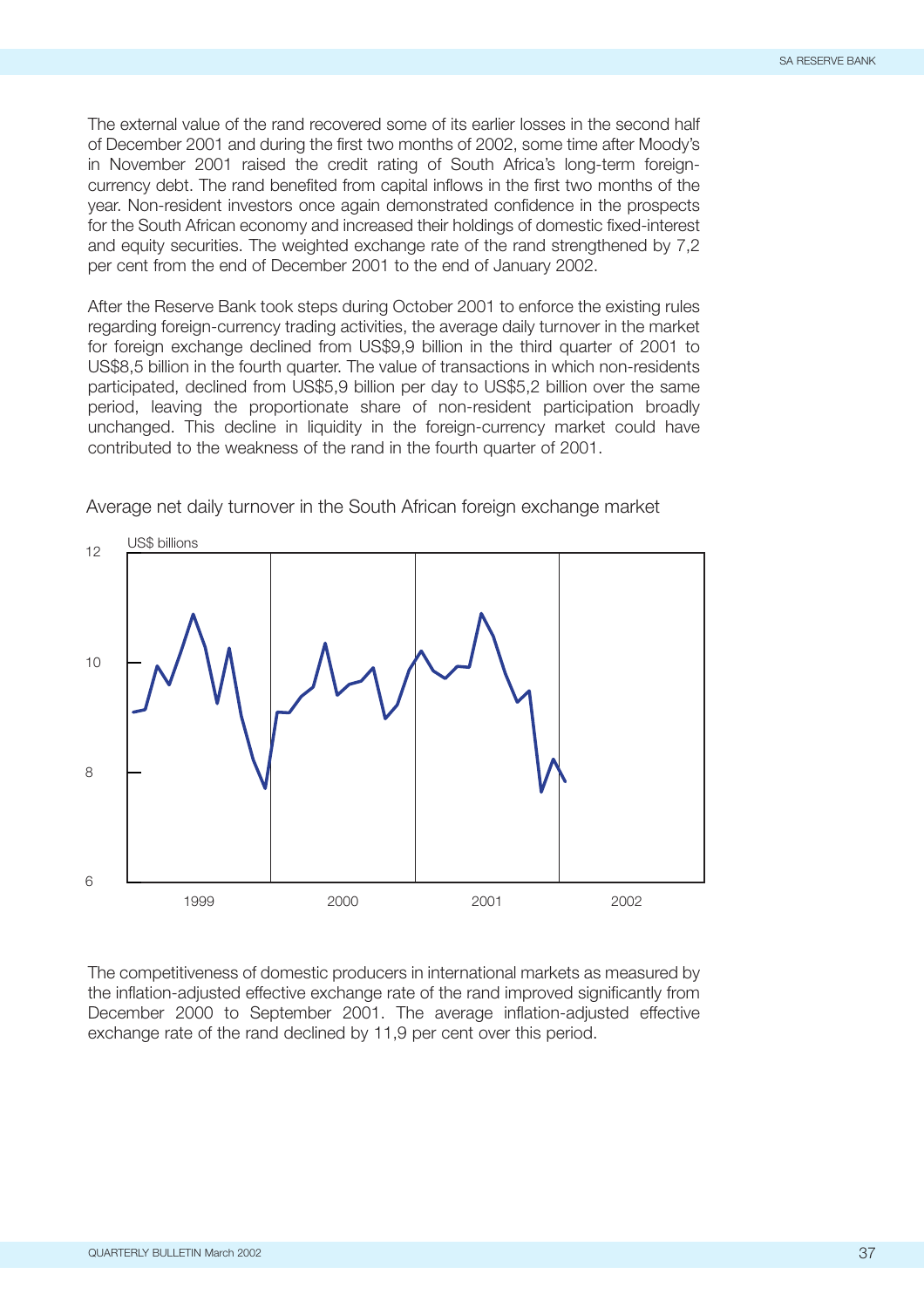# **Monetary developments, interest rates and financial markets**

# **Money supply**

The *broadly defined money supply* (M3) increased at high seasonally adjusted annualised rates of 19,5 per cent in the first quarter of 2001, 16,3 per cent in the second quarter and 16,9 per cent in the third quarter, but slowed down to an annualised rate of 9,2 per cent in the fourth quarter. The slowdown in the fourth quarter of 2001 was essentially a consequence of a steep month-to-month decline in M3 in September, lowering the average fourth-quarter value. The growth over twelve months in M3 fell from 17,9 per cent in August 2001 to 14,5 per cent in September, but accelerated back to 17,0 per cent by December. In January 2002, M3 was 19,3 per cent higher than a year earlier.

#### Monetary aggregates



The private corporate sector rather than households, was responsible for most of the growth in M3 in 2001. The apparent liquidity preference of the corporate sector could have been influenced by

- firm growth in nominal domestic final demand;
- the withdrawal of the asset swap mechanism which narrowed the opportunities for offshore asset diversification;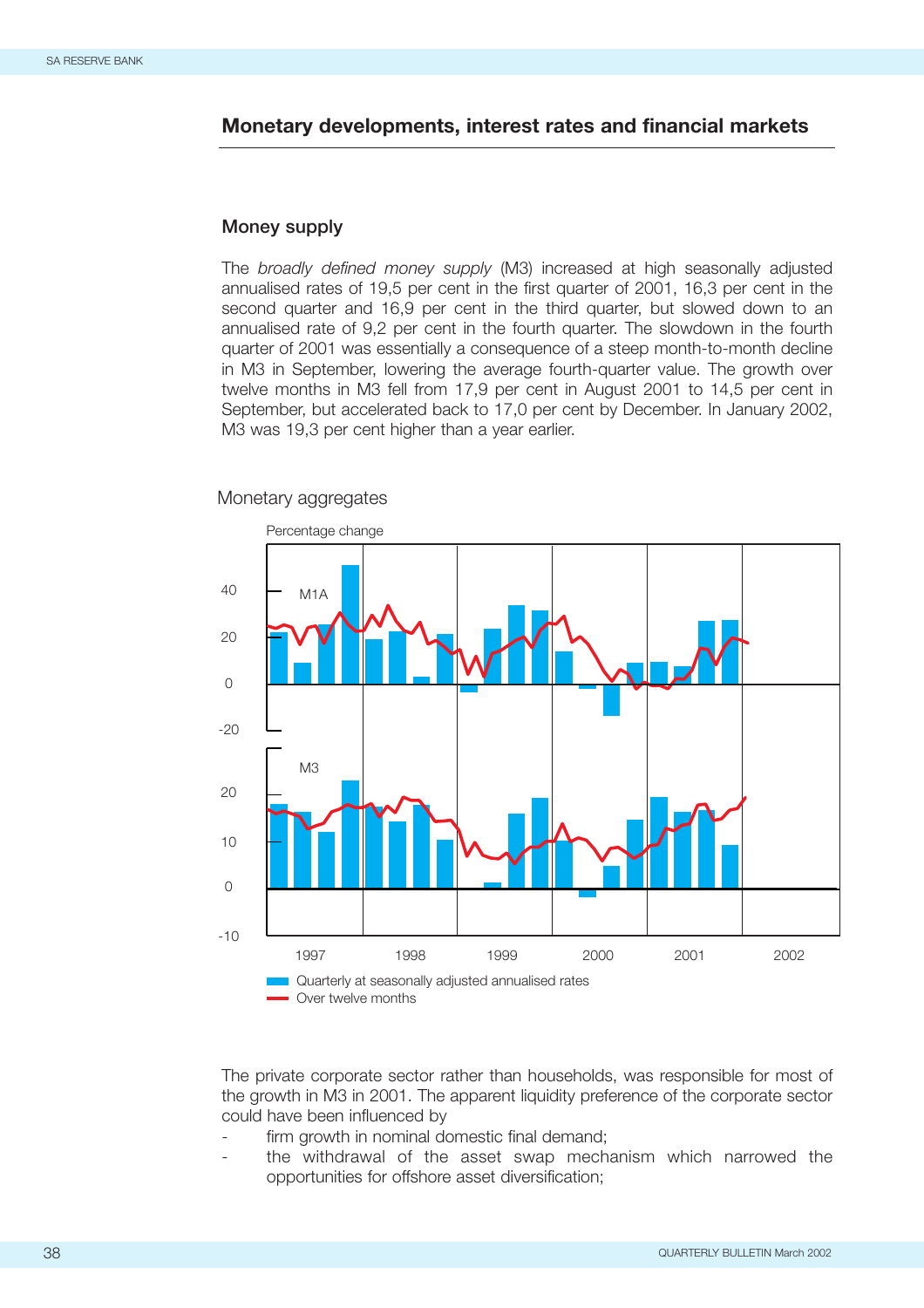- the large inflow of funds from the rest of the world emanating from the restructuring of the shareholding in the Anglo American Corporation and the De Beers mining company;
- the volatility of share-price movements and the associated risk of losses from equity investments, leading to an increased demand for depository-type assets; and
- more generally, an increased precautionary and speculative demand for money prompted by the uncertainty arising from recessionary global economic conditions, the terrorist attacks on the United States on 11 September, concerns about global financial stability in view of Argentina's problems, and the depreciation of the rand against major currencies in the second half of 2001.

In the case of the broad M3 aggregate, 37 per cent of the growth in the first nine months of 2001 was contributed by an increase in deposits with a maturity of six months and longer. By contrast, in the last three months of 2001, growth in cheque and other demand deposits dominated the overall growth in M3; long-term deposits actually declined as interest rates bottomed out and uncertainty fuelled the demand for more liquid assets. Deposits held by the corporate sector were responsible for 80 per cent of the overall growth in M3 deposits during 2001, with deposits held by households contributing the remaining 20 per cent.



Deposits as percentage of M3

Although the growth rate of M3 exceeded the growth in nominal gross domestic product in 2001, the growth differential between these two aggregates reversed abruptly from 10,6 percentage points higher M3 growth rate in the third quarter to 7,4 percentage points higher growth in nominal income in the fourth quarter. The income velocity of circulation of M3 accordingly declined from 1,84 in the first quarter of 2001 to 1,76 in the third quarter but then increased to 1,79 in the fourth quarter.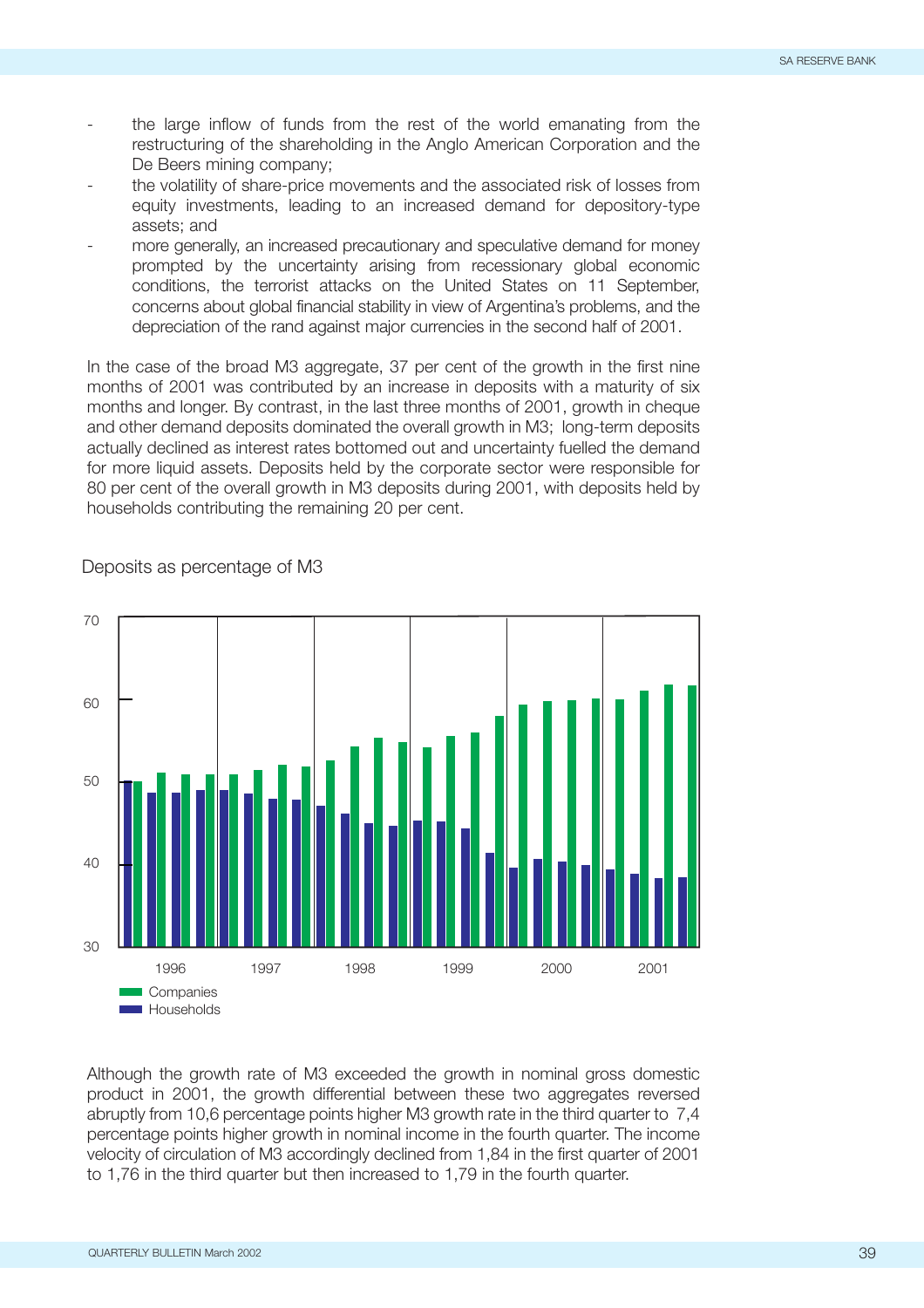Rapid quarter-to-quarter growth in the narrowest monetary aggregate was recorded in the last two quarters of 2001: M1A growth increased from single-digit annualised levels in the first two quarters of 2001 to 27,3 per cent in the third quarter and 27,5 per cent in the fourth quarter as cheque deposits rose very briskly, partly at the expense of long-term deposits. This could have been a result of the uncertainty engulfing the financial markets, thus inducing a strong preference for more liquid assets. It is equally likely that this could have been a consequence of economic agents positioning themselves to step up future spending levels.

Income velocity of M3



#### Percentage change in monetary aggregates Quarterly at seasonally adjusted annualised rates

| Period | M1A  | M1.  | M2   | MЗ   |
|--------|------|------|------|------|
| 2001:  | 9,5  | 18,8 | 21.0 | 19,5 |
|        | 7.9  | 18.7 | 11.3 | 16,3 |
|        | 27,3 | 10.5 | 9.8  | 16,9 |
|        | 27.5 | 9.1  | 9.2  | 9,2  |

The M3 money supply increased by R86,2 billion from the end of 2000 to the end of 2001. In a statistical or accounting sense, the dominant change on the asset side of the banks' consolidated balance sheet was the increase in their claims on the domestic private sector, which accounted for R71,6 billion of the total increase in M3. In addition, deficits accruing from the Reserve Bank's involvement in the forward foreign-exchange market contributed to a rise in banks' "net other assets" by another R32,6 billion. With net lending to the private sector and the increase in "net other assets" exceeding by far the growth in banks' deposit liabilities, other liabilities had to be increased or other assets reduced. Net foreign assets as well as net credit to the government sector accordingly decreased in 2001 by R8,6 billion and R9,4 billion, respectively.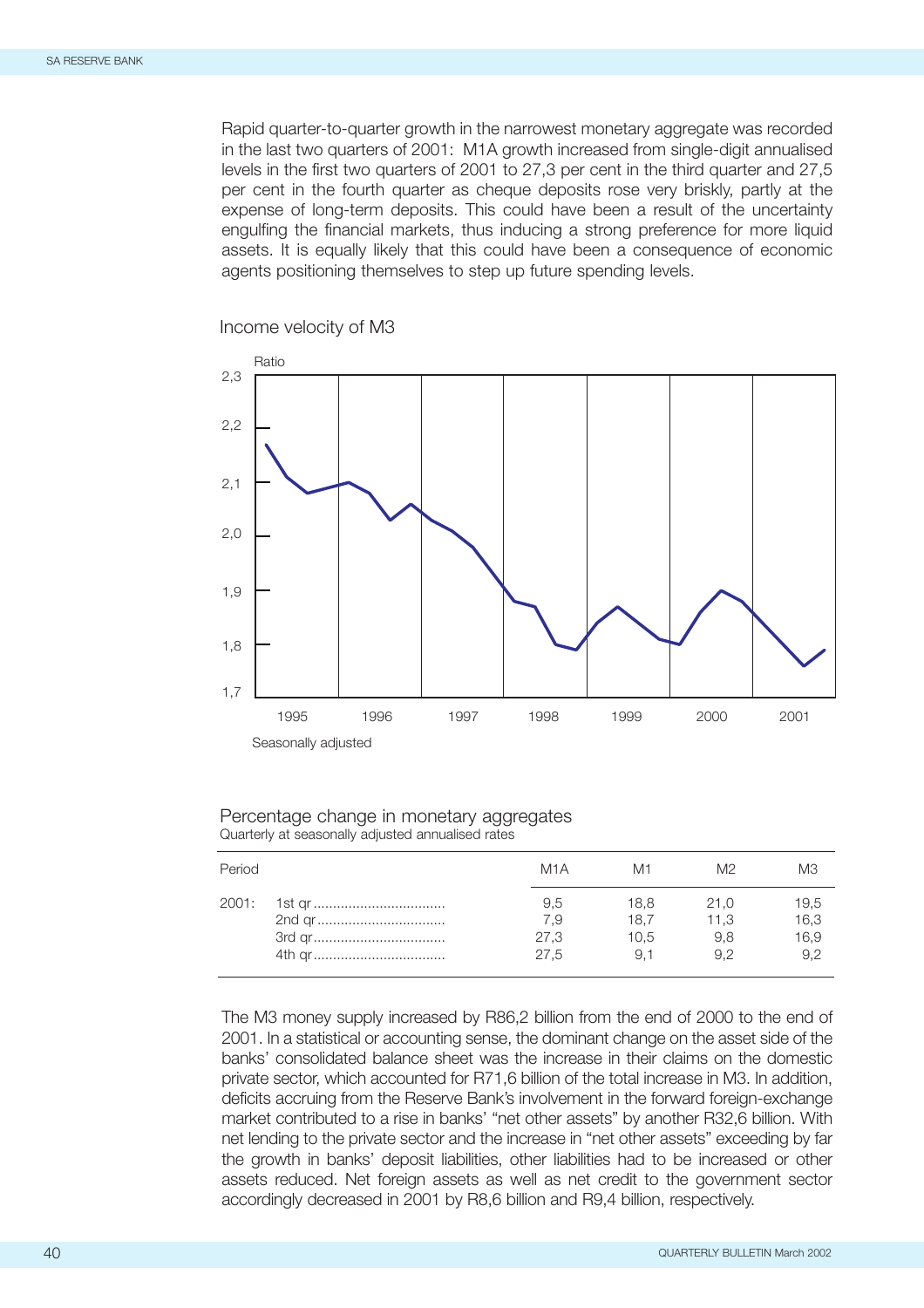#### Changes in M3 and its statistical counterparts R billions

|                                     |        | 2000    |         | 2001   |  |
|-------------------------------------|--------|---------|---------|--------|--|
|                                     |        | $-5.9$  |         | -8,6   |  |
| Net claims on the government sector |        | 0.8     |         | $-9.4$ |  |
|                                     | 2,9    |         | 2.0     |        |  |
| Government deposits (increase -)    | $-2.1$ |         | $-11.4$ |        |  |
|                                     |        | 57.4    |         | 71.6   |  |
|                                     |        | $-16.9$ |         | 32,6   |  |
|                                     |        | 35.4    |         | 86.2   |  |
|                                     |        |         |         |        |  |

# **Credit extension**

Credit growth picked up vigorously in the fourth quarter of 2001 after sluggish growth had been recorded in the first three quarters. The quarter-to-quarter growth in *total domestic credit extension* (i.e. the total of credit extended to the private sector and net claims of banks on the government sector) accelerated from a five-year low of 2,2 per cent in the second quarter of 2001 to 7,4 per cent in the third quarter and 16,4 per cent in the fourth quarter. Growth over twelve months in total credit extension amounted to 10,0 per cent in December 2001 and 12,1 per cent in January 2002, after languishing between rates of 6,6 per cent and 9,6 per cent in the first eleven months of the year.

The generally weak growth in domestic credit extension in the first part of 2001 was mainly caused by declines in the private banks' claims on the *government sector,* which in turn reflected the emphasis placed on foreign borrowing in the government's funding strategy in fiscal 2001/02. The sharp acceleration in credit growth in the latter part of the year was directed wholly towards meeting increased private-sector demand for bank credit.

## Domestic credit extension

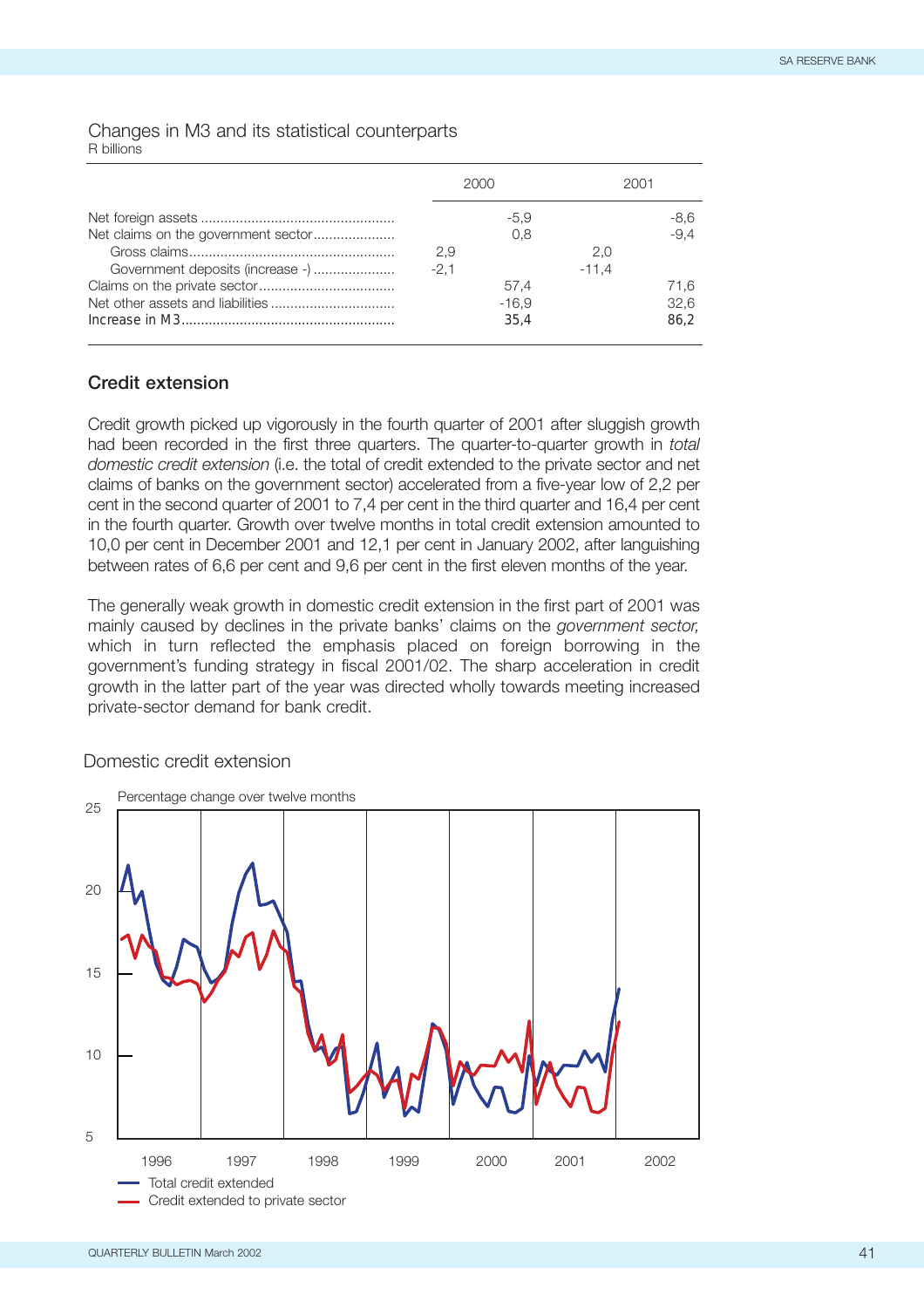The quarter-to-quarter growth in credit extension to the *private sector* accelerated considerably from an annualised rate of 2,8 per cent in the first quarter of 2001 to 14,2 per cent in the third quarter and 17,9 per cent in the fourth quarter. Growth over twelve months fluctuated between 8,2 per cent and 10,3 per cent from January to November, before increasing to 12,1 per cent in December and 14,1 per cent in January 2002. The stronger private-sector demand for credit towards the end of 2001 was to some extent an aberration as it reflected, among other things, the impact of the depreciation in the value of the rand which encouraged exporters to borrow in the domestic credit market for meeting their working-capital requirements while delaying the repatriation of their export proceeds for as long as possible. The pick-up in overall economic activity, slightly higher inflation, the acceleration of payments for imports as well as pre-emptive buying by individuals and companies ahead of anticipated price increases, also contributed to the steep increase in private-sector credit growth in the fourth quarter of 2001.

Among the components of bank credit extension to the private sector, the twelvemonth growth rate in *mortgage advances* was consistently above the 14 per cent mark for the whole of 2001, reaching a four-year high of 16,1 per cent in May but slowed down to 12,1 per cent in January 2002. The firm growth in mortgage financing reflected the relatively easier monetary policy stance of recent times and the related higher level of activity in the real-estate market over the past two years. The share of this type of credit in the overall stock of outstanding private-sector credit reached a recent upper turning point of 40,9 per cent in April 2001, before losing some ground to 39,4 per cent in January 2002.

| Period         |                                                                                         | Investment<br>and bills<br>discounted                                                   | Instalment<br>sale and<br>leasing finance                                                            | Mortgages                                                                                            | Other Ioans<br>and<br>advances                                                                       | Total                                                                                                             |
|----------------|-----------------------------------------------------------------------------------------|-----------------------------------------------------------------------------------------|------------------------------------------------------------------------------------------------------|------------------------------------------------------------------------------------------------------|------------------------------------------------------------------------------------------------------|-------------------------------------------------------------------------------------------------------------------|
| 2001:<br>2002: | Jan<br>Feb<br>Mar<br>Apr<br>May<br>Jun<br>Jul<br>Aug<br>Sep<br>Oct<br>Nov<br>Dec<br>Jan | 6,0<br>6,5<br>6,0<br>5,5<br>5,8<br>6,1<br>6,3<br>6,2<br>6,2<br>6,5<br>6,8<br>7.0<br>6,9 | 14,0<br>14,1<br>14,4<br>14,6<br>14,5<br>14,6<br>14,7<br>14,7<br>14,6<br>14,6<br>14.5<br>14.4<br>14,4 | 40,1<br>40.0<br>40.5<br>40.9<br>40.8<br>40.6<br>40,4<br>40.2<br>39.8<br>39,8<br>39,8<br>39,2<br>39,4 | 39,9<br>39.4<br>39.1<br>39.0<br>38.9<br>38.7<br>38,6<br>38.9<br>39.4<br>39.1<br>38.9<br>39.4<br>39,3 | 100,0<br>100,0<br>100,0<br>100,0<br>100,0<br>100,0<br>100,0<br>100,0<br>100,0<br>100,0<br>100,0<br>100,0<br>100.0 |

Credit categories as percentage of total claims on the domestic private sector

Fully consistent with the stronger consumer demand for durable goods, growth in *instalment sale credit and leasing finance* gained momentum throughout 2001. Growth over twelve months in this credit category increased from 9,8 per cent in January 2001 to 17,2 per cent in both September and October, and to 17,5 per cent in January 2002. These have been the highest growth rates since 1997. New business payouts of this form of finance increased from R15,8 billion in the third quarter of 2001 to a record level of R18,2 billion in the fourth quarter.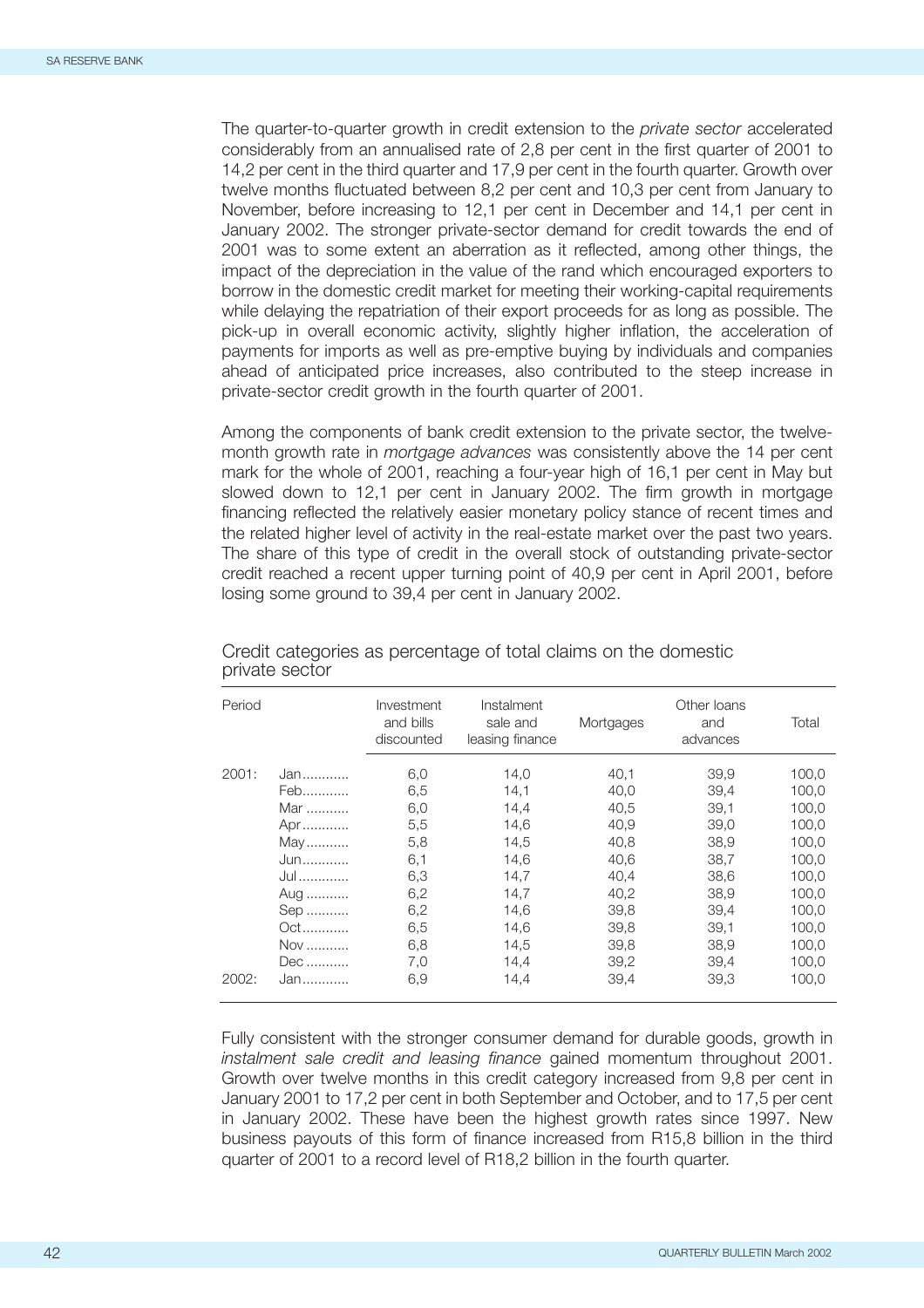After having spiralled downwards since mid-2000, the twelve-month growth in *other loans and advances* picked up from a low of 0,6 per cent in January 2001 to 2,5 per cent in June and 5,1 per cent in September. Substantially higher year-on-year growth rates of 10,4 per cent in December 2001 and 12,4 per cent in January 2002 were then recorded. The strong demand for credit in this category was mostly noticeable in credit extended to companies, which partly originated from a livelier demand for foreign-currency loans and advances by resident companies. "Other loans and advances" remains an important asset class on banks' balance sheets and increased its contribution to the overall level of banks' claims on the private sector from 38,6 per cent in July 2001 to 39,3 per cent in January 2002.

The major part of the absolute increase of R25,5 billion in credit extended to the *corporate sector* in the fourth quarter of 2001 was an increase in investments and in other loans and advances. By contrast, mortgage advances contributed the most to the increase of R6,2 billion in credit extended to the *household sector* in the fourth quarter of 2001.

Reviewing the year as a whole, the corporate sector accounted for the bulk of the increase in credit extended to the private sector during 2001; its share in total credit extension to the private sector increased from 50,4 per cent and 50,8 per cent in the first and second quarters of 2001 respectively to 51,4 per cent in the third quarter and 52,8 per cent in the fourth quarter. Conversely, the share of households decreased from 49,6 per cent and 49,2 per cent to 48,6 per cent and 47,2 per cent over the same period.

# Credit extended to households and companies

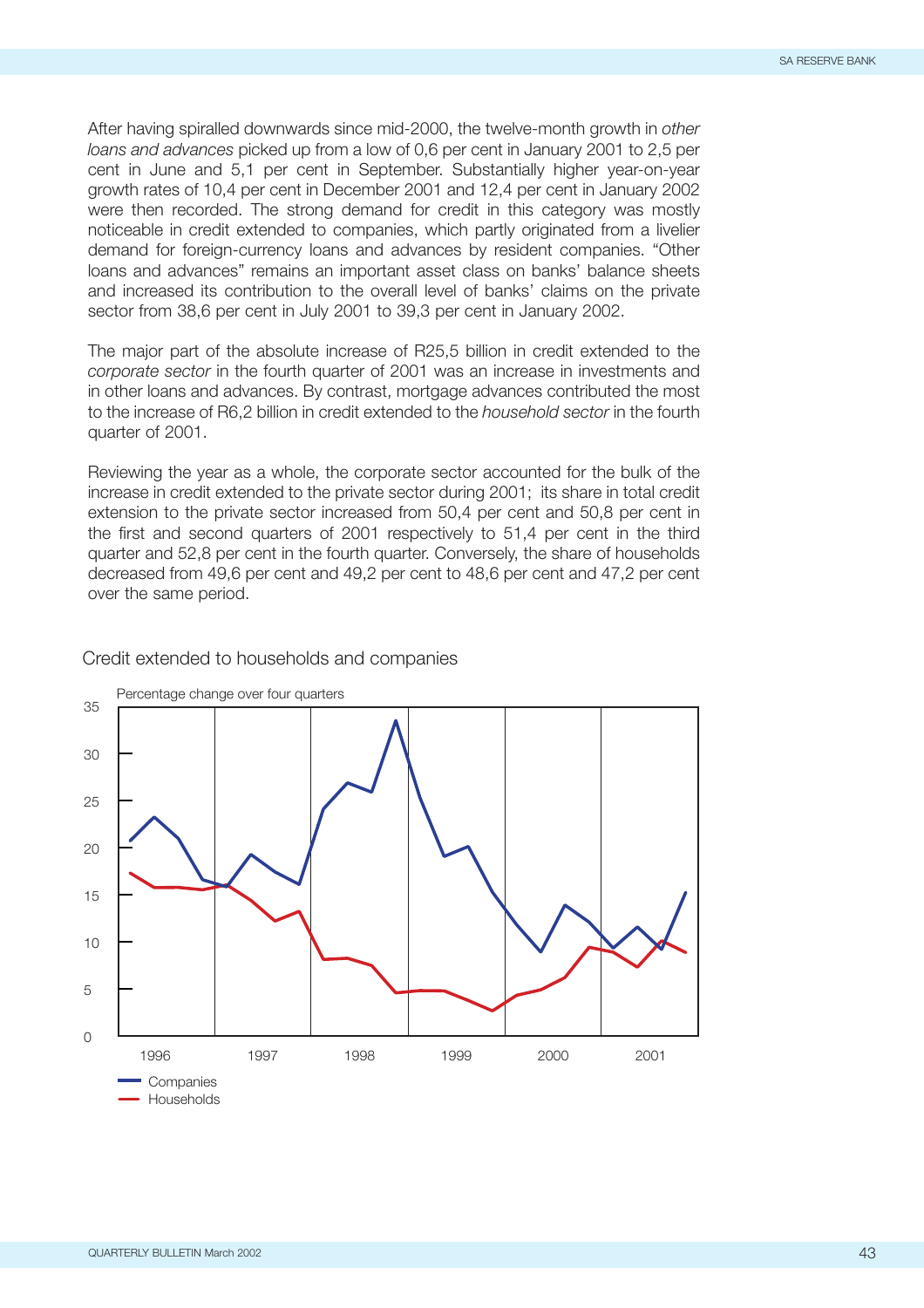## **Interest rates and yields**

*Bond yields*, which move inversely to the price of bonds, declined steadily from May 2000 to November 2001. This bull run reflected a decline in inflation expectations and differed from previous rallies in the sense that bond yields on this occasion moved mostly independently of changes in the exchange value of the rand. The decline in yields was generally driven by strong domestic investor demand. Nonresident investors were mainly net sellers of bonds – they responded to the almost perennial depreciation of the foreign exchange value of the rand and to their heightened awareness of the risk associated with emerging-market investments.

The *monthly average yield on long-term government bonds* declined from 14,8 per cent in May 2000 to 10,8 per cent in August and September 2001. The terrorist attacks of 11 September apparently had no lasting negative effect on the domestic bond market and yields declined further to a monthly average of 10,3 per cent in November 2001 – their lowest level since August 1980. Reasons for this decline were, among other things, the following:

- The decline in the repurchase rate and other short-term rates in September 2001;
- the *Medium Term Budget Policy Statement* (MTBPS) on 30 October 2001 which stated that additional public expenditure would be financed without higher government borrowing and indicated that the net supply of government fixed-interest securities would shrink further in the new fiscal year;
- the narrowing of the inflation target for 2004 and 2005, as announced in the MTBPS, which supports a further structural decline in bond yields; and
- the upgrade of South Africa's international credit rating by Moody's in November 2001.



#### Bond yield and exchange rate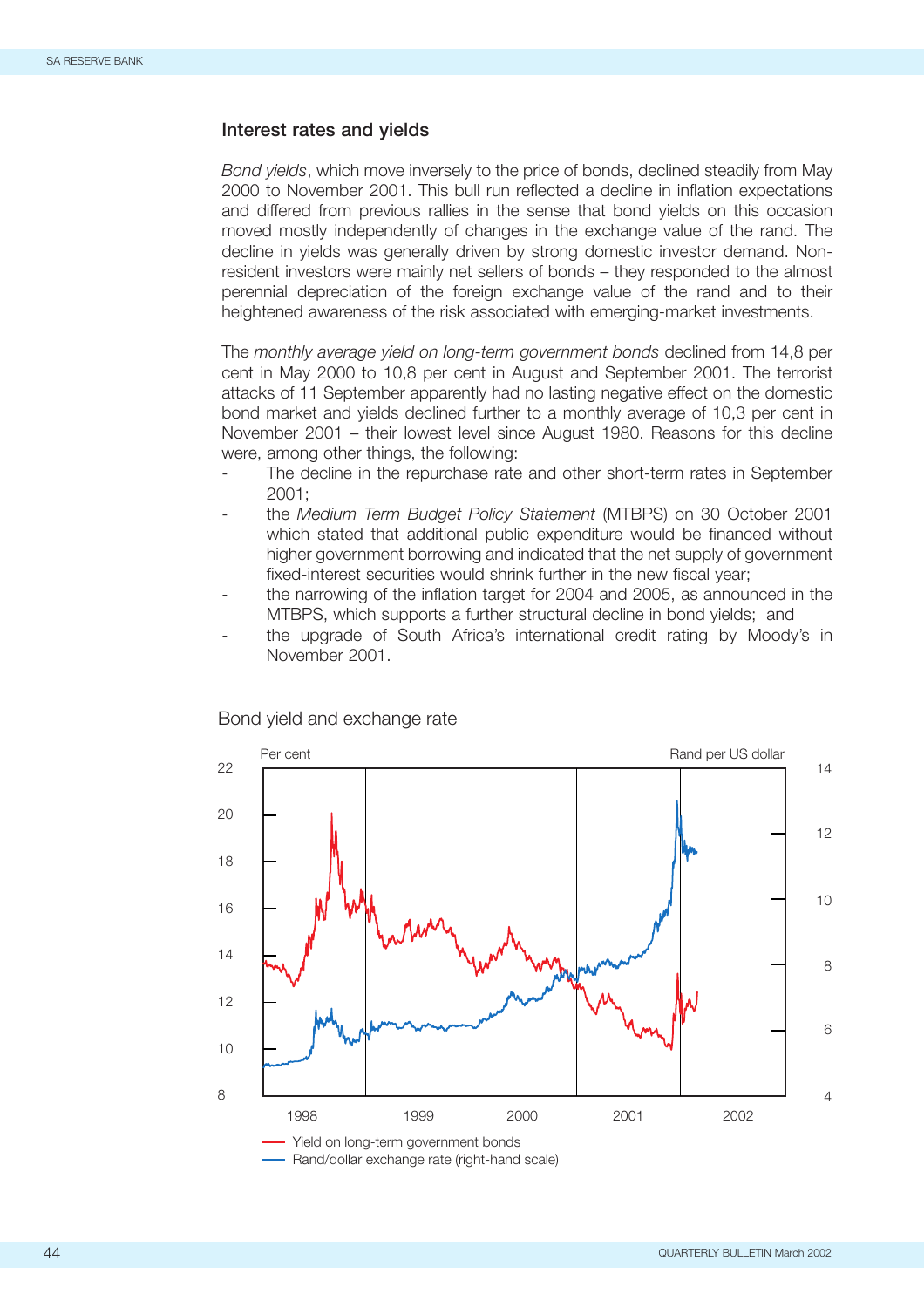The abrupt depreciation of the rand in December 2001 completely changed the behaviour of market participants. Bond yield movements suddenly became highly sensitive to changes in the exchange rate of the rand as the sheer magnitude of the unexpected depreciation drastically changed expectations. The *daily* average yield on long-term government bonds reflected the deterioration in sentiment as it increased sharply from a low of 9,97 per cent on 28 November 2001 to 13,23 per cent on 20 December 2001 – the highest level since November 2000. The monthly average bond yield increased to 11,6 per cent in December 2001 from 10,3 per cent in November as the bond market reassessed longer-term inflation risks and their implications for monetary policy.

Bond yields again receded somewhat to 11,16 per cent on 14 January 2002, along with the return of some stability to the foreign-exchange market. The Reserve Bank increased the repurchase rate by 100 basis points on 16 January to constrain the risk of an inflationary spiral developing from the depreciation of the rand. The consequent increase in short-term interest rates pushed long-term bond yields higher: the monthly average bond yield initially remained at 11,6 per cent in January 2002 but rose to 11,9 per cent in February.

The upward-sloping *yield curve* shifted downwards over its entire maturity spectrum from 21 September 2001 to 28 November, following the 50 basis points reduction in the Reserve Bank's repurchase rate on 21 September. The yield curve then rose sharply from 28 November 2001. The slope of the curve also steepened up to 20 December 2001 as longer-term inflation concerns had a pronounced effect on the yields of long-dated bonds. From 20 December 2001 to 14 January 2002, when the exchange rate recovered some of its earlier losses, the level of the yield curve reversed its movement and shifted downwards while simultaneously flattening somewhat. Following the increase in the Reserve Bank's repurchase rate on 16 January 2002, the yield curve moved higher over the entire maturity spectrum with broadly similar increases at the short and long ends of the curve. The level of the yield curve on 28 February 2002 was, on average, 200 basis points above its level recorded just prior to the 21 September 2001 reduction in the repurchase rate, indicating the net negative effect of events over that period.

The *inflation-adjusted yield on long-term government bonds,* a key measure of bond value, decreased from 4,7 per cent in September 2001 to only 3,8 per cent in November – the lowest level since March 1994. The real bond yield then increased to 4,8 per cent in December when the sudden increase in nominal bond yields outpaced the acceleration in CPIX inflation, but fell back to 4,2 per cent in January 2002 as the rise in nominal yields levelled off while inflation continued to accelerate.

Yields in the South African bond market since about the last quarter of 2000 have moved in a completely opposite direction to yield changes in emerging debtmarkets generally. The monthly average yield on long-term government bonds declined by 144 basis points from April 2001 to October, whereas there was a sharp increase of 300 basis points in the *emerging-market risk premium* as measured by the yield spread of emerging markets' sovereign external debt over US treasuries. South Africa's *foreign-currency denominated bonds* also performed reasonably well as reflected by the decrease of 89 basis points from December 2000 to December 2001 in the monthly average *sovereign risk premium* of the 10-year Yankee bond issued by the South African government in October 1996.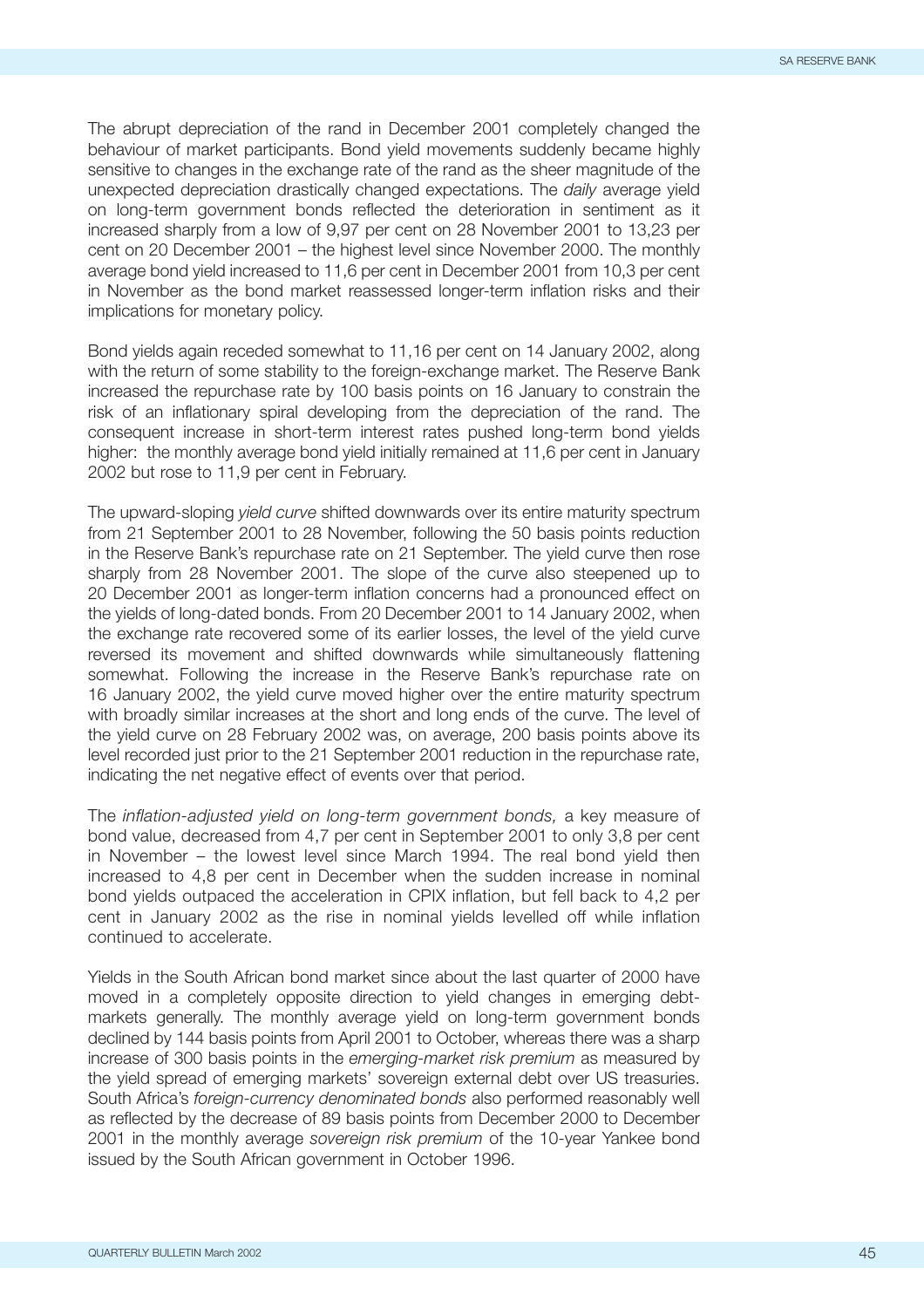

Emerging-market risk premium and yield on South African government bonds

The sharp depreciation of the rand in December 2001 changed inflation expectations quite decisively and arrested the downward trend in nominal randdenominated bond yields. The sudden deterioration in inflation expectations was

Per cent Break-even inflation rate Bond yield R153 (right-hand scale) 4 5 6 7 8 9 9 10 11 12 13 14 15 16 2000 2001 2002

Bond yield and "break-even" inflation rate\*

\* Derived as the yield on the R153 bond minus that on the inflation-linked R189 bond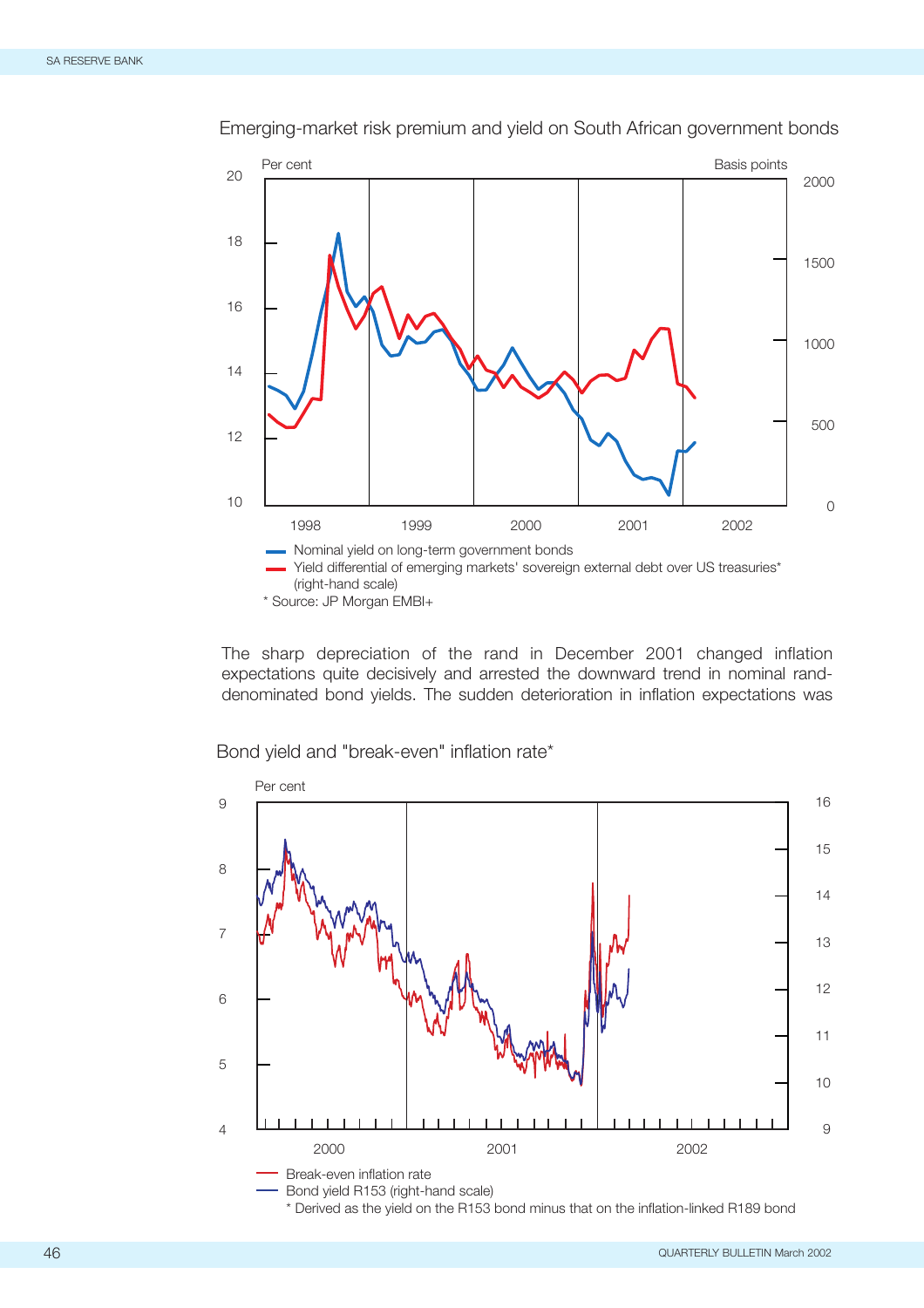also reflected in the increase in the monthly average *implied* or *break-even inflation rate* (which equates the nominal return on government's conventional long-term bonds with the real yield on inflation-linked bonds) from a low 4,8 per cent in November 2001 to 6,3 per cent in December and 6,9 per cent in February 2002 – its highest level since October 2000.

Developments in the *currency risk premium* on South African government bonds (measured as the difference between nominal yields in the domestic market and in the United States market) also reflected the deterioration in the outlook for domestic inflation. According to this measure, the exchange-rate risk premium built into the yields of South African bonds increased from a low 310 basis points in June and July 2001 to 495 basis points in January 2002.

The *repurchase rate* of the Reserve Bank was lowered on three occasions during 2001 by a cumulative total of 250 basis points. The last adjustment for the year occurred on 21 September 2001 when the rate was lowered by half a percentage point to 9,50 per cent. A special meeting of the Reserve Bank's Monetary Policy Committee was convened on 15 January 2002 to assess the implications of the latest economic developments. The committee concluded that the sharp depreciation of the exchange rate of the rand had negatively influenced inflation expectations and that the attainment of the inflation target was at risk. To counter the second-round effects of the depreciation of the rand on inflation, the committee decided to raise the repurchase rate by 1 percentage point to 10,50 per cent as from 16 January 2002.

The *South African Overnight Interbank Average* (SAONIA) rate which was introduced by the South African Reserve Bank on 5 September 2001 to serve as a daily benchmark for money-market interest rates, was calculated at 9,60 per cent at



#### Money-market interest rates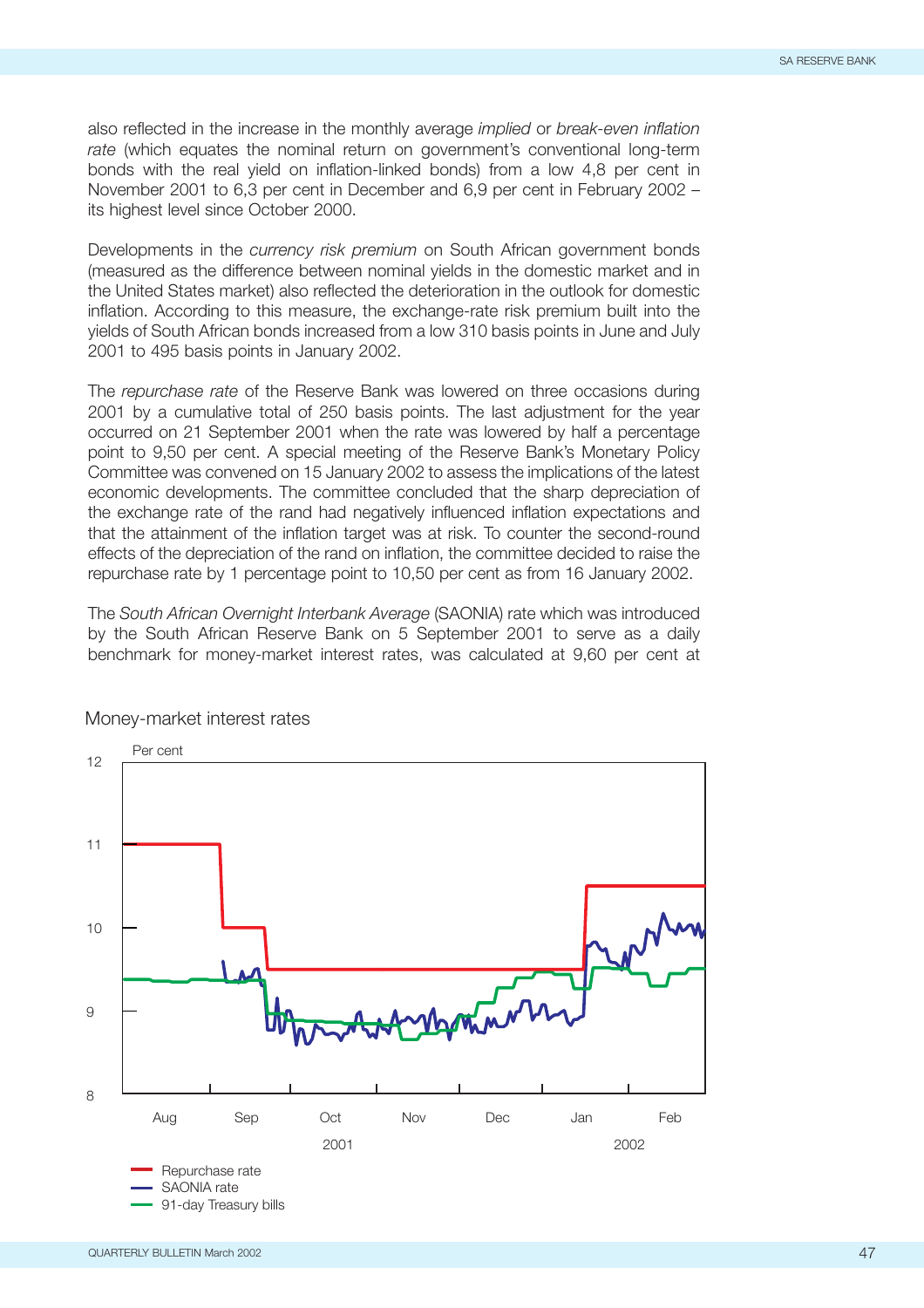inception. Subsequently, the rate fluctuated downwards and recorded a low of 8,77 per cent on 21 September when the repurchase rate of the Reserve Bank was reduced. As liquidity conditions in the market became somewhat tighter towards the month-end, the rate increased to 9,01 per cent on 28 September and remained slightly below this level in the ensuing months. During December the SAONIA rate moved higher to reach 9,12 per cent on 24 December as the money market tightened and expectations of an imminent increase in short-term rates intensified. It subsequently jumped by 87 basis points to 9,78 per cent on 16 January 2002 when the increase in the repurchase rate became effective, but later moved even higher to 9,97 per cent on 28 February when inflation expectations deteriorated noticeably.

Other money-market interest rates declined in the first nine months of 2001, but displayed a strong upward bias in the fourth quarter of the year. Along with the reduction in the repurchase rate, the rate on *three-month bankers' acceptances* declined from 10,26 per cent at the beginning of the year to 9,64 per cent on 18 June and to a lower turning point of 8,82 per cent on 25 September. In the last months of 2001 money-market interest rates began to move higher, largely in anticipation of an increase in the Bank's repurchase rate as a defensive response to adverse developments in the foreign-exchange market. The rate on three-month bankers' acceptances increased to 9,58 per cent on 21 December 2001, and after a short relapse rose further to 9,95 per cent on 16 January 2002 when the Reserve Bank raised the rate on repurchase transactions. Subsequently, the rate on threemonth bankers' acceptances rose to 10,03 per cent on 28 February 2002.

In similar vein, the tender rate on 91-day *Treasury bills* was at 10,25 per cent on 4 January 2001 but declined to 9,60 per cent on 18 June and 8,83 per cent on 8 November. From the middle of November, the rate on Treasury bills rose to reach 9,47 per cent on 28 December. This rate then declined to 9,27 per cent on 11 January 2002, but rose to 9,52 per cent on 18 January on the first tender for Treasury bills after the Bank's repurchase rate had been increased. In the subsequent tenders the Treasury bills rate increased, on balance, to 9,56 per cent on 1 March.

The rate on *forward rate agreements* (FRAs) also fluctuated downward during the first three quarters of 2001, with the rate on 9x12-month FRAs declining from 10,15 per cent on 28 February 2001 to 8,42 per cent on 9 November. Probably in anticipation of a policy reaction by the Reserve Bank to the sharp fall in the exchange value of the rand, the rate on 9x12-month FRAs climbed by 428 basis points to 12,70 per cent on 20 December. In the absence of policy reactions to the developments in the foreign-exchange market, the rate on 9x12-month FRAs moved lower to 9,85 per cent on 8 January 2002, but rose to 11,10 per cent in the aftermath of the Reserve Bank's decision to increase the repurchase rate. For the greater part of February the 9x12-month FRAs was trading within a range of 11,20 per cent to 12,08 per cent, discounting further money-market interest rate increases in the near future.

Broadly following the downward movement of the repurchase rate in 2001, private banks lowered their *prime overdraft rates* in three steps from 14,5 per cent at the beginning of 2001 to 13,0 per cent by 25 September 2001. On 16 January 2002, they responded to the increase in the repurchase rate by raising their prime overdraft rates to 14,0 per cent. This meant that, on balance, rates had changed very little during the past year, clearly contrasting the volatile interest-rate changes of 1998 and 1999. The rate on twelve-month fixed deposits was recently increased from a predominant rate of 8,0 per cent in December 2001 to 9,0 per cent in January 2002.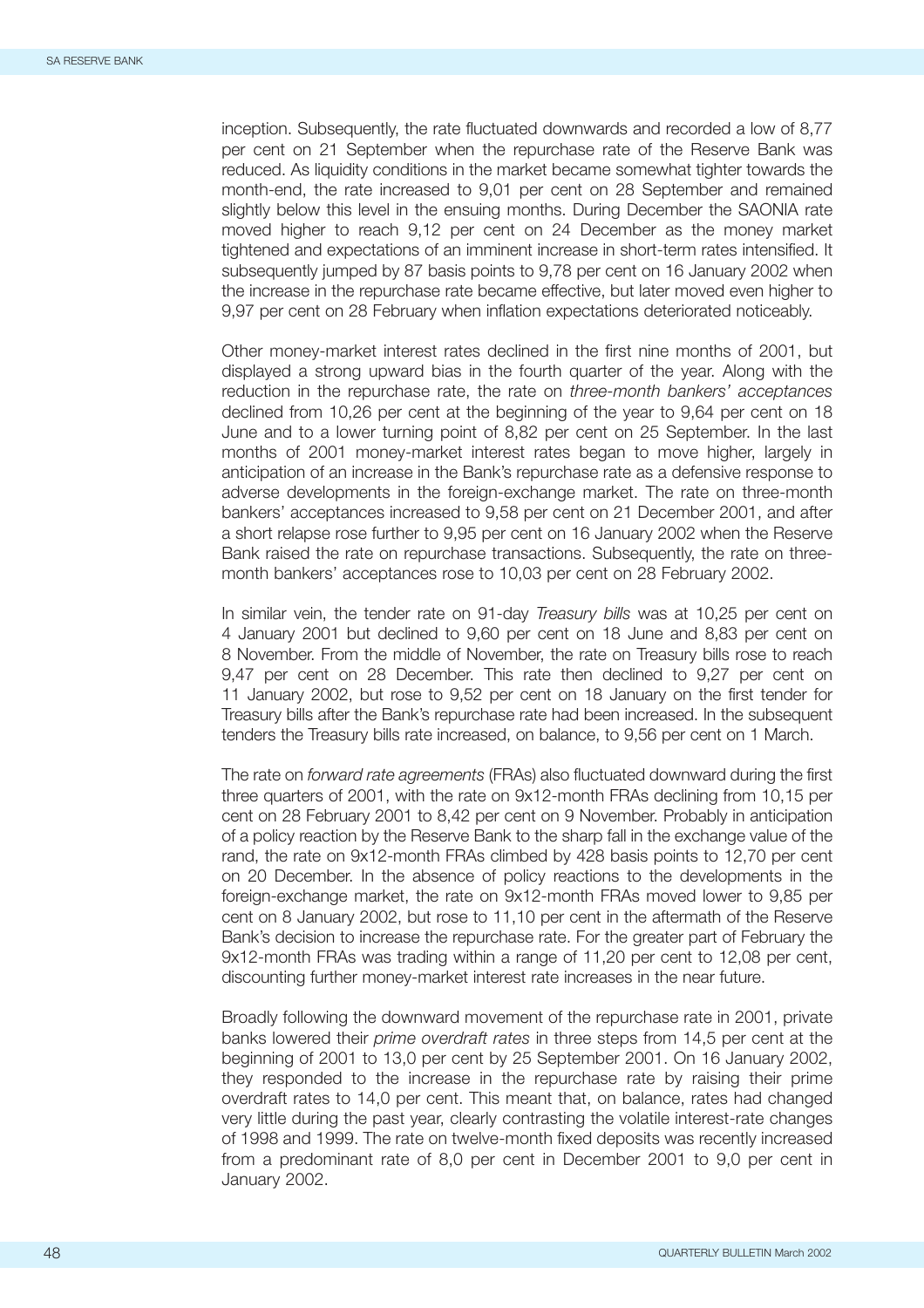

Rate on 9x12-month forward rate agreements

# **Money market**

Money-market conditions were relatively stable during the first eight months of 2001 but tightened considerably in subsequent months. The average daily liquidity requirement of the private banks varied between R8,7 billion and R9,8 billion in the months from January to August but then increased sharply, reaching R12,0 billion in December, R11,8 billion in January and R11,3 billion in February 2002. The Reserve Bank kept the

#### Total liquidity provided



Monthly average of daily values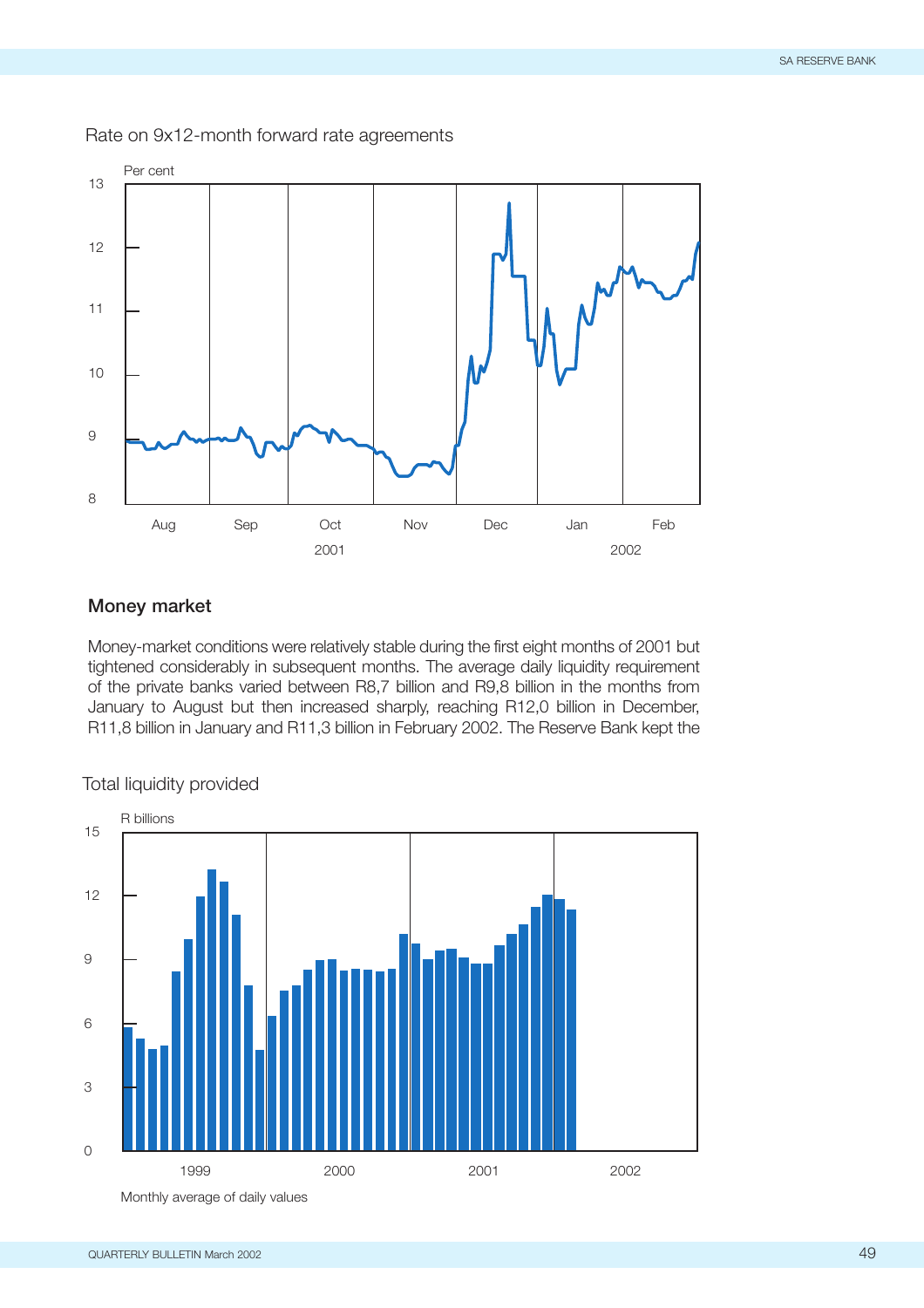daily liquidity requirement fairly high in 2001 by actively implementing various intervention techniques, essentially aimed at offsetting the liquidity injections arising from the deficits sustained on forward foreign-exchange transactions by the Reserve Bank and, at times, flows arising from changes in the Bank's net foreign assets.

On 5 September 2001 a number of important changes were made to the Reserve Bank's refinancing system. The main repurchase auctions, which used to be conducted daily, are now conducted only on Wednesdays, providing funds for one week at a time at a fixed interest rate. The Reserve Bank may also conduct final clearing repurchase auctions although, in practice, these have been held rather infrequently. On 21 September a final clearing repurchase auction to the amount of R12 million was conducted and another for R350 million was held on 16 January 2002. Both these auctions supplied liquidity to the market and were priced at a margin of 1,50 percentage points above the ruling repurchase rate. Supplementary auctions (i.e. those tenders conducted when unforeseen liquidity flows caused the Bank's first-round forecast of the market's liquidity needs to be off the mark) have been far more frequent. Since 5 September these auctions ranged from a liquidity-providing tender of R650 million to a liquidity-draining tender of R966 million, all at the fixed repurchase rate.

The banks' required cash reserve deposits with the Reserve Bank were raised by almost R2 billion from late September 2001 on account of the reduced deductibility (from 100 per cent to 75 per cent) of banks' vault cash in calculating their required reserve balances.

| End of |     | Reserve Bank<br>debentures | Reverse<br>repurchase<br>transactions |
|--------|-----|----------------------------|---------------------------------------|
| 2000:  |     | 3.0                        | 3,8                                   |
| 2001:  |     | 3.7                        | 5.4                                   |
|        |     | 4.9                        | 3,3                                   |
|        |     | 5.0                        | 5.6                                   |
|        |     | 4.9                        | 5.9                                   |
|        |     | 4.0                        | 5.4                                   |
|        |     | 2.5                        | 6.6                                   |
|        |     | 2,1                        | 5.8                                   |
|        |     | 1.3                        | 3.5                                   |
| 2002:  |     | 2.0                        | 6.6                                   |
|        | Feb | 4.0                        | 6,7                                   |

#### Reserve Bank money-market intervention instruments: outstanding balances R billion

To maintain the private banks' dependence on central bank funding, the Reserve Bank primarily stepped up the amount of outstanding foreign currency swap arrangements with private-sector parties. The amount of outstanding swaps rose sharply at the end of January 2002 as liquidity had to be drained following the liquidity expansion when government assumed liability for the US\$1,5 billion foreign loan previously arranged with the Reserve Bank as debtor. The Reserve Bank credited government's Tax and Loan Accounts with R17,5 billion, the rand equivalent of the syndicated loan, necessitating offsetting measures to mop up this strong liquidity injection in the money market.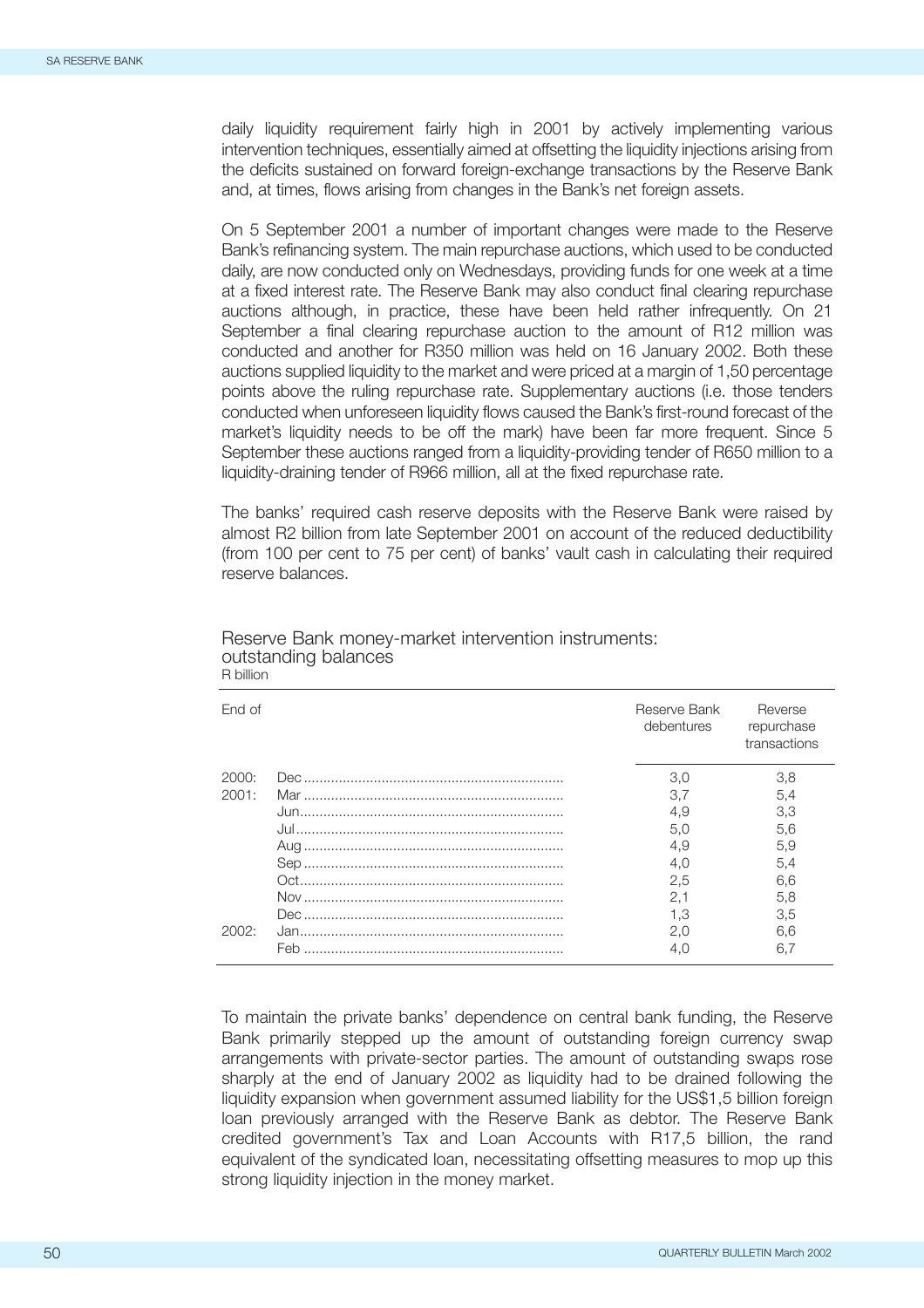A further liquidity-draining operation undertaken by the Reserve Bank was an increase in the amount of outstanding reverse repurchase transactions in government securities with private-sector parties from R5,0 billion at the end of January 2001 to R6,6 billion at the end of October. The Reserve Bank also allowed the amount of outstanding debentures to fluctuate between R3,4 billion and R5,0 billion from January 2001 to August. As liquidity conditions tightened in the last months of 2001, the outstanding amounts of reverse repurchase transactions were reduced to R3,5 billion at the end of December and Reserve Bank debentures to R1,3 billion.

Notes and coin in circulation outside the Reserve Bank occasionally had a strong effect on the private banks' indebtedness to the Reserve Bank. At the height of the summer holiday season, notes and coin in circulation outside the Reserve Bank recorded a peak value of R38,0 billion on 27 December 2001 compared with a previous peak value of R34,7 billion in 2000. In order to alleviate these seasonal market pressures, the Reserve Bank scaled down its liquidity-draining operations by reducing to low levels the outstanding amounts of its own debentures and of reverse repurchase transactions in government securities.



Notes and coin in circulation outside Reserve Bank

During January 2002, notes and coin to an amount of R3,4 billion were returned to the Reserve Bank, easing money-market conditions, and requiring increases in reverse repurchase transactions and Reserve Bank debentures to R6,6 billion and R2,0 billion, respectively, at the end of January. The outstanding debentures were raised to R4,0 billion by the end of February 2002 and reverse repurchase transactions to R6,7 billion.

## **Bond market**

Funding by *public-sector borrowers* by means of the issuance of fixed-interest securities in the *domestic primary bond market* amounted to a net value of R9,9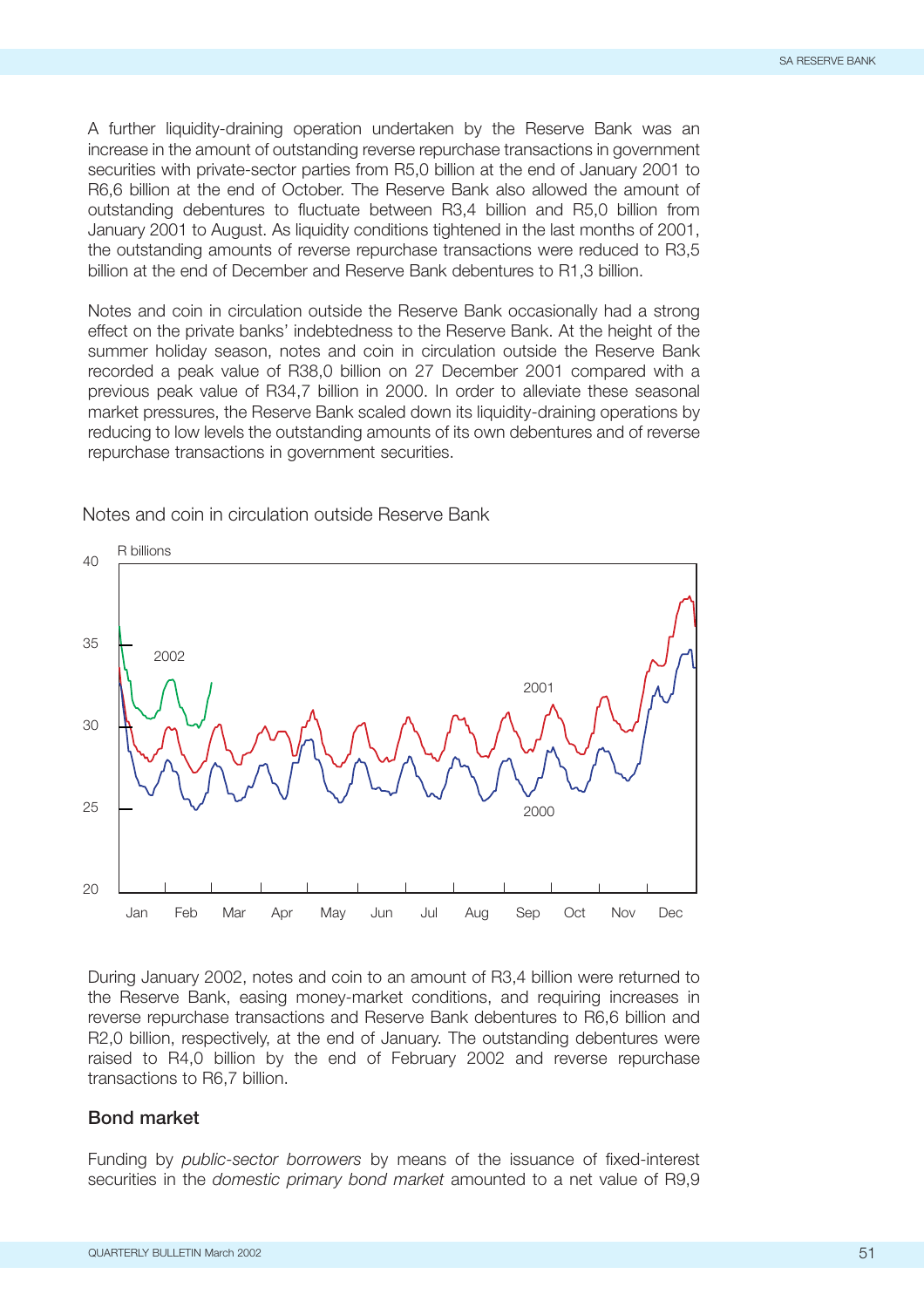billion in the first nine months of fiscal 2001/02, almost twice the net amount of R5,0 billion raised in the same period of the previous fiscal year. On a quarterly basis, a net amount of R3,6 billion was raised in the primary bond market by public-sector borrowers in the second quarter of 2001, followed by R2,8 billion in the third quarter and R3,5 billion in the fourth quarter. In January 2002, a government bond to the value of R22,2 billion was redeemed at maturity and the national government bought back about 5 per cent of the bonds targeted. These special buy-back auctions were less successful than anticipated as investors preferred to retain these mostly highcoupon bonds in their asset portfolios.

The *national government* raised R12,3 billion through foreign-currency denominated debt issues in the *international bond markets* from April 2001 to January 2002, compared with R1,9 billion in the whole of fiscal 2000/01. In January 2002 government reopened an existing dollar bond maturing in May 2009. This private placement was well supported by the international investor community and mobilised US\$274 million for the national government.

*Private-sector borrowers* increasingly targeted the *primary bond market* to meet their financing needs. Over the past year, the outstanding nominal value of privatesector loan stock listed on the Bond Exchange of South Africa almost doubled from R11,2 billion in December 2000 to R21,9 billion in December 2001. Banks accounted for 59 per cent and other private-sector companies for 41 per cent of the net increase in the nominal value of listed private-sector loan stock in 2001. New issues of private-sector debt securities became quite popular in the fourth quarter of 2001, especially in the banking sector. The first listing of securitised mortgage debt to the amount of R1,25 billion was concluded in November 2001.



Private-sector loan stock listed on the Bond Exchange of South Africa

Trading activity on the Bond Exchange of South Africa in 2001 was at first driven by declining bond yields, and then by the depreciation of the rand in December, which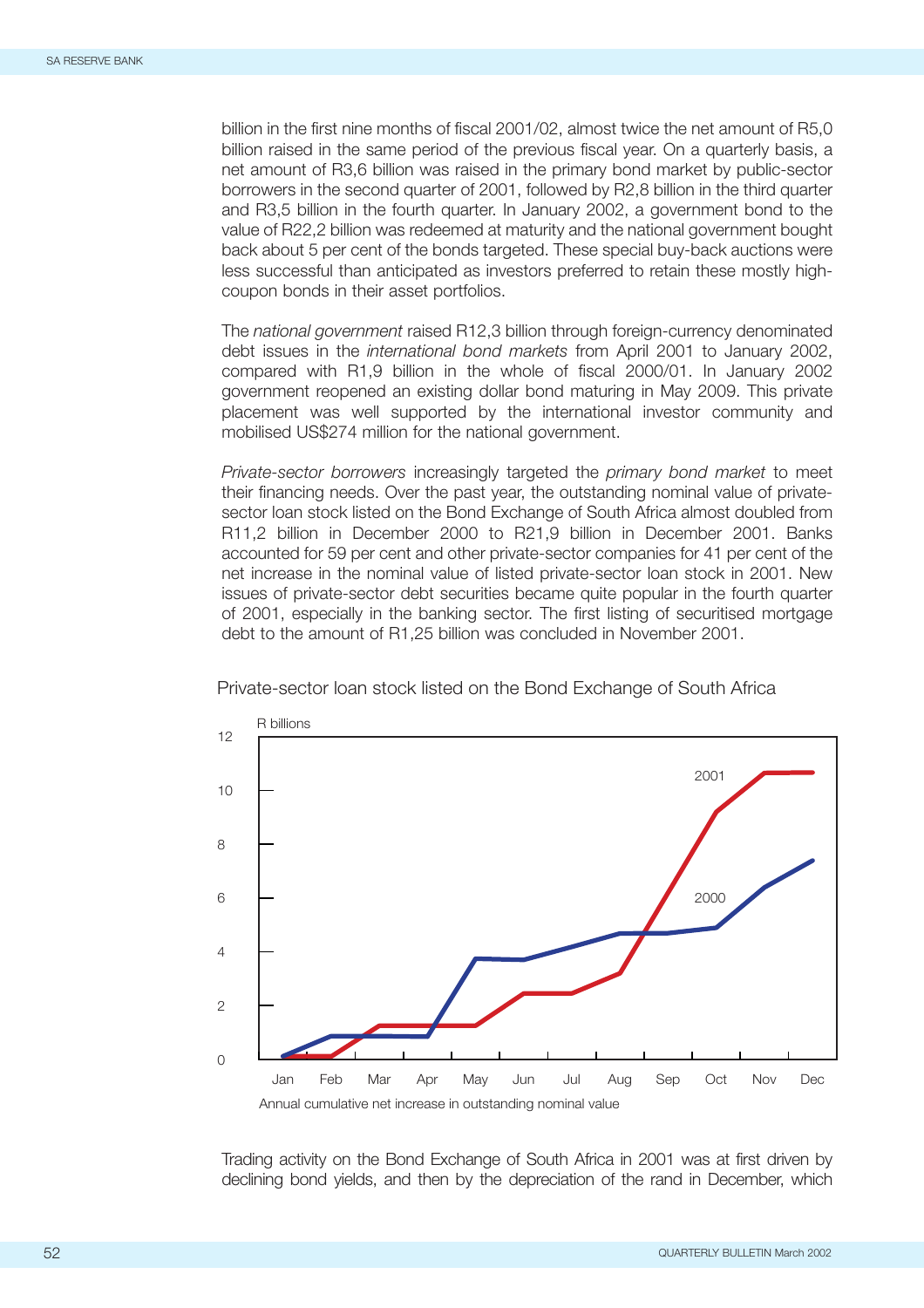drastically changed inflation expectations and interest rate expectations. Turnover in the *domestic secondary bond market* rose by 18 per cent as the value of bonds traded increased from an already high R10,5 trillion in 2000 to R12,4 trillion in 2001. The quarterly value of bonds traded increased from R2,7 trillion in the first quarter of 2001 to a record R3,5 trillion in the fourth quarter of 2001. Turnover in January 2002 was roughly similar to the monthly average turnover value of R1,2 trillion in the fourth quarter of 2001.

There was a reduction in *non-resident holdings of domestic rand-denominated debt* from early 2000, reflecting a shift in global investor sentiment away from investing in emerging markets. Non-residents' *net sales* of bonds in the secondary bond market increased from R20,2 billion in 2000 to R25,6 billion in 2001 as offshore investors were deterred by, among other things:

- the volatility in the market for foreign exchange and protracted rand weakness which, together with the decline in domestic yields, eroded return relative to that offered by other investments; and
- uncertainties about future interest rate movements when the outlook for inflation deteriorated.



Annual cumulative net bond transactions by non-residents

On a net basis, non-resident *sales* of bonds fell back somewhat from a quarterly value of R5,8 billion in the first quarter of 2001 to R2,1 billion in the second quarter, but then increased substantially to R7,6 billion and R10,1 billion in the third and fourth quarters, respectively. In December alone, net sales of bonds by nonresidents amounted to R5,9 billion. In 2002 sentiment changed quite noticeably and non-resident holdings of South African debt securities increased by R1,1 billion up to the end of February.

# **Share market**

With lacklustre share prices until late September 2001 the total value of equity capital raised in the *primary share market* by companies listed on the JSE Securities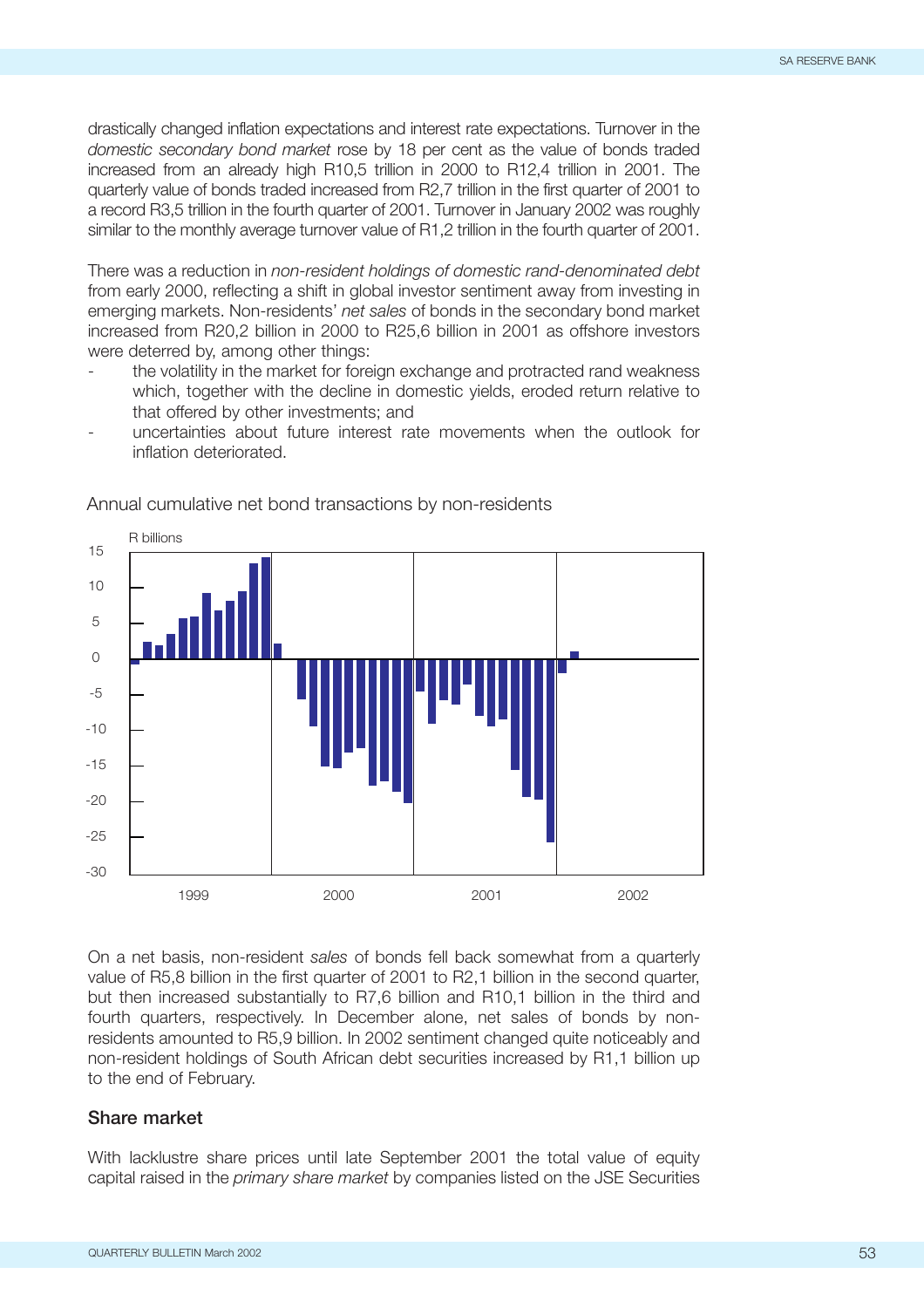Exchange SA in 2001 was at R23,6 billion some 68 per cent less than the R74,1 billion raised in 2000. The quarterly value of the capital raised nevertheless increased from a low of R1,8 billion in the second quarter of 2001 to R5,0 billion in the third quarter and R12,9 billion in the fourth quarter. Equity financing in the primary market amounted to R8,4 billion in January 2002.

Price volatility throughout 2001 boosted trading activity in the *secondary share market.* Shares to the value of R606 billion were traded on the JSE Securities Exchange SA in 2001, about 13 per cent more than the previous record of R537 billion in 2000. The quarterly value of shares traded attained a record of R161 billion in the fourth quarter – almost 4 per cent more than the previous record turnover of R155 billion in the first quarter of 2000. Turnover in January 2002 was roughly similar to the monthly average of the fourth quarter of 2001.

The sustained purchases by international investors of shares listed on the JSE Securities Exchange SA reflected the country's importance in emerging-market equity portfolios and indices. The rand-hedge qualities of some domestic shares obviously offset currency exposure and continued purchases by non-residents signal investor optimism about the future growth prospects of South Africa. The value of net purchases of shares by *non-residents* in the *secondary share market* increased from R17,4 billion in 2000 to R29,8 billion in 2001. The quarterly value of net purchases by non-residents increased from R5,4 billion in the third quarter of 2001 to R7,9 billion in the fourth quarter. In 2002 to the end of February, nonresident holdings of South African listed shares increased by R2,9 billion.



Annual cumulative net purchases of shares by non-residents

The *price level of all classes of shares* on the JSE Securities Exchange SA rebounded strongly towards the end of 2001, beginning nine days after the September 11 terrorist attacks on the United States. The *monthly* average price level of all classes of shares increased by 31 per cent from September 2001 to a record high in February 2002 while the *daily* closing level of the all-share price index increased by 50 per cent from a sixteen-month low on 21 September 2001 to an all-time high on 14 February 2002.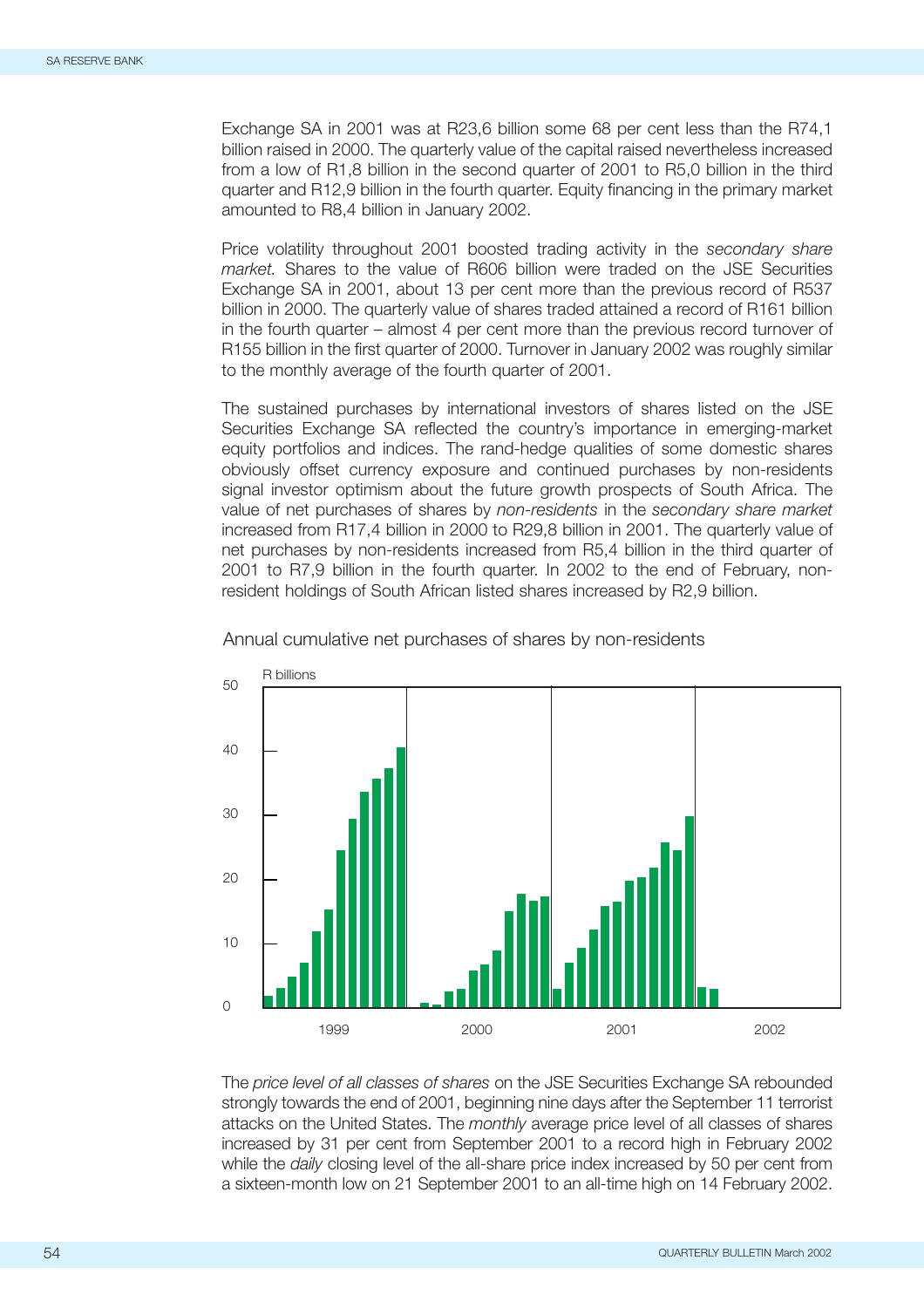All-share price index



The all-share price index on the JSE Securities Exchange SA increased in line with the overall international trend in the fourth quarter of 2001 as reflected by the Standard and Poor's composite index (S&P500). The recovery in domestic share values in the final months of 2001 should nevertheless be qualified somewhat; the values recovered from a low base in the aftermath of 11 September and were clearly underpinned by the depreciation of the rand.



Resources share prices and exchange rate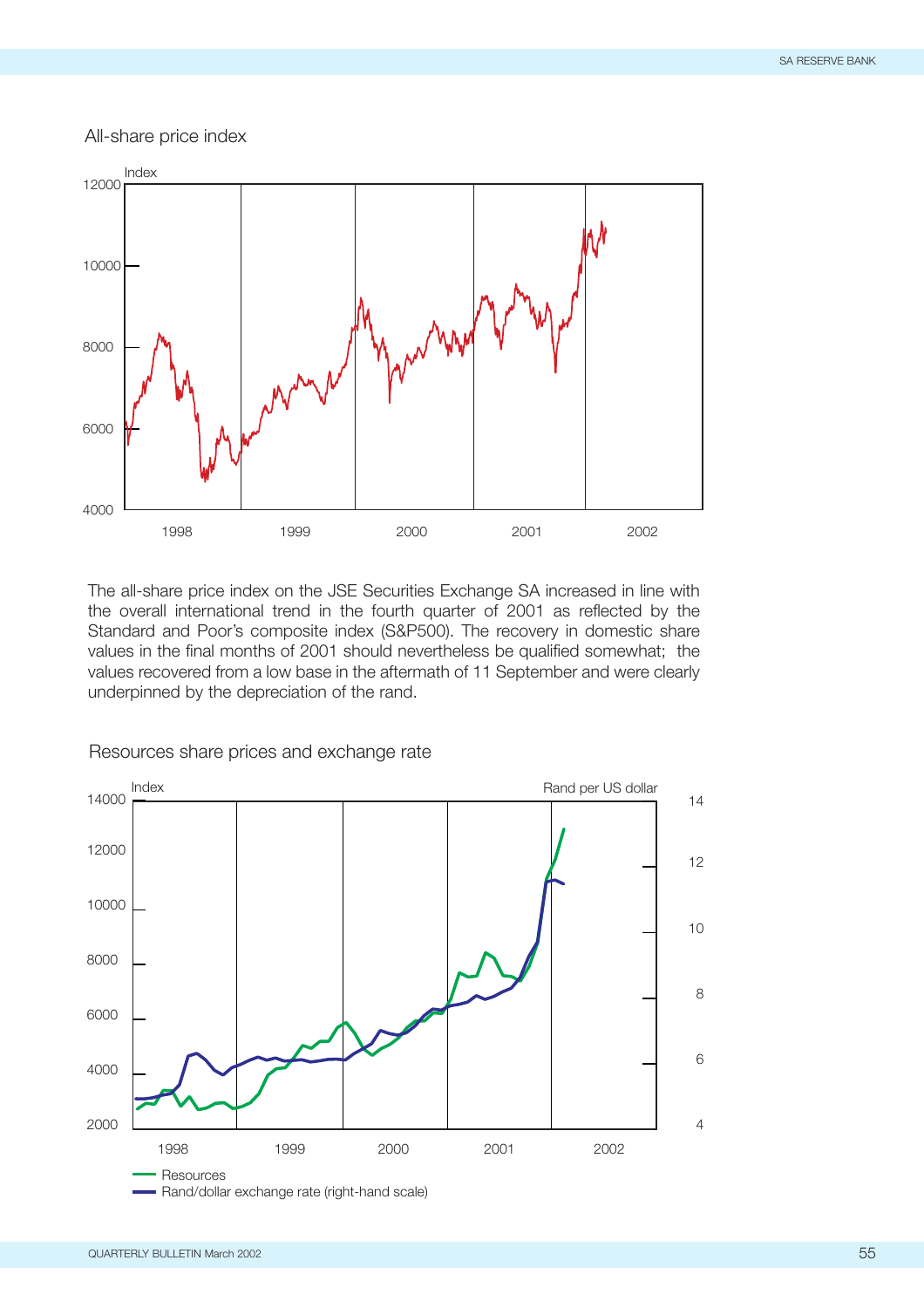The price level of all classes of shares was driven by the depreciation of the rand which fuelled a rally in *rand-hedge shares* such as those in mining companies and other companies with substantial exposure to foreign earnings. The *resources sector* benefited as a defensive investment against volatility in the currency market with the monthly average price level increasing by almost 75 per cent from September 2001 to February 2002. In *dollar terms* the resources sector strengthened by 31 per cent, compared with an increase of 5 per cent in the US market over the same period.

The *monthly average price of gold-mining shares,* which often follow the dollar price of gold closely, increasingly responded to the rand price of gold. From September 2001 to February 2002 the average monthly price of gold-mining shares increased by 110 per cent as the monthly average rand price of gold rose by 38 per cent. By contrast, the weakness of the rand elicited inflation concerns and the monthly average price level of *financial sector* shares declined by almost 9 per cent from September 2001 to February 2002, broadly consistent with higher bond yields.

Shares were generally relatively cheap when assessed in terms of the *price-earnings ratio of all classes of shares* immediately after 11 September, but the price-earnings ratio increased from a low 10,5 in September 2001 – its lowest level since the emerging-markets crisis of 1998 – to 13,2 in January 2002. The *earnings yield on all classes of shares* declined from 9,5 per cent in September 2001 to 7,6 per cent in January 2002. The *dividend yield on all classes of shares* declined from 3,4 per cent in September 2001 to 2,8 per cent in January 2002.

## **Market for derivatives**

Price volatility boosted trading in *equity-related derivative contracts* in 2001. Index and individual equity derivatives, on average, accounted for 81 per cent and 18 per cent respectively of the overall number of trades in financial derivatives. The combined number of *futures and options on futures contracts* traded in the JSE Financial Derivatives Division, formerly SAFEX, rose by 47,1 per cent from 24,2 million in 2000 to 35,6 million in 2001. The quarterly number of these contracts traded increased from 7,6 million in the second quarter of 2001 to a record of 10,9 million in the fourth quarter. The number of these contracts traded then decreased from a monthly average of about 3,6 million in the fourth quarter of 2001 to 3,0 million in January 2002.

The number of *warrants* traded on the JSE Securities Exchange SA increased by 157 per cent from 9,9 billion in 2000 to 25,6 billion in 2001. Trading decreased from a quarterly record of 7,9 billion warrants in the third quarter of 2001 to 6,8 billion in the fourth quarter. Trading declined further from a monthly average of 2,3 billion in the fourth quarter of 2001 to 2,1 billion in January 2002 as interest shifted towards trading in the underlying securities.

The sharp increase in the price of white maize, in tandem with a depreciating rand, boosted the number of *commodity futures contracts and options on such contracts* traded in the JSE Agricultural Products Division. Total commodity contracts more than doubled from 455 000 in 2000 to 1 001 000 in 2001. The quarterly number of these contracts traded recorded an all-time high of 329 000 in the fourth quarter of 2001. Trading then levelled off at a monthly average of about 110 000 contracts in the fourth quarter of 2001 and 108 000 contracts in January 2002.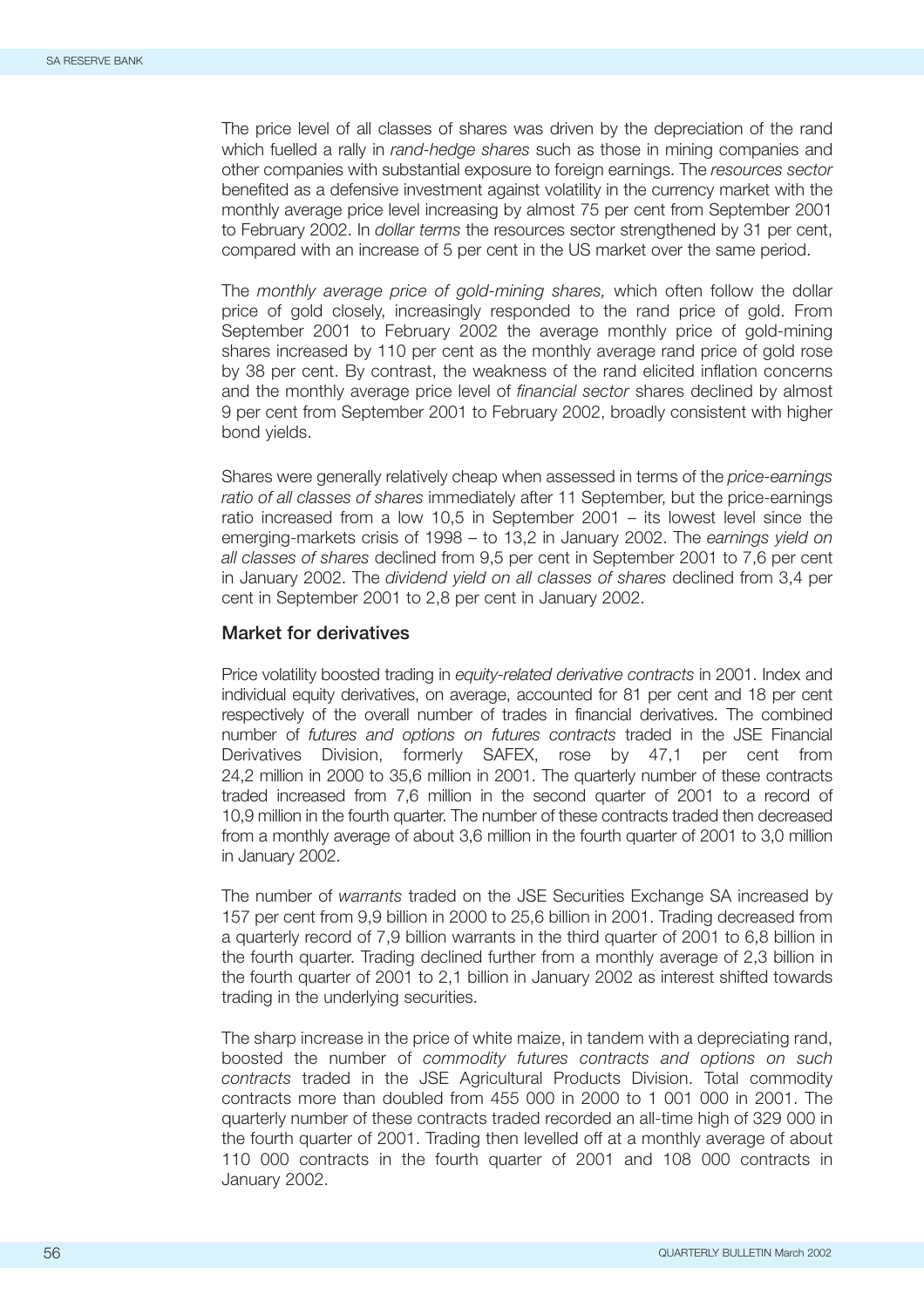

## Derivatives market: Agricultural products

# **Real-estate market**

The *real-estate market* remained buoyant in 2001. Overall, the seasonally adjusted value of turnover, measured by *transfer duty paid,* increased by 18,5 per cent in 2001 and by 10,0 per cent from the first half of 2001 to the second half. By contrast, growth over twelve months in *outstanding mortgage loans* receded from a high point

Mortgage market



Percentage change over twelve months in mortgage loans outstanding (right-hand scale)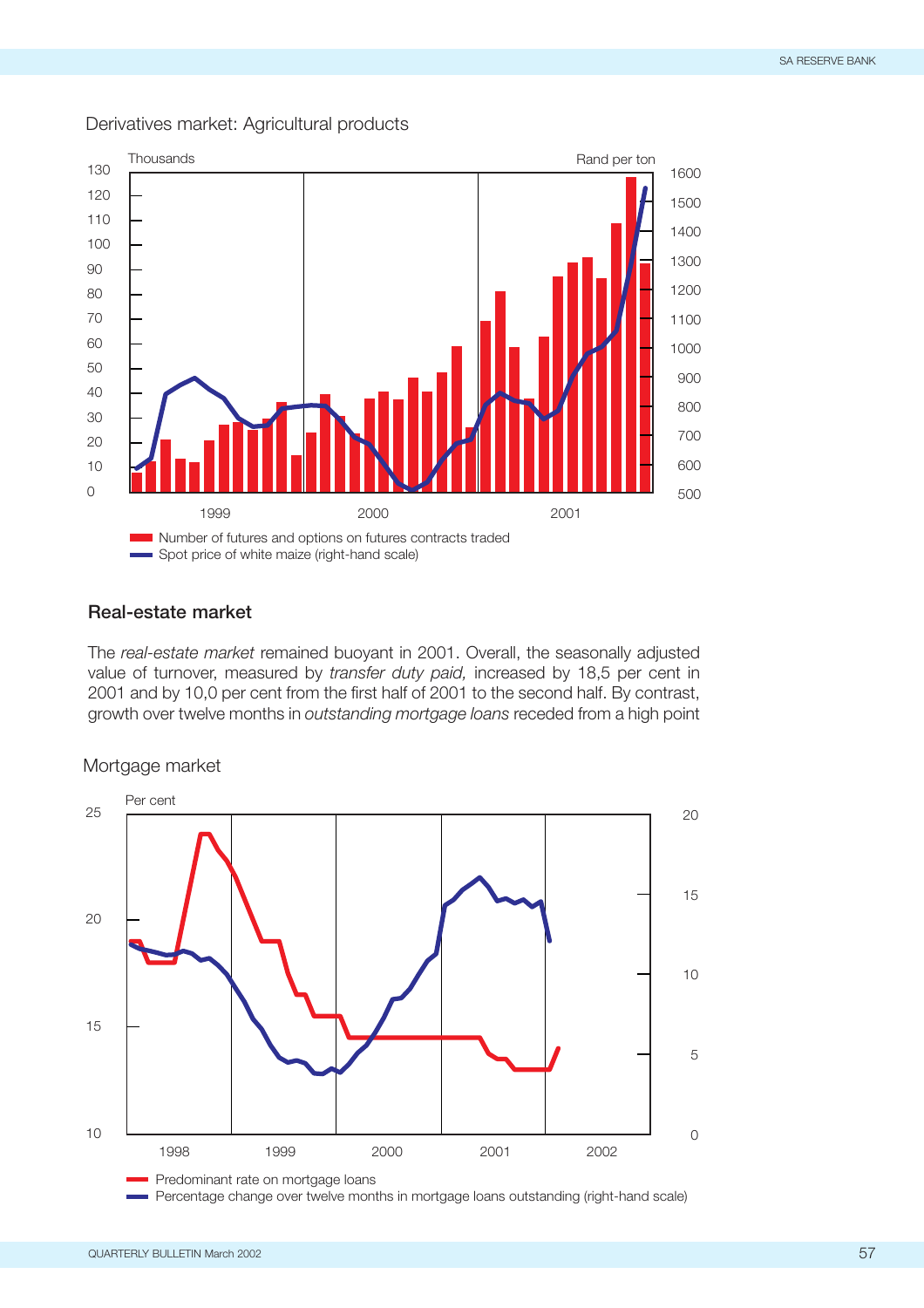in May 2001 and then levelled off at a still high level in the second half of 2001, despite the decline in the cost of mortgage finance.

Gains in *residential property prices* also slowed down in 2001. The rate of change over four quarters in the average nominal price of houses as measured by Absa Bank slowed down from 20,3 per cent in the fourth quarter of 2000 to 11,1 per cent in the fourth quarter of 2001. The year-on-year increase in the *inflation-adjusted price* of houses also fell back from 10,3 per cent in the fourth quarter of 2000 to 6,6 per cent in the fourth quarter of 2001, using a building cost index of inflation.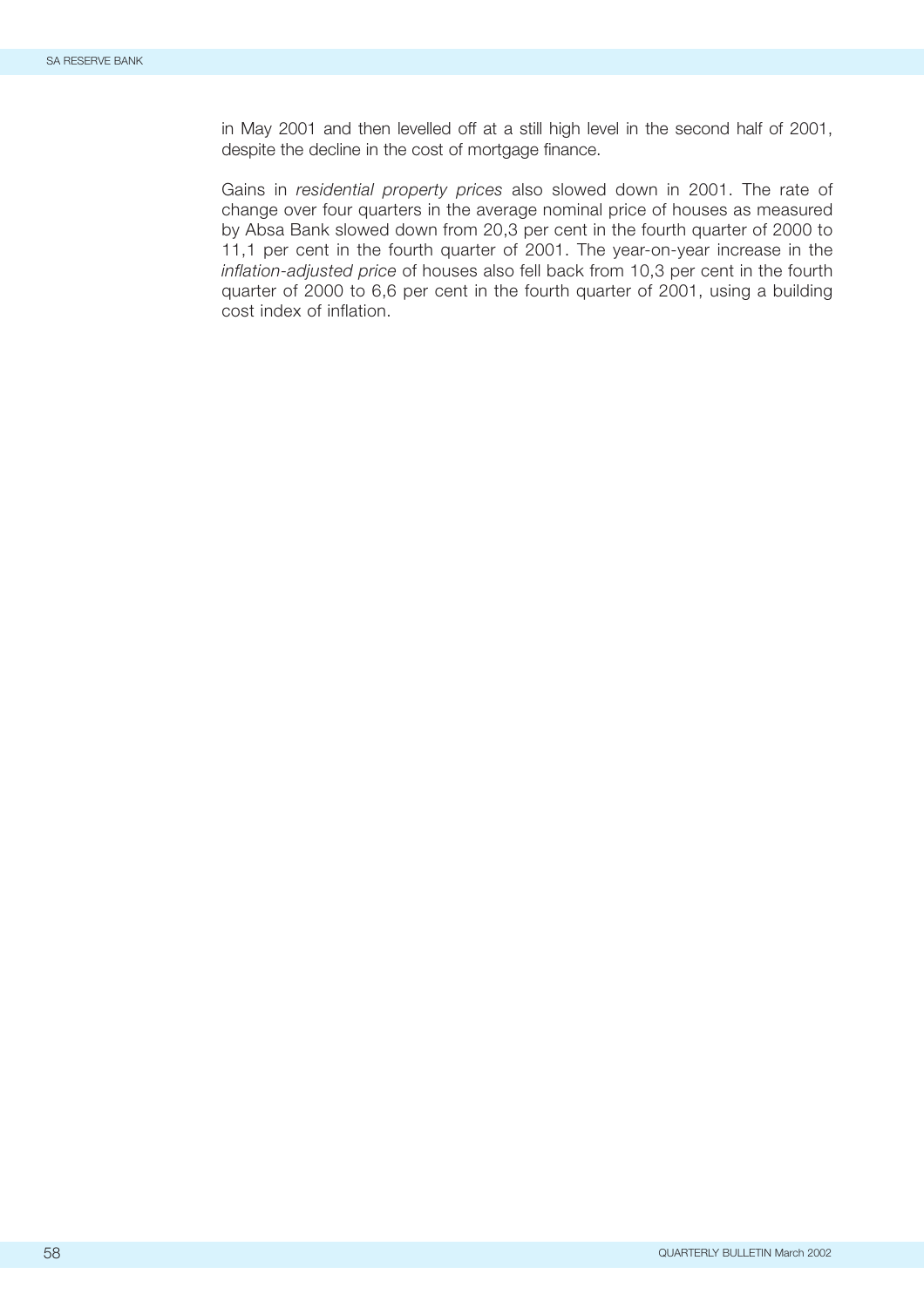# **Public finance**

#### **Non-financial public-sector borrowing requirement**

The financial activities of the non-financial public sector (i.e. the consolidated central government, provincial governments, local authorities and non-financial publicsector business enterprises) resulted in a *surplus* of R10,6 billion in the October–December quarter of 2001 – R4,4 billion more than the surplus recorded in the corresponding quarter of 2000. This resulted in a non-financial public-sector *surplus* of R3,6 billion in the first nine months of fiscal 2001/02, compared with a deficit of R6,6 billion in the corresponding period of the previous fiscal year.



Non-financial public-sector balances

As a ratio of gross domestic product, the non-financial public-sector *surplus* amounted to 0,5 per cent in the first nine months of fiscal 2001/02 compared with the borrowing requirement of 1,0 per cent in the corresponding period of the previous fiscal year. These ratios signalled considerably tighter financial control and better public-sector financial management, as the deficit ratio in the first nine months of the preceding five fiscal years had averaged 3,5 per cent.

The decline in the borrowing requirement of the public sector can be ascribed to the significant improvement in the financial results of general government and the nonfinancial public enterprises. The surpluses of the public enterprises increased from R4,8 billion in the first nine months of fiscal 2000/01 to R5,4 billion in the same period of the current year, reflecting an excess of their saving over their investment.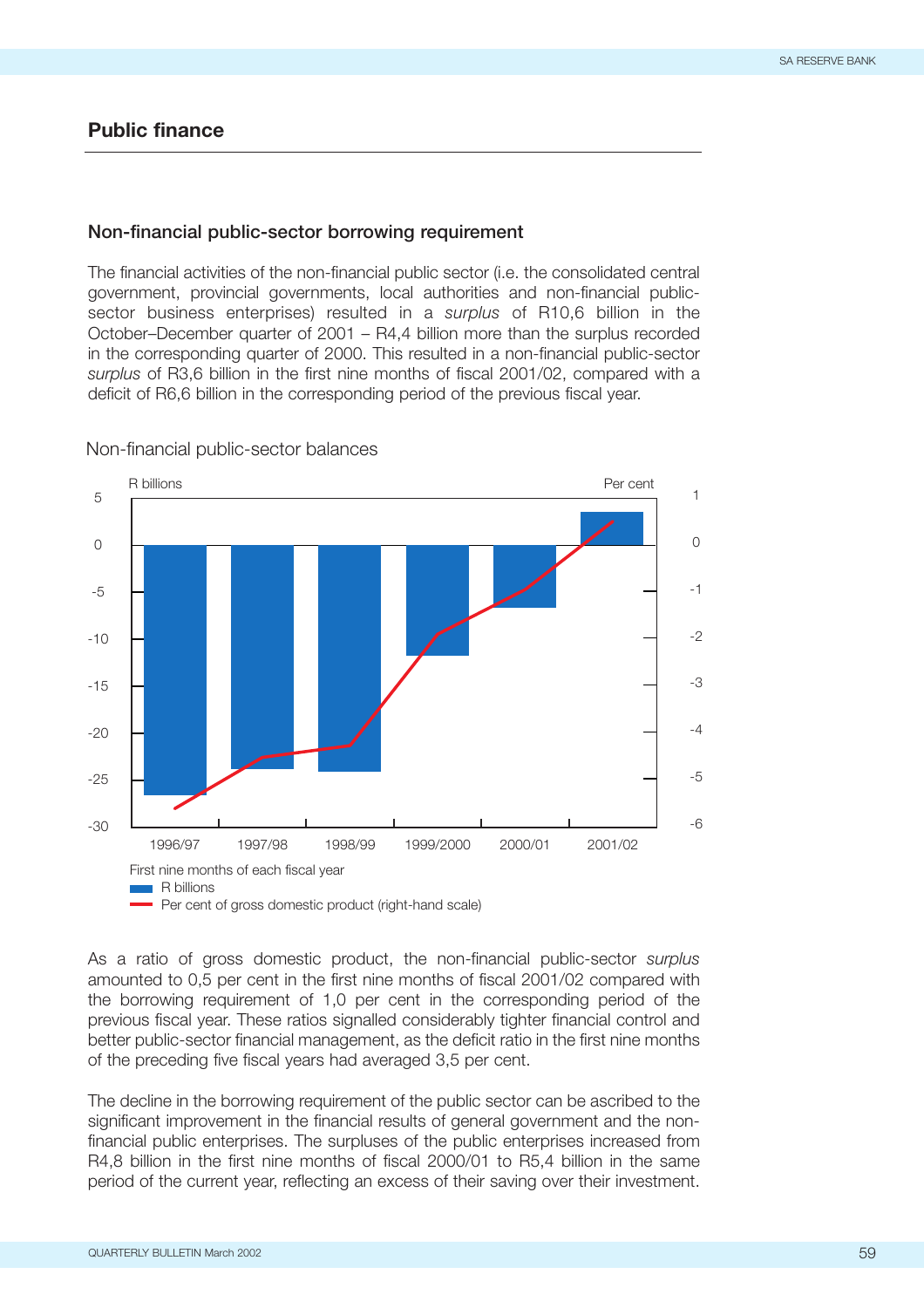The activities of general government in the October–December quarter of 2001 resulted in a financial surplus of R8,4 billion, bringing the general-government borrowing requirement for the first nine months of fiscal 2001/02 to R1,8 billion – well down from the R11,4 billion recorded in the first nine months of the previous fiscal year. Improvements in the financial position of the national and provincial governments continued to provide the main impetus for the healthier finances of the general government sector.

An analysis of the *Statement of revenue, expenditure and borrowing of the provincial governments* indicated that their collective financial surplus rose from R4,1 billion in the first nine months of fiscal 2000/01 to R5,3 billion in the first nine months of fiscal 2001/02. The equitable share of national government revenue transferred to provincial governments increased at a rate of 11,7 per cent during the period under review.

Conditional grants, earmarked for specific purposes and amounting to R10,5 billion, were transferred to provincial governments in the first nine months of fiscal 2001/02. This represents an increase of 17,1 per cent compared with the same period of the previous year. Only R6,4 billion of these funds were spent, resulting in the expenditure of provincial governments increasing by just 11,8 per cent.

Financial restraint exercised by the provincial governments enabled them to increase their deposits with private banks from R7,9 billion at the end of March 2001 to R9,1 billion at the end of December. Their bank indebtedness improved too – from R1,6 billion at the end of March 2001 to R0,6 billion at the end of December.



## Bank debt and deposits of provincial governments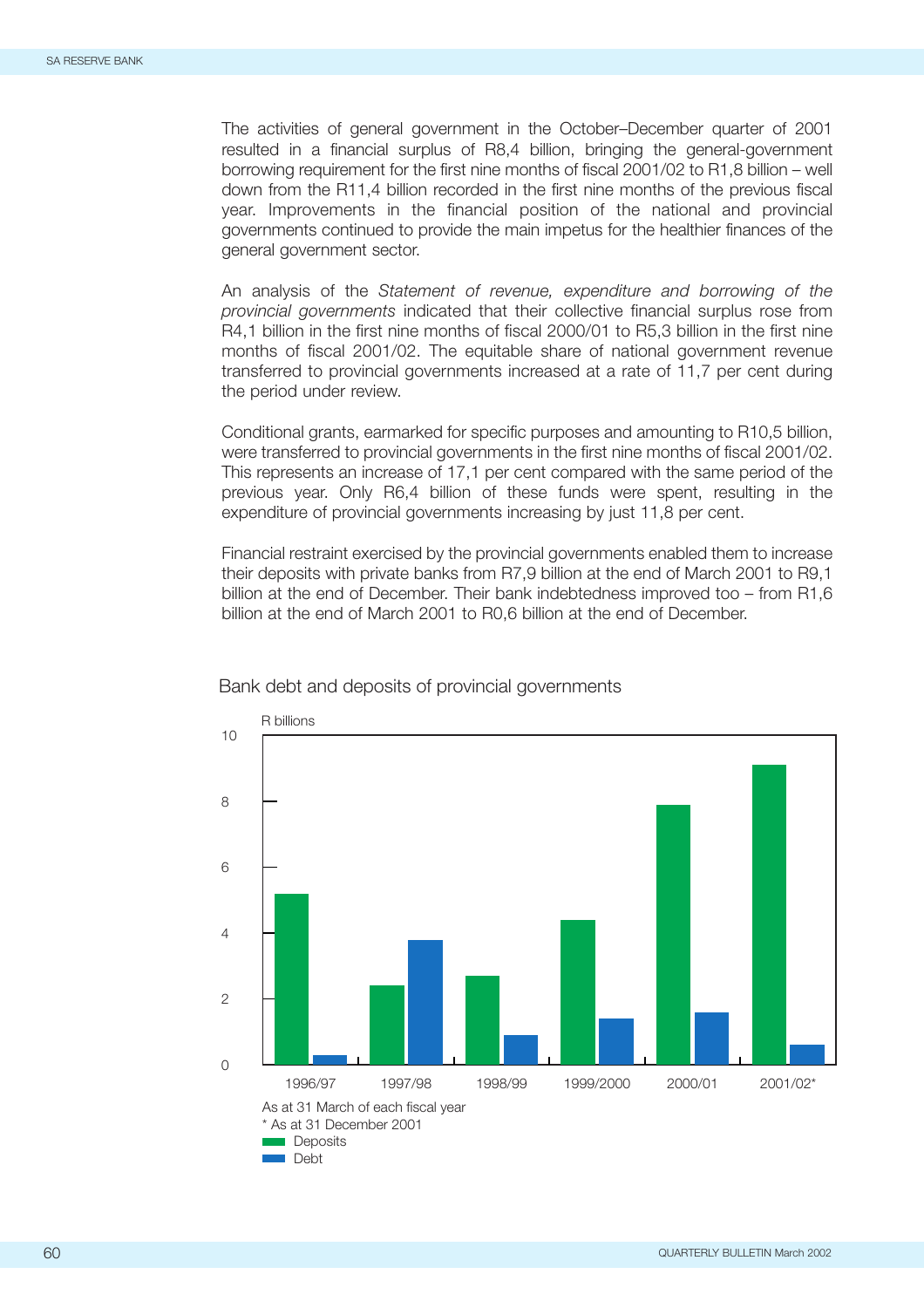The reported financial position of local governments deteriorated slightly during the first nine months of fiscal 2001/02. Amidst this, National Treasury announced that it was involved in negotiations with the World Bank about a technical assistance loan, not exceeding US\$20 million. The aim of this loan is not only to acquire finance, but also to gain access to international policy and implementation expertise. The programme would enable municipalities to implement three-year budget frameworks, improve financial reporting systems and upgrade their capacity for service delivery. It would also assist local governments with the implementation of the Municipal Finance Management Bill when it takes effect later.

## **National government finance**

National government expenditure in the first nine months of fiscal 2001/02 amounted to R185,6 billion, which equals 71,8 per cent of the originally budgeted expenditure for the full fiscal year. This represents a year-on-year rate of increase in government expenditure of 10,9 per cent in the first nine months of fiscal 2001/02, slightly higher than the originally budgeted increase of 10,5 per cent for the fiscal year as a whole.

National government expenditure in the first nine months of fiscal 2001/02 was revised to exclude an amount of R1,9 billion paid in respect of the additional costs incurred during the implementation of the programme for the restructuring of government debt, which had not been provided for in the original budget. These expenses are now recorded as extraordinary spending. If this amount is included in expenditure, the rate of increase in the first nine months of fiscal 2001/02 amounted to 12,0 per cent. The Adjustments Budget projected that national government expenditure would increase by 11,7 per cent in fiscal 2001/02.



#### National government expenditure

Per cent of gross domestic product (right-hand scale)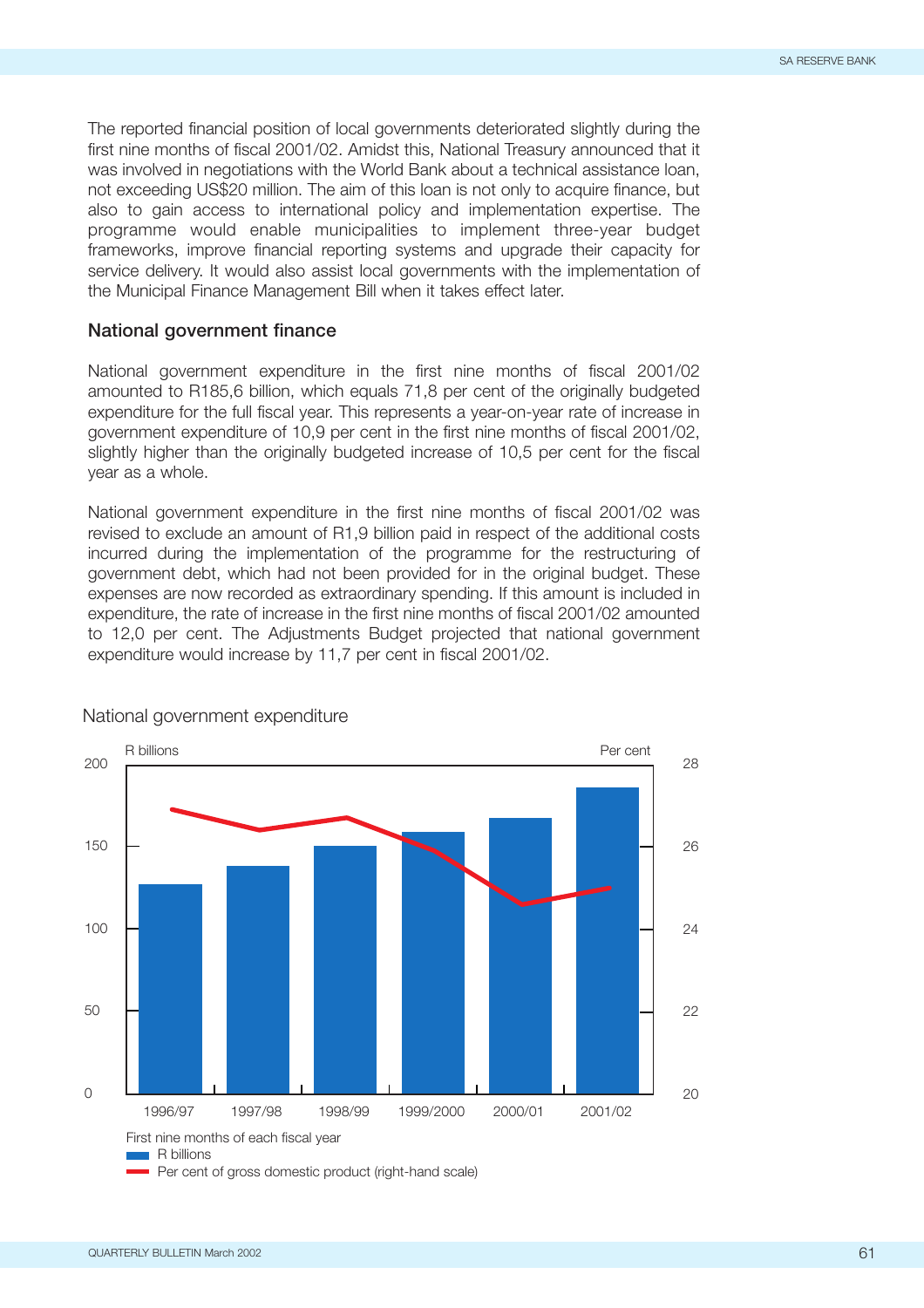As a ratio of gross domestic product, national government expenditure in the first nine months of fiscal 2001/02 amounted to 25,0 per cent, measurably higher than the 24,6 per cent recorded in the corresponding period of the preceding fiscal year.

A well-contained level of loan debt and lower interest rates reduced the interest on government debt to R28,4 billion in the first nine months of fiscal 2001/02 compared with R28,7 billion in the same period of the previous fiscal year. An amount of R9,2 billion was spent on capital projects during this period, representing about 60 per cent of the R15,6 billion originally budgeted for projects of a capital nature.

After allowing for cash-flow adjustments (i.e. transactions recorded in the government ledgers but not yet cleared by the banking system, and late departmental requests for funds), government's cash expenditure in the first nine months of fiscal 2001/02 amounted to R186,3 billion, representing a year-on-year rate of increase of 10,3 per cent.

National government revenue in the first nine months of fiscal 2001/02 amounted to R181,3 billion, equalling 77,7 per cent of the originally budgeted revenue of R233,4 billion for the fiscal year as a whole. Revenue increased at a year-on-year rate of 19,3 per cent in the first nine months of fiscal 2001/02, exceeding by far the originally budgeted rate of increase of 8,1 per cent for the full fiscal year. The Adjustments Budget projected that total revenue collections could be expected to rise by 10,3 per cent in fiscal 2001/02 as a whole.



National government revenue

Taxes on income and profits, the principal source of revenue, increased at a yearon-year rate of 24,6 per cent in the first nine months of fiscal 2001/02 to R109,0 billion. This rate of increase is well in excess of the originally budgeted rate of increase of 4,5 per cent for the full fiscal year. Once again, an improvement in tax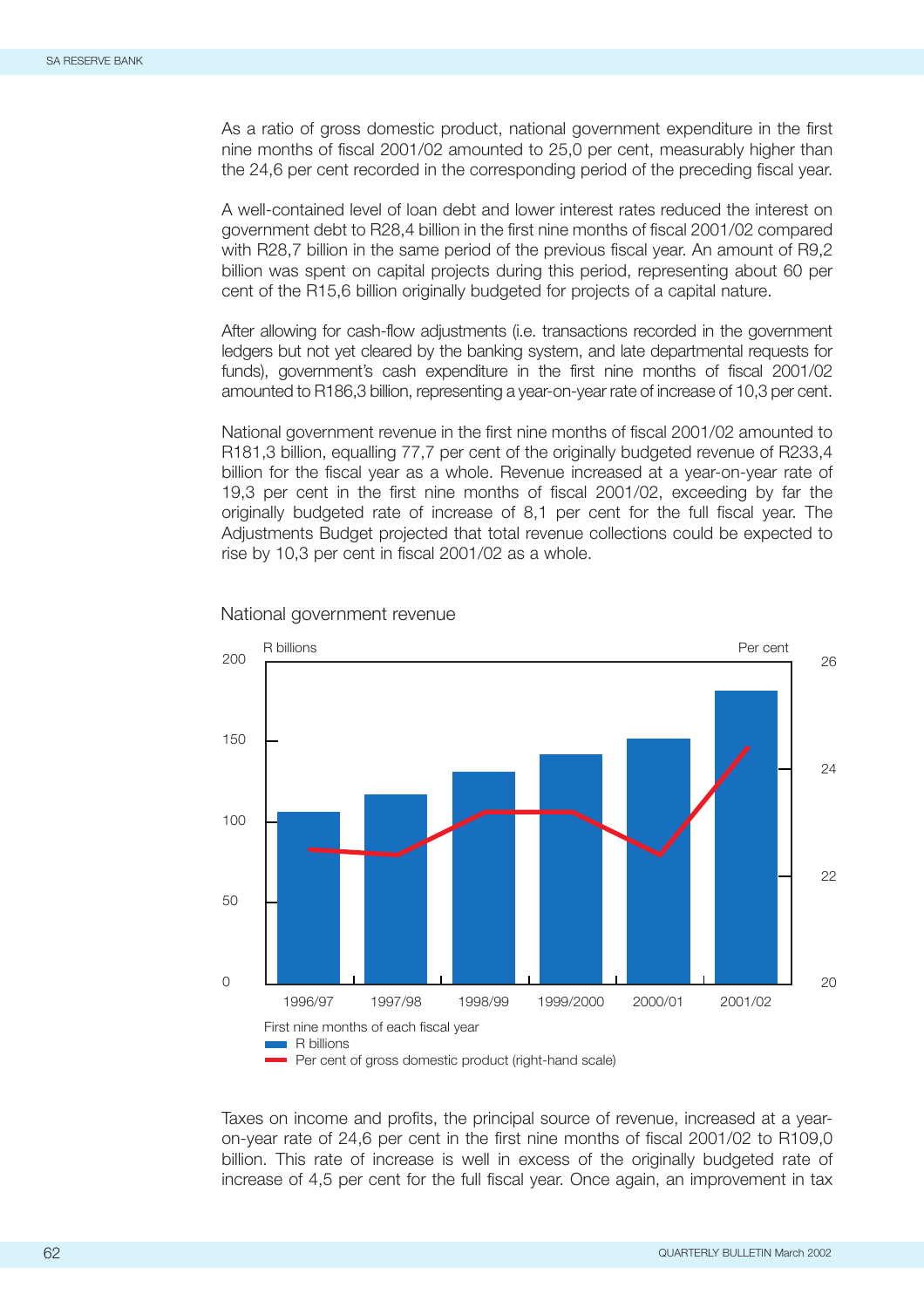collection efficiency is cited as one of the main reasons for the substantial increase. Increases in the collection of tax from export-oriented companies also contributed to better results. Domestic taxes on goods and services contributed R61,8 billion to the National Revenue Fund.

|                                               | R billions                               |                           |                                   |  |
|-----------------------------------------------|------------------------------------------|---------------------------|-----------------------------------|--|
| Revenue source                                | Fiscal 2001/02<br>Originally<br>budgeted | Apr-Dec<br>2001<br>Actual | Percentage<br>change <sup>*</sup> |  |
| Taxes on income and profits                   | 131.6                                    | 109.0                     | 24.6                              |  |
|                                               | 2.8                                      | 2.0                       | 134.4                             |  |
|                                               | 4.7                                      | 3.3                       | 14.7                              |  |
| Domestic taxes on goods and services          | 86.7                                     | 61.8                      | 8,6                               |  |
| Taxes on international trade and transactions | 9.4                                      | 7.1                       | 7,0                               |  |
|                                               | 6.4                                      | 4.3                       | 18.3                              |  |
|                                               | 8.2                                      | 6.2                       | $-2,3$                            |  |
|                                               | 233.4                                    | 181.3                     | 19.3                              |  |

### National government revenue

April–December 2000 to April–December 2001

Southern African Customs Union

As a ratio of the gross domestic product, national government revenue amounted to 24,4 per cent in the first nine months of fiscal 2001/02 compared with 22,4 per cent in the corresponding period of the previous fiscal year.

National government's cash revenue (revenue adjusted for timing differences between the recording of transactions and bank clearances) in the first nine months of fiscal 2001/02 amounted to R179,1 billion, representing an increase of 17,8 per cent compared with the corresponding period of the previous fiscal year.

The net result of the revenue and expenditure recorded in the *Statement of national government revenue, expenditure and borrowing* was a national government deficit before borrowing and debt repayment of R4,3 billion in the first nine months of fiscal 2001/02 – equal to just 17 per cent of the originally projected deficit of R24,9 billion for the fiscal year as a whole. According to revised estimates contained in the Adjustments Budget, the national government deficit is projected to amount to R22,8 billion in fiscal 2001/02 as a whole.

The deficit before borrowing and debt repayment as a ratio of gross domestic product amounted to 0,6 per cent in the first nine months of fiscal 2001/02. This can be compared with a ratio of 2,3 per cent recorded in the corresponding period of the previous fiscal year.

The cash deficit (i.e. the deficit before borrowing and debt repayment, adjusted for cash flows) amounted to R7,2 billion in the first nine months of fiscal 2001/02. Apart from financing this deficit, a further R47 million had to be funded, being the increase in the outstanding value of debt following the revaluing of maturing foreign loans, as well as R1,9 billion for the cost of the debt restructuring programme. After taking these costs into consideration, together with the R2,3 billion in proceeds from the restructuring of state assets, the net borrowing requirement of national government amounted to R6,8 billion in the first nine months of 2001/02.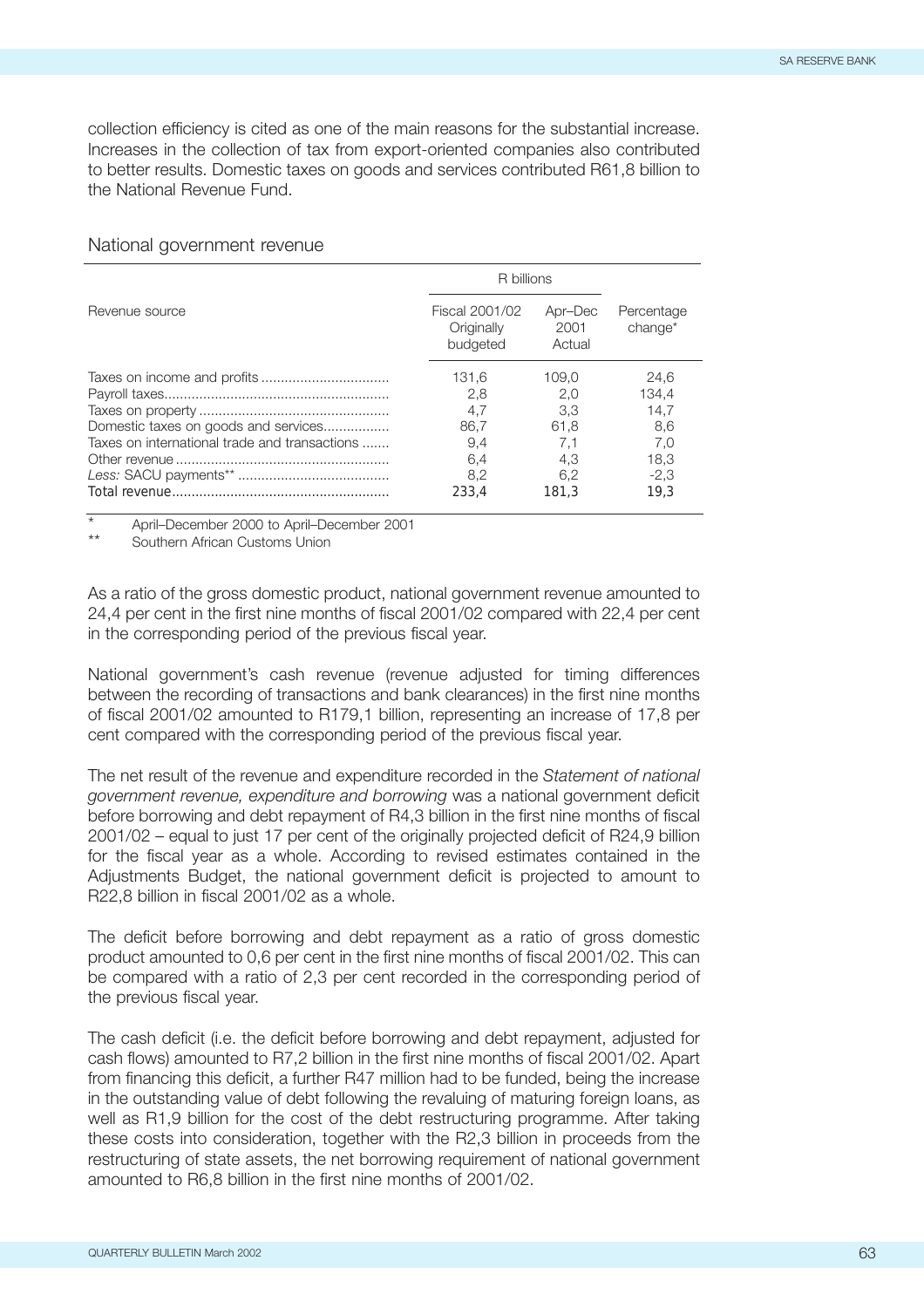



The greater part of the borrowing requirement in the first nine months of fiscal 2001/02 was financed through the issuance of bonds in the domestic and foreign capital markets, as summarised in the following table:

| Instrument                                         | Fiscal 2001/02<br>Originally<br>budgeted | April-Dec<br>2001<br>Actual |
|----------------------------------------------------|------------------------------------------|-----------------------------|
|                                                    | 24.9                                     | 7.2                         |
|                                                    | 0.6                                      | 1.9                         |
|                                                    | 18.0                                     | 2,3                         |
|                                                    | 7.5                                      | 6.8                         |
| Net receipts from domestic government bonds issued | $-7.4$                                   | 11.7                        |
|                                                    | 3.5                                      | $-3.7$                      |
|                                                    | 11.3                                     | 12.8                        |
|                                                    |                                          | $-14.0$                     |
|                                                    | 7.5                                      | 6.8                         |

#### Financing of national government deficit R billions

Increase -, decrease +

Domestic long-term funding in the first nine months of fiscal 2001/02 was obtained at an average rate of 9,9 per cent per annum, compared with a budget assumption of 11,6 per cent. However, this excludes the cost of revaluing the inflation-linked bonds. Domestic short-term instruments were sold at an average rate of 9,4 per cent per annum, compared with a budget assumption of 10,0 per cent.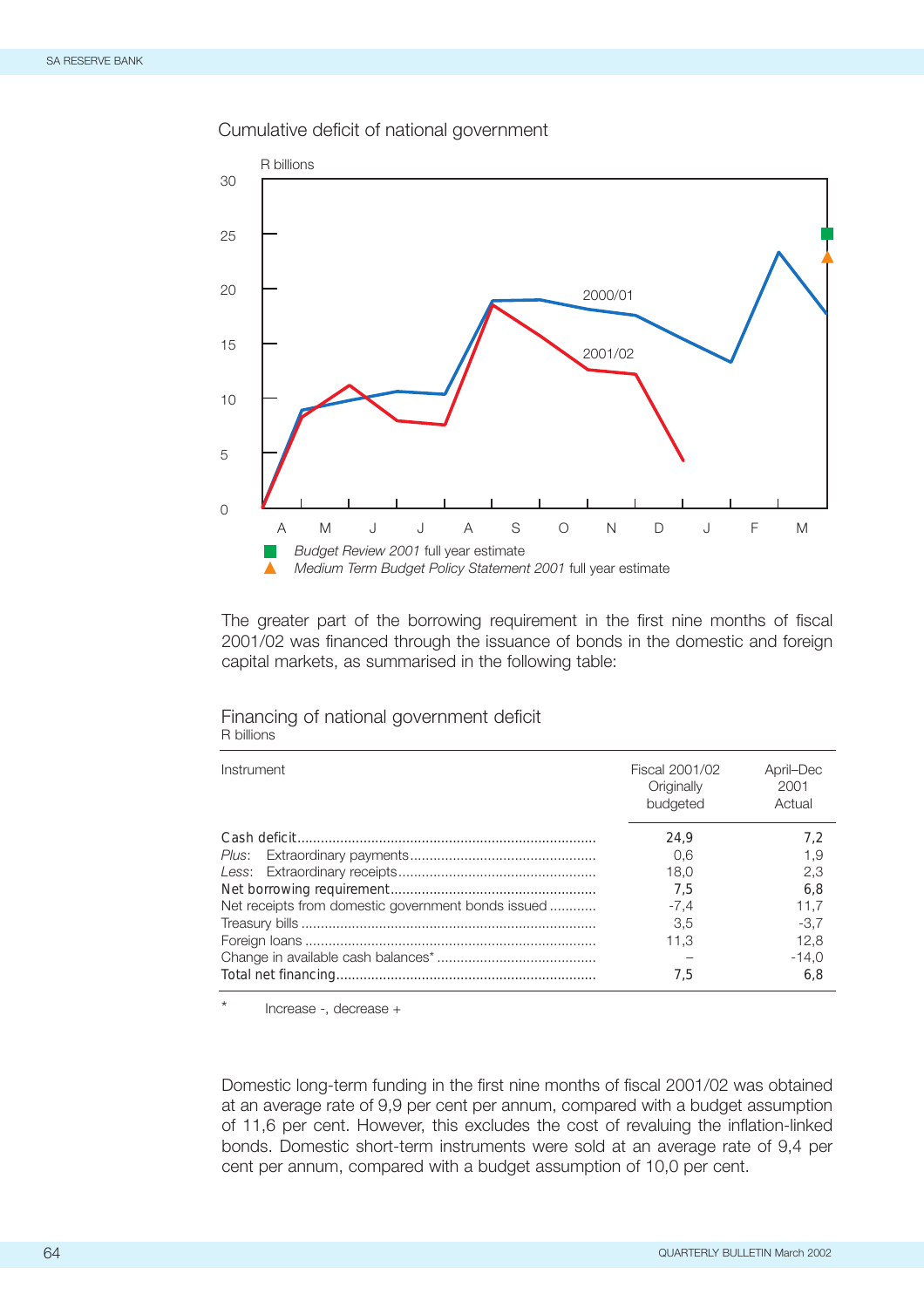The proceeds from the restructuring of government assets made a substantial contribution towards reducing the overall financing requirement in the first nine months of fiscal 2001/02. Receipts from this source include an amount of R2,2 billion received from the restructuring of the insurance agency Sasria.

National Treasury has reviewed the 2001/02 funding strategy in view of the favourable financial position of national government. A special buy-back auction was arranged on 14 and 15 January 2002 in order to redeem part of the bonds issued by the now defunct homeland governments. Together with the scheduled bond redemption, this reduced the long-term loan obligations of national government by R24,2 billion during January 2002. The provisional financing data for January 2002 also indicated a R1,3 billion reduction in outstanding short-term loans.

The net borrowing requirement for January 2002 was mainly financed through the assumption of liability by the National Treasury for a syndicated United States dollar loan, previously concluded with the Reserve Bank as debtor. The proceeds of this loan amounted to R17,5 billion. In addition, the reopening of an existing US dollar loan contributed R2,8 billion to the Exchequer account. National Treasury also envisaged that the sale of Transnet's interest of 20 per cent in the telecommunications company M-Cell to a non-resident investment company, and the declaration of a special restructuring dividend by Transnet, would further add to the funds available to government.

The borrowing requirement of the government, together with the discount on new government bonds issued, led to an increase in the total *debt of national government* from R417,5 billion at the end of March 2001 to R462,4 billion at the end of December 2001. As a ratio of gross domestic product, government debt increased from 45,8 per cent at the end of March 2001 to 47,4 per cent at the end



Total debt of national government as ratio of gross domestic product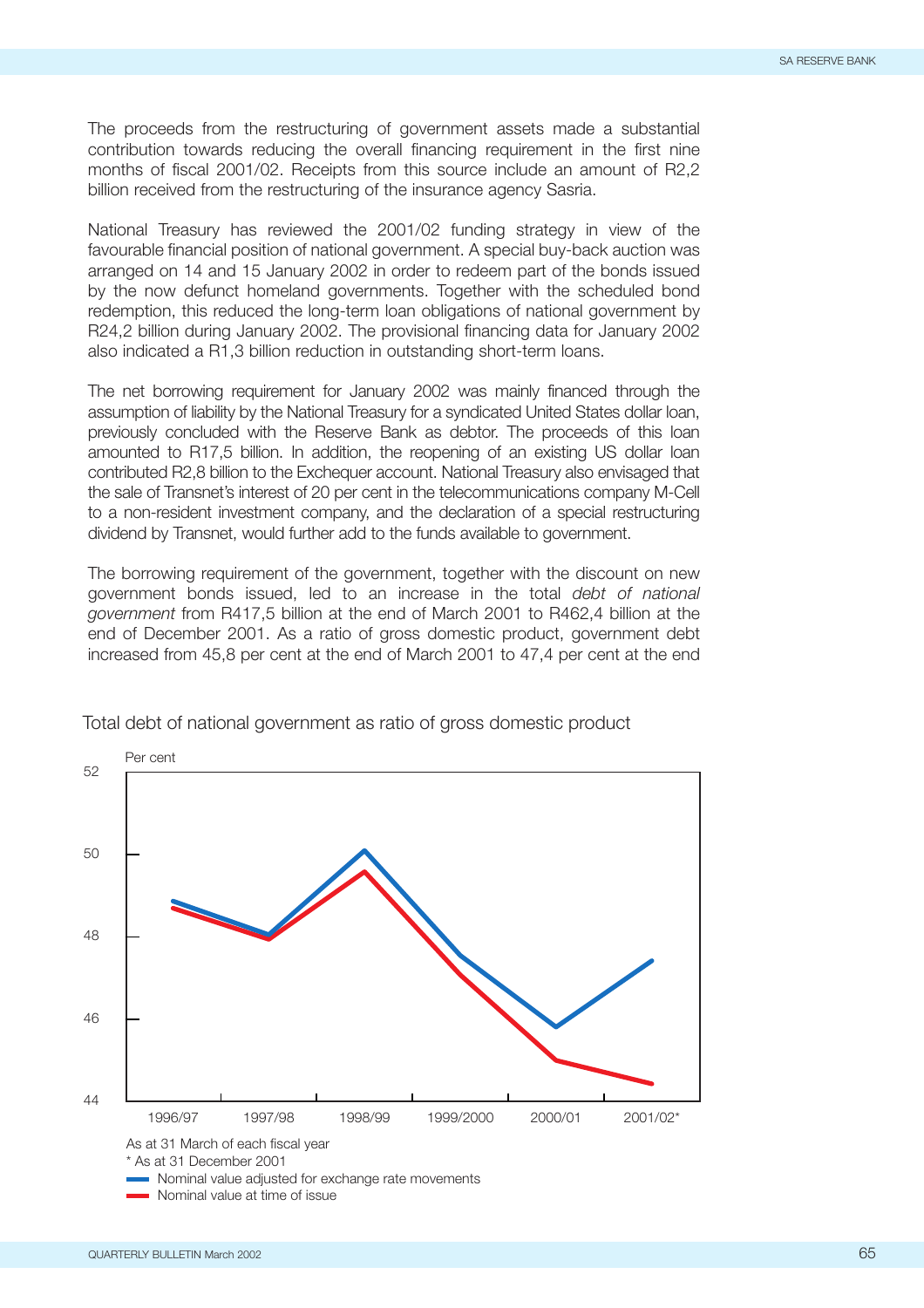of December 2001. However, the increase in this ratio can largely be attributed to the increase in debt caused by the revaluation of foreign debt with the appropriate foreign-exchange rates as at the end of each period. If foreign debt is valued at its original nominal value, national government debt as a ratio of gross domestic product amounted to 45,0 per cent at the end of March 2001, receding slightly to 44,4 per cent at the end of December 2001.

The combined balances in the Exchequer and tax and loan accounts of national government amounted to R15,2 billion on 31 January 2002, compared with R2,7 billion at the beginning of the 2001/02 fiscal year.

## **The Budget for the fiscal years 2002/03 to 2004/05**

The Minister of Finance presented his Budget Speech to Parliament on 20 February 2002. The following five key interventions in support of development and poverty relief were enunciated in the Budget Speech:

- Strong orientation towards growth, providing for an average increase in real spending over the medium term;
- the intensification of spending on alleviating poverty, through increases in oldage pensions, child-support grants and HIV/Aids projects;
- increasing investment in infrastructure in support of urban renewal and rural development;
- strengthening the fight against crime by increasing the resources available to the safety and security sector; and
- providing tax cuts for individuals, tax incentives for investment and a more generous tax regime for small businesses.

|                                                |                                | 2001/02<br>Revised<br>estimate<br>Annual<br>change<br>R bn Per cent |                                | 2002/03                              |                                | 2003/04                                         |                                | 2004/05                   |  |
|------------------------------------------------|--------------------------------|---------------------------------------------------------------------|--------------------------------|--------------------------------------|--------------------------------|-------------------------------------------------|--------------------------------|---------------------------|--|
|                                                |                                |                                                                     |                                | <b>Budget</b>                        |                                | <b>Budget</b>                                   |                                | <b>Budget</b>             |  |
|                                                |                                |                                                                     |                                | Annual<br>change<br>Per cent<br>R bn |                                | Annual<br>change<br>R bn Per cent R bn Per cent |                                | Annual<br>change          |  |
| Expenditure<br>Non-interest current            | 262,6<br>13,6<br>47,2<br>201.8 | 12,2<br>34,9<br>2,1<br>13,7                                         | 287,9<br>17.0<br>47,2<br>223.7 | 9,6<br>25,0<br>$-0,1$<br>10.9        | 311,2<br>19.6<br>49.5<br>242.1 | 8,1<br>15,2<br>4,9<br>8,2                       | 334,6<br>21.6<br>52,1<br>260.9 | 7,5<br>10,0<br>5,2<br>7,8 |  |
|                                                | 248,4                          | 15,2                                                                | 265,2                          | 6,7                                  | 288.7                          | 8.9                                             | 313.2                          | 8,5                       |  |
| Deficit before borrowing and<br>debt repayment | 14,1                           |                                                                     | 22,7                           |                                      | 22,5                           |                                                 | 21,4                           |                           |  |
| Deficit as ratio of GDP (per cent)             | 1.4                            |                                                                     | 2,1                            |                                      | 1.9                            |                                                 | 1.7                            |                           |  |

#### Fiscal projections

*National government expenditure* was estimated to increase by 9,6 per cent to amount to R287,9 billion or 26,6 per cent of the estimated gross domestic product in fiscal 2002/03, in comparison with a revised estimate of R262,6 billion or 26,5 per cent of the estimated gross domestic product in fiscal 2001/02. It was estimated that national government expenditure would increase at an average rate of 8,4 per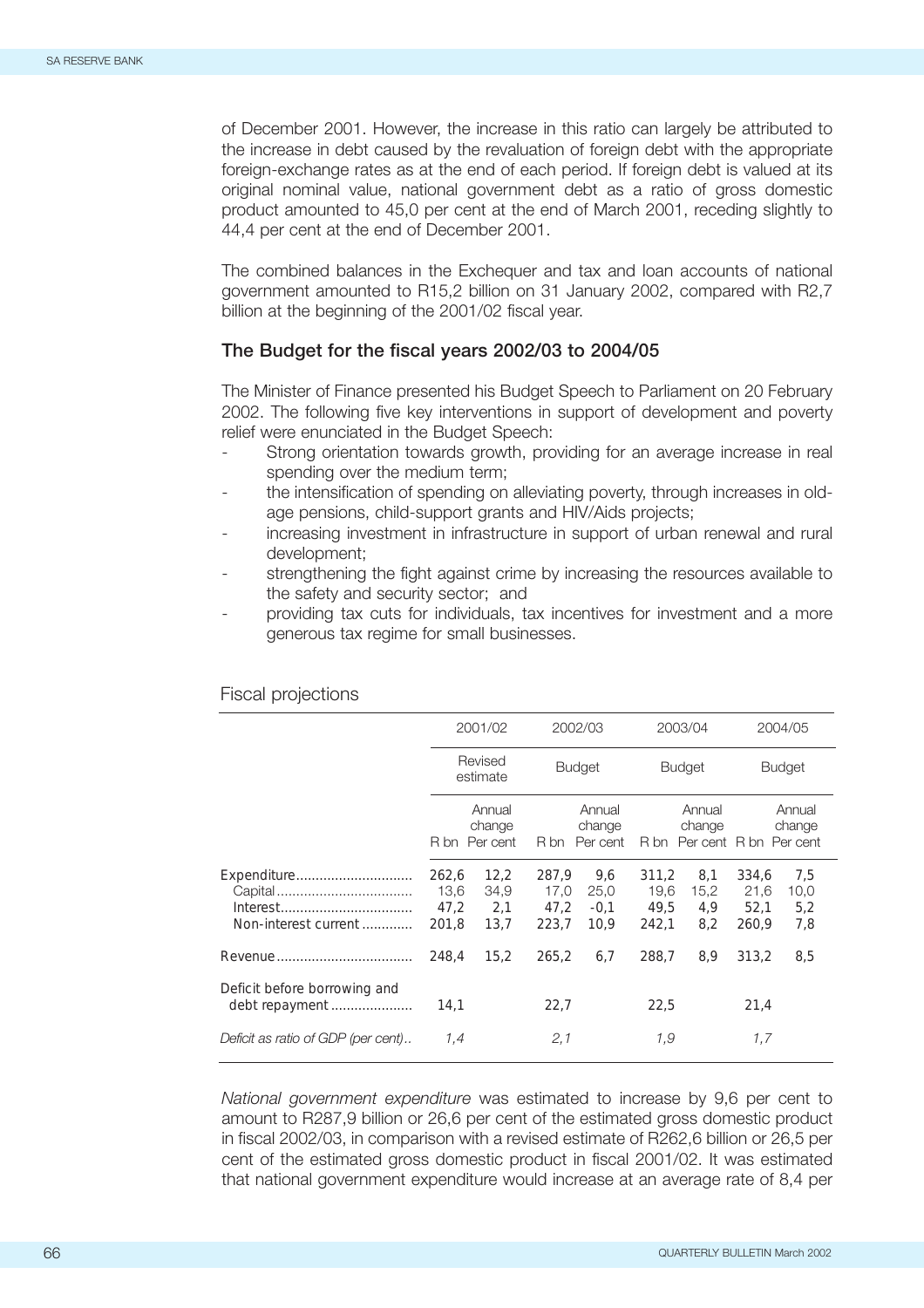cent over the three-year budget period and, as a ratio of gross domestic product, it would be kept just above 26 per cent over the medium term.



National government expenditure

Interest payments on government debt were budgeted to amount to R47,2 billion or 4,4 per cent of the estimated gross domestic product in fiscal 2002/03, and were expected to decrease to 4,2 per cent in fiscal 2003/04 and further to 4,1 per cent in fiscal 2004/05. This reduction was based on past experience showing a steady decline in the outstanding loan debt of government during recent years. Non-interest current expenditure was expected to increase to R223,7 billion or by 10,9 per cent in fiscal 2002/03 and at an average annual rate of 9,0 per cent over the three-year budget period.

Provincial governments, being at the centre of service delivery, would receive more than half of the non-interest current expenditure in the form of transfers. It was envisaged that these transfers would grow at an average rate of 7,9 per cent over the next three years. Although the amounts involved are relatively small, transfers to local governments were projected to increase at a rate of 18,3 per cent during the same period, reflecting government's commitment to basic service delivery and the creation of proper infrastructure in all communities.

Substantial increases were announced in allocations for capital expenditure in support of a number of government functions. Capital expenditure was expected to increase at a rate of 34,9 per cent in fiscal 2001/02, mainly because of the low base for year-on-year growth calculations in 2000/01. Growth rates of 25,0 per cent in fiscal 2002/03 and 15,2 per cent in fiscal 2003/04 were envisaged.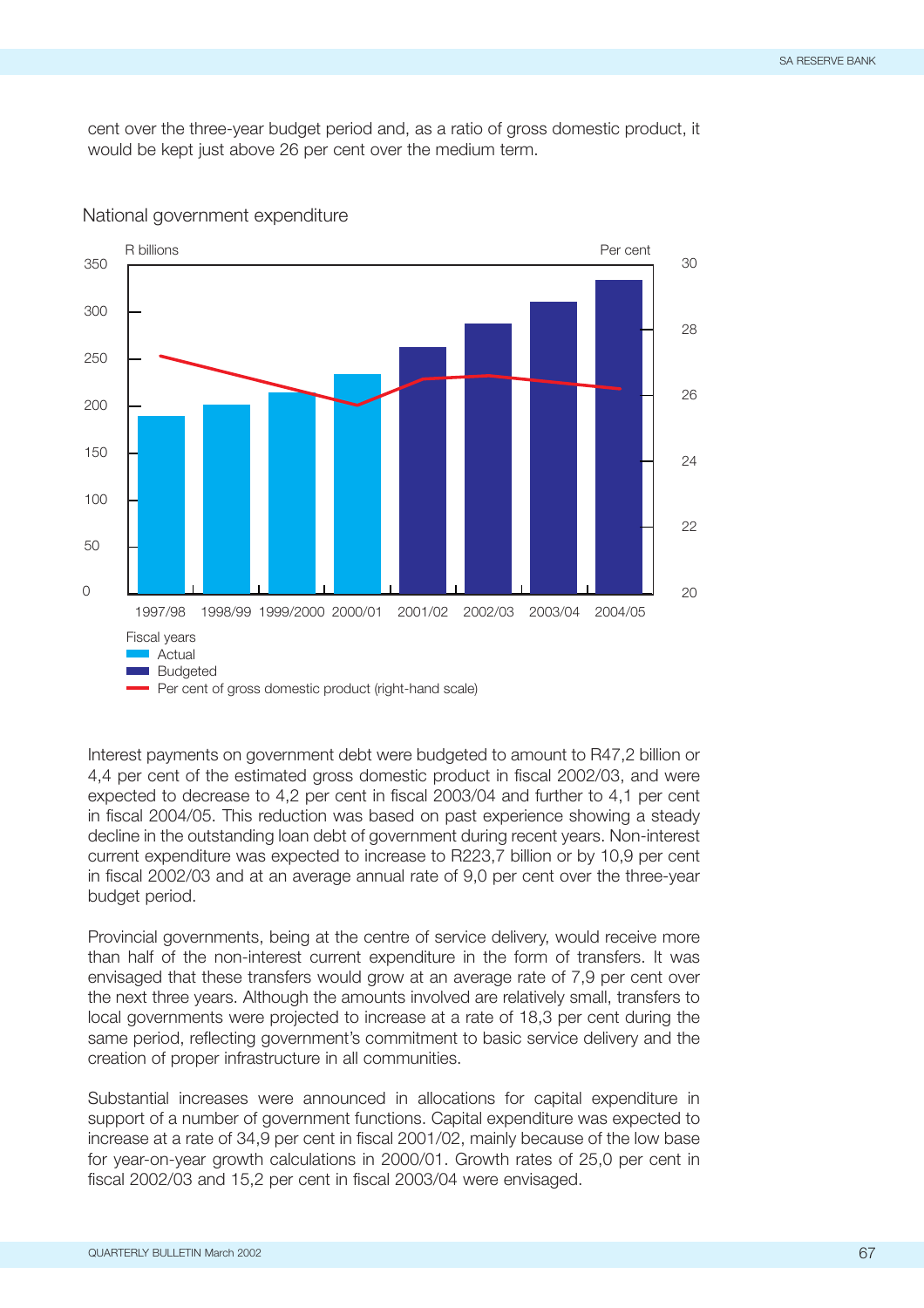| Spending category                                |         | Percentage of total expenditure |         |         |                                    |  |  |
|--------------------------------------------------|---------|---------------------------------|---------|---------|------------------------------------|--|--|
|                                                  | 2001/02 | 2002/03                         | 2003/04 | 2004/05 | $2001/02 -$<br>2004/05<br>Per cent |  |  |
| General government services<br>and unallocatable |         |                                 |         |         |                                    |  |  |
| expenditure                                      | 7,8     | 9,1                             | 10,1    | 11,5    | 23,9                               |  |  |
| Protection services                              | 17,2    | 17,3                            | 17,1    | 17,0    | 10,1                               |  |  |
| Defence                                          | 6,6     | 6,8                             | 6,6     | 6,4     | 9,6                                |  |  |
|                                                  | 6,8     | 6,6                             | 6,7     | 6,8     | 10,0                               |  |  |
|                                                  | 2,5     | 2,4                             | 2,4     | 2,4     | 10,1                               |  |  |
|                                                  | 1,3     | 1,5                             | 1,4     | 1,4     | 13,3                               |  |  |
|                                                  | 47,6    | 47,5                            | 47,3    | 46,6    | 8,8                                |  |  |
| Education                                        | 20,4    | 19,6                            | 19,6    | 19,2    | 7,2                                |  |  |
|                                                  | 11,7    | 11,2                            | 11,2    | 11,1    | 7,9                                |  |  |
| Social security and welfare                      | 12,5    | 13,5                            | 13,1    | 13,1    | 11,8                               |  |  |
| Housing and community                            |         |                                 |         |         |                                    |  |  |
| development                                      | 2,4     | 2,6                             | 2,7     | 2,6     | 10,1                               |  |  |
|                                                  | 0,6     | 0,6                             | 0.7     | 0,6     | 13,0                               |  |  |
| Economic services                                | 9,9     | 10,4                            | 10,2    | 9,9     | 11,3                               |  |  |
| Water schemes and related                        |         |                                 |         |         |                                    |  |  |
| services                                         | 1,3     | 1,4                             | 1,4     | 1,2     | 6,8                                |  |  |
| Fuel and energy<br>Agriculture, forestry and     | 0,3     | 0,5                             | 0,4     | 0,3     | 75,2                               |  |  |
| Mining, manufacturing and                        | 1,9     | 2,0                             | 1,9     | 1,9     | 9,7                                |  |  |
| construction<br>Transport and                    | 0,5     | 0,5                             | 0,5     | 0,5     | 6,9                                |  |  |
| communication                                    | 3,7     | 3,6                             | 3,6     | 3,6     | 9,2                                |  |  |
| Other economic services                          | 2,2     | 2,4                             | 2,4     | 2,4     | 17,3                               |  |  |
|                                                  | 17,5    | 15,7                            | 15,3    | 15,0    | 3,2                                |  |  |
|                                                  | 100,0   | 100,0                           | 100,0   | 100,0   | 9,6                                |  |  |
|                                                  |         |                                 |         |         |                                    |  |  |

#### Functional classification of expenditure of consolidated national and provincial governments

As indicated in the accompanying graph, spending on *social services* remains the largest functional category of government spending, amounting to 47,5 per cent of the consolidated national and provincial government expenditure in fiscal 2002/03. Spending on these services is expected to increase at an average annual rate of 8,8 per cent over the three-year budget period. In the area of *protection services* an increased portion of the spending allocated to police services provision has been made for the appointment of more police officers. Although the provision for general government services seems to be increasing, it is essentially due to the inclusion of a contingency reserve which is expected to grow to R3,3 billion in fiscal 2002/03 and R9,0 billion in fiscal 2004/05. The contingency reserve provides for future unforeseen and unavoidable spending in all functional areas.

The total *revenue of national government* was estimated to amount to R248,4 billion in the current fiscal year and R265,2 billion in fiscal 2002/03, representing a year-onyear rate of increase of 6,7 per cent. It was estimated that national government revenue would increase at an average rate of 8,0 per cent over the three-year budget period. National government revenue as a ratio of gross domestic product was projected to decrease slightly from 25,1 per cent in fiscal 2001/02 to 24,5 per cent in fiscal 2004/05.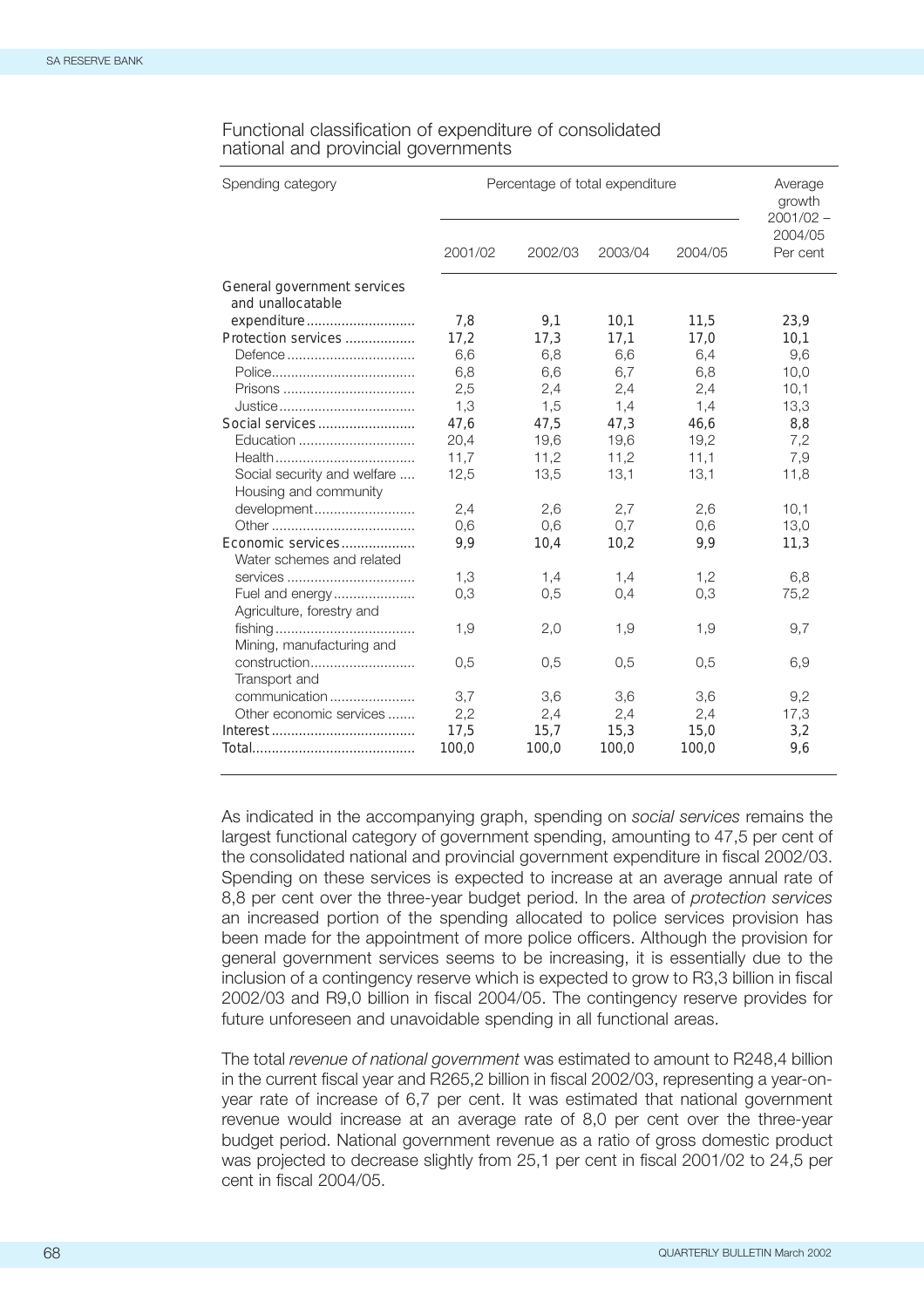Functional classification of consolidated national and provincial government expenditure



National government tax revenue was estimated to amount to R252,2 billion in fiscal 2001/02 and R268,5 billion in fiscal 2002/03, representing a year-on-year rate of increase of 6,5 per cent. National government tax revenue was expected to increase at an average rate of 7,9 per cent over the medium term. It was estimated that the burden of 25,5 per cent of gross domestic product in fiscal 2001/02 would probably decrease to 24,8 per cent in fiscal 2002/03. This ratio would probably remain unchanged over the medium term.



National government revenue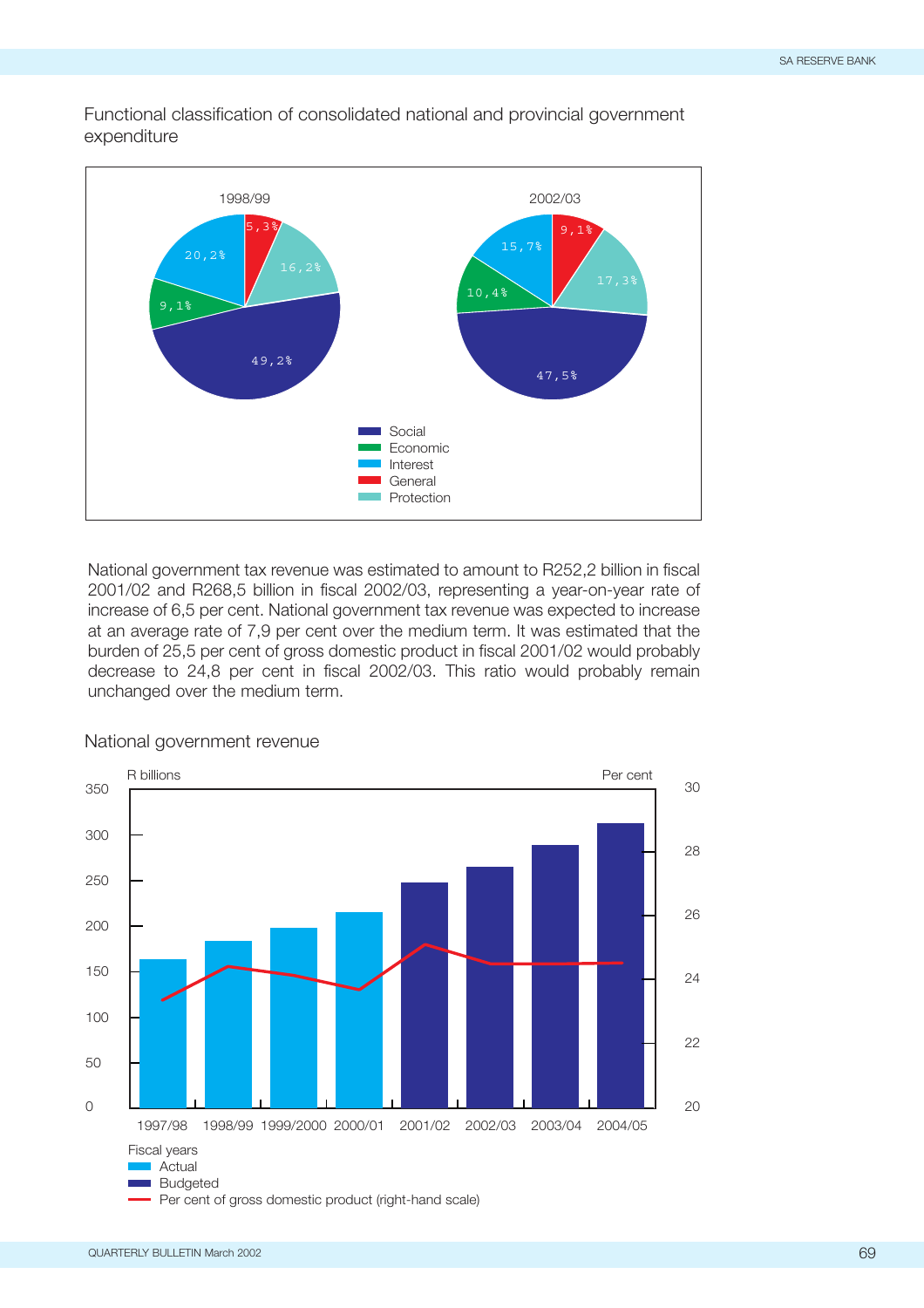Specific tax adjustments were announced and are expected to reduce tax revenue by R15,2 billion in fiscal 2002/03. The tax relief was primarily associated with adjustments in personal income tax rates. The tax proposals included the following:

- A single rate scale for individuals reaching a maximum marginal rate of 40 per cent (previously 42 per cent) at a taxable income of R240 001 (previously R215 001) a year.
- The primary rebate was increased from R4 140 to R4 860, increasing the tax threshold by R4 000 to R27 000, or by 17,4 per cent.
- The secondary rebate for individuals 65 years and older was retained at R3 000 a year.
- The tax threshold for taxpayers aged 65 and over was raised to R42 640, or by 8,9 per cent.
- Tax rates and brackets were adjusted to eliminate the effects of inflation at all income levels.
- Individual taxpayers below the age of 65 who earn a taxable non-employment income of more than R2 000 a year have until now had to register as provisional taxpayers. This threshold would be raised to R10 000 from 1 March 2002.
- A number of monetary thresholds were adjusted to take account of the effects of inflation. These included the threshold on deductible medical expenses, bravery awards and long-service awards, donations tax, estate duty, bursaries and scholarships for employees and their relatives.
- It was proposed that the taxation system of employment income should be simplified by limiting employee deductions.
- Trusts, other than special trusts and testamentary trusts, would be taxed at a flat rate of 40 per cent. Special trusts and testamentary trusts established for the benefit of minor children would be taxed at the individual rates with effect from 1 March 2002.
- The interest and dividend income exemption was raised from R4 000 to R6 000 for taxpayers younger than 65 years and from R5 000 to R10 000 for taxpayers aged 65 and over. However, it was proposed that as from 1 March 2002 interest and dividends received from foreign sources would only be exempt up to R1 000.

Growth-enhancing adjustments were also proposed for the benefit of the corporate sector. An accelerated depreciation allowance on new manufacturing assets would be introduced on 1 March 2002 in order to encourage investment in productive assets. Tax and administrative relief was extended to the small business sector. Small business corporations would benefit from a graduated tax rate of 15 per cent on the first R150 000 of taxable income. Previously the figure was R100 000 of taxable income. These benefits were previously limited to businesses with an annual turnover of less than R1 million. This threshold was raised to include all businesses with a turnover of less than R3 million.

Increases in the excise duties payable on tobacco and alcoholic beverages were also announced, but the excise duty on soft drinks would be abolished. The general levy on diesel and fuel would remain unchanged, but an additional two cents a litre increase in the Road Accident Levy would be introduced to meet this fund's liabilities. In order to strengthen the competitiveness of the financial sector, it was proposed that the tax levied on certain financial transactions should be abolished as from 1 April 2002. These transactions include the following:

- The repurchase of warrants by their issuers;
- the issuance of listed debt instruments: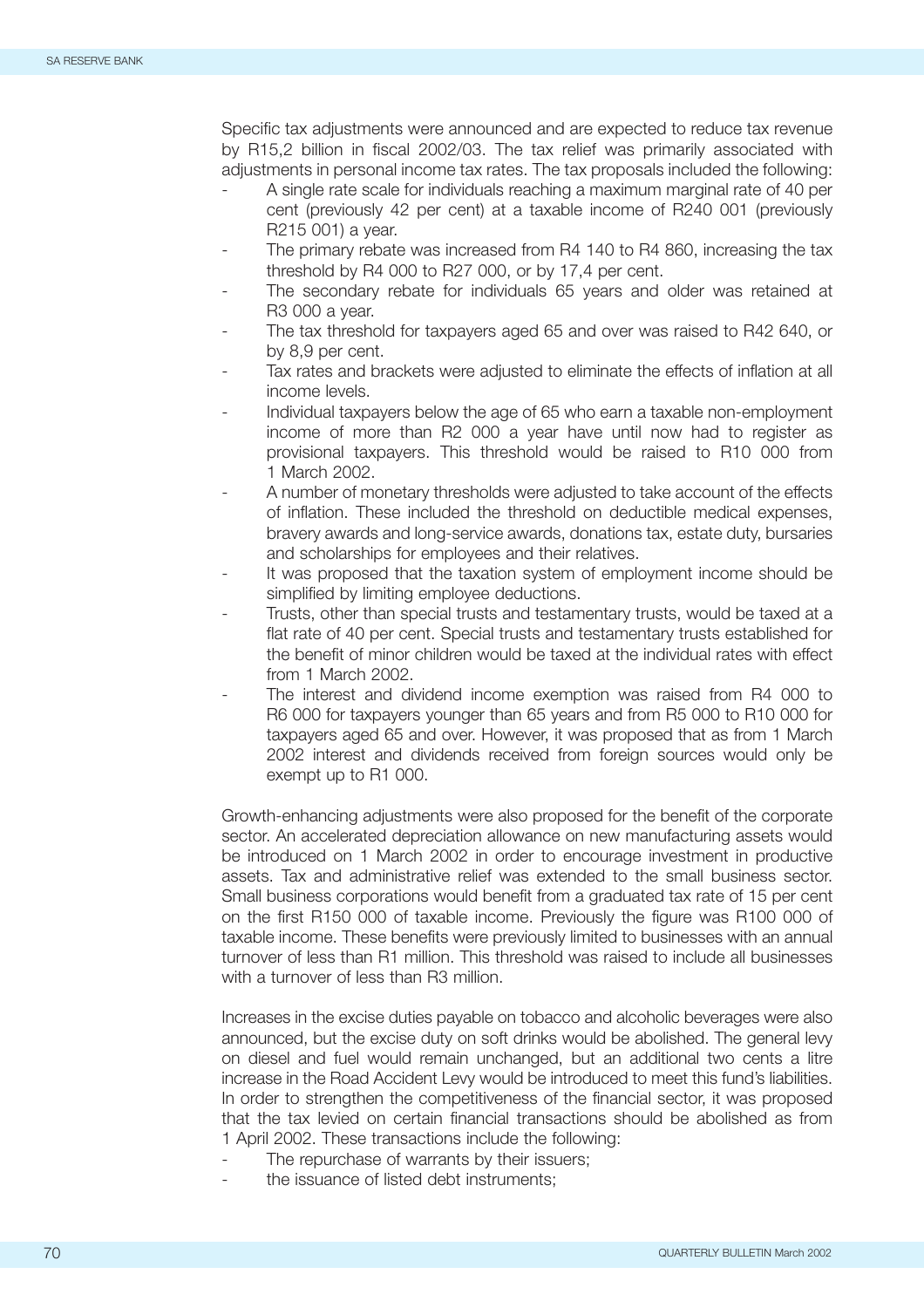- the transfer of a mortgage bond from one institution to another; and
- various insurance policies or contracts, and the cession of insurance policies.

Progress has also been made with the tax reform initiatives announced in the 2001 Budget. The wage incentive scheme announced in the 2001 Budget has been assessed and it is now proposed that it should take the form of an additional tax allowance to employers who offer approved learnership programmes.

The net result of the revised estimates for the revenue and expenditure of national government in the fiscal year 2001/02 is an estimated deficit before borrowing and debt repayment of R14,1 billion, or 1,4 per cent of the projected gross domestic product. Although an increase in this ratio to 2,1 per cent was envisaged for fiscal 2002/03, it was expected this would be steadily reduced over the medium term, reaching a level of 1,7 per cent of gross domestic product in fiscal 2004/05. The primary balance (i.e. the deficit recalculated by excluding interest payments from total expenditure) was estimated to record a surplus of 3,3 per cent of gross domestic product in fiscal 2001/02. A slight decrease to 2,3 per cent was envisaged for fiscal 2002/03 which would be maintained at approximately that level over the three-year budget horizon.



National government balances as ratio of gross domestic product

As indicated in the accompanying table, the borrowing requirement of national government was determined after providing for certain extraordinary receipts and payments. Although extraordinary receipts of R18,0 billion were provided for in the original Budget for fiscal 2001/02, only R4,7 billion was expected to have been paid into the National Revenue Fund. The restructuring of state assets would contribute R12,0 billion to the financing of national government in fiscal 2002/03, with R5,0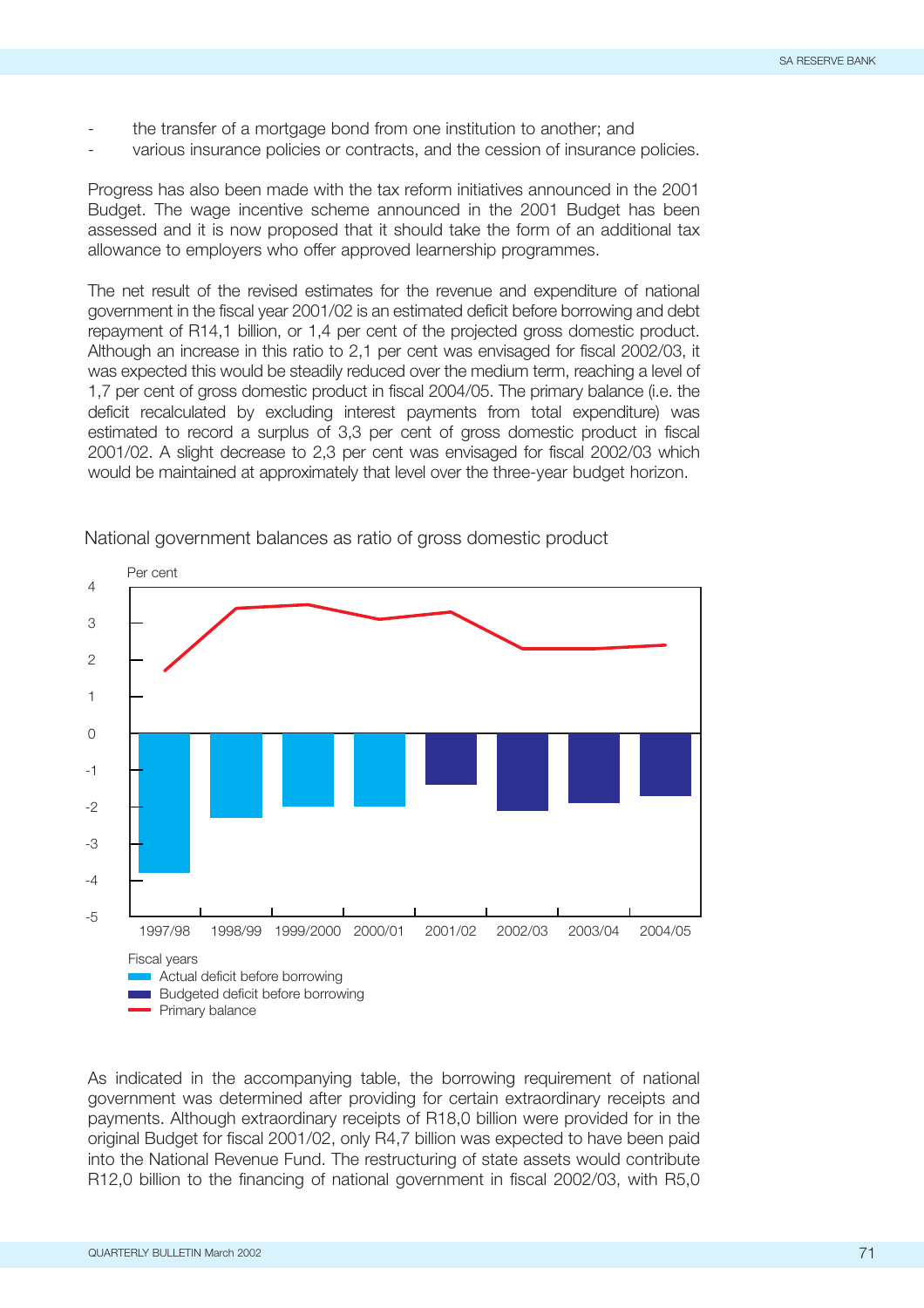billion provided for each of the subsequent years. An extraordinary payment of R2,1 billion provided for in fiscal 2001/02 was meant to defray the costs associated with the restructuring of government's domestic debt portfolio. It was estimated that these costs would amount to R1,0 billion in fiscal 2002/03. Provision was also made for the payment of R0,6 billion in fiscal 2002/03 in respect of the termination of the South African Housing Trust, originally anticipated in the 2001 Budget.

## Financing of national government deficit R billions

|                                                                                                                                                              | Revised<br>estimate                                    | Medium-term estimates                                |                                          |                                           |
|--------------------------------------------------------------------------------------------------------------------------------------------------------------|--------------------------------------------------------|------------------------------------------------------|------------------------------------------|-------------------------------------------|
|                                                                                                                                                              | 2001/02                                                | 2002/03                                              | 2003/04<br>2004/05                       |                                           |
| Deficit<br>Plus: Extraordinary payments*<br>Revaluation of maturing foreign loans<br>Less: Extraordinary receipts**<br>Net receipts from domestic government | 14.1<br>2,1<br>0.0<br>4.7<br>11.5<br>$-11.1$<br>$-7.6$ | 22.7<br>1.6<br>0.0<br>12.0<br>12.3<br>$-11.0$<br>4.0 | 22.5<br>2.2<br>5.0<br>19.7<br>8.9<br>6.0 | 21.4<br>5,0<br>5.0<br>21.4<br>20.6<br>6.0 |
| Change in available cash balances***                                                                                                                         | 33.2<br>$-3.0$<br>11.5                                 | 16.3<br>3.0<br>12.3                                  | 12.8<br>-8.0<br>19.7                     | $-13.2$<br>8.0<br>21.4                    |

Including premiums paid on debt portfolio restructuring previously included in state debt cost expenditure

\*\* Including premiums and book profits resulting from debt restructuring previously included in revenue

\*\*\* Increase -, decrease +

Although it was envisaged that the issuance of foreign loans would become the principal means of financing over the medium term, a net redemption of foreign government bonds was projected to the amount of R13,2 billion during fiscal 2002/03. It was envisaged that the foreign funding strategy would contribute towards the reduction in the South African Reserve Bank's net open position in foreign currency. Liquidity in the short-term market would be enhanced by increasing the issuance of Treasury bills by an amount of R4,0 billion in fiscal 2002/03 and R6,0 billion in the two ensuing years.

It was estimated that national government loan debt would increase from R399,5 billion at the end of fiscal 2000/01 to R432,0 billion at the end of March 2002 and to R440,6 billion at the end of March 2003. As a ratio of gross domestic product, national government loan debt was expected to decrease from 43,9 per cent at the end of fiscal 2000/01 to 43,6 per cent at the end of fiscal 2001/02 and eventually to 37,7 per cent at the end of fiscal 2004/05. Losses made on forward foreignexchange contracts were expected to bring the estimated balance on the Gold and Foreign Exchange Contingency Reserve Account to R27,6 billion at the end of fiscal 2001/02. No projections have been made for ensuing years.

Guarantees issued to general government bodies with borrowing powers were reduced from R79,0 billion at the end of March 2000 to R70,3 billion at the end of March 2001.